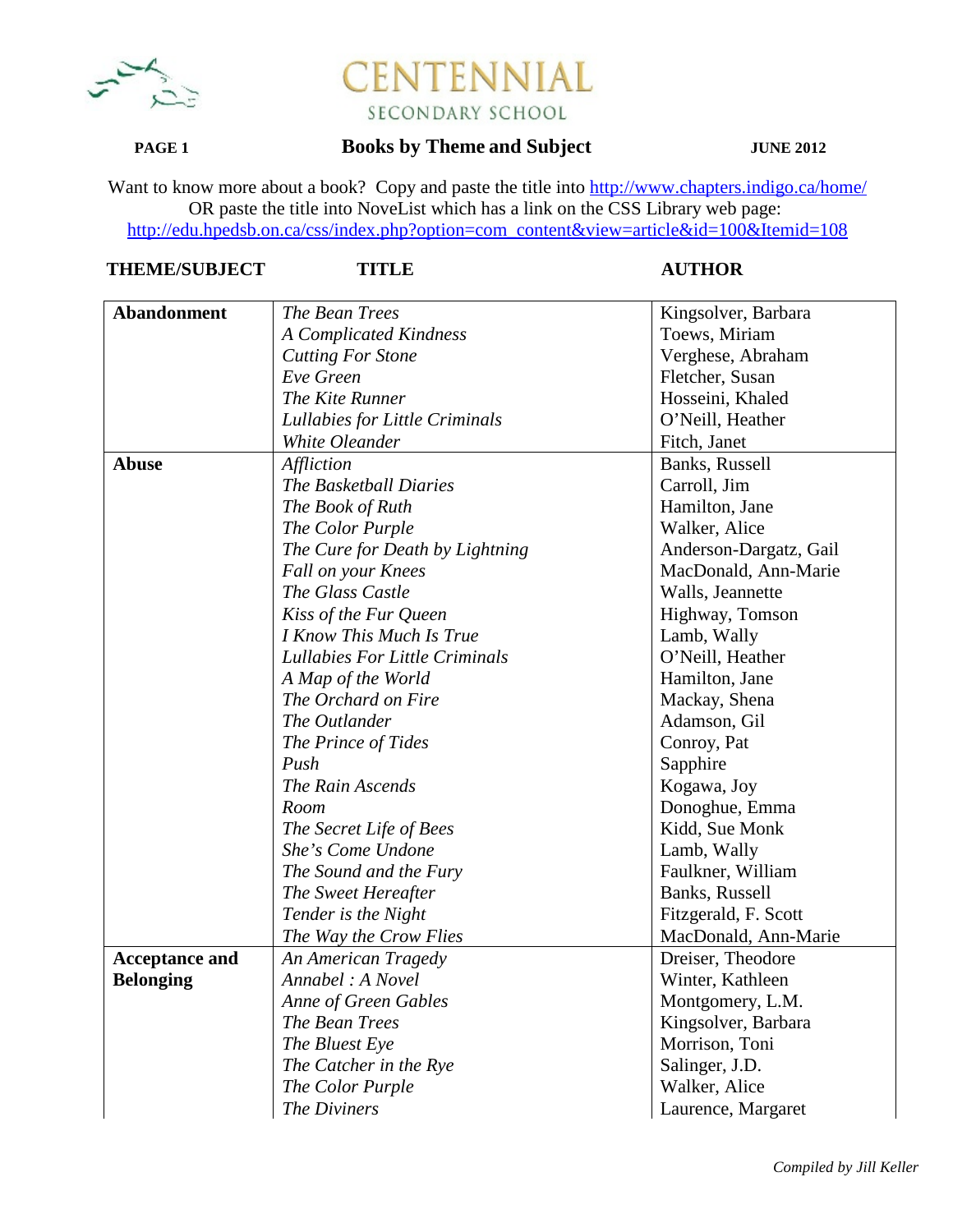

## **PAGE 2 Books by Theme and Subject JUNE 2012**

Want to know more about a book? Copy and paste the title into http://www.chapters.indigo.ca/home/ OR paste the title into NoveList which has a link on the CSS Library web page: http://edu.hpedsb.on.ca/css/index.php?option=com\_content&view=article&id=100&Itemid=108

|                  | <b>Flowers for Algernon</b>        | Keyes, Daniel                   |
|------------------|------------------------------------|---------------------------------|
|                  | The Great Gatsby                   | Fitzgerald, F. Scott            |
|                  | The Girls                          | Lansens, Lori                   |
|                  | <b>I Am Charlotte Simmons</b>      | Wolfe, Tom                      |
|                  | The Invisible Man                  | Ellison, Ralph                  |
|                  | Kiss of the Fur Queen              | Highway, Tomson                 |
|                  | Late Nights on Air                 | Hay, Elizabeth                  |
|                  | Lullabies for Little Criminals     | O'Neill, Heather                |
|                  | A Map of the World                 | Hamilton, Jane                  |
|                  | Of Human Bondage                   | Maugham, W. Somerset            |
|                  | Push                               | Sapphire                        |
|                  | <b>Rules of Civility</b>           | Towles, Amor                    |
|                  | Saint Joan                         | Shaw, George Bernard            |
|                  | The Scarlett Letter                | Hawthorne, Nathaniel            |
|                  | <b>Secret Daughter</b>             | Gowda, Shilpi Somaya            |
|                  | The Secret Garden                  | <b>Burnett, Frances Hodgson</b> |
|                  | <b>Stones from the River</b>       | Hegi, Ursula                    |
|                  | Sula                               | Morrison, Toni                  |
|                  | Tender is the Night                | Fitzgerald, F. Scott            |
|                  | This Side of Paradise              | Fitzgerald, F. Scott            |
|                  | White Oleander                     | Fitch, Janet                    |
| <b>Adventure</b> | 8.4                                | Hernon, Peter                   |
|                  | 20,000 Leagues Under the Sea       | Verne, Jules                    |
|                  | The Alchemist                      | Coehlo, Paul                    |
|                  | All the Pretty Horses              | McCarthy, Cormac                |
|                  | Around the World in Eighty Days    | Verne, Jules                    |
|                  | The Adventures of Don Quixote      | Cervantes, Miguel de            |
|                  | The Adventures of Huckleberry Finn | Twain, Mark                     |
|                  | The Adventures of Sherlock Holmes  | Doyle, Arthur Conan             |
|                  | The African Queen                  | Forester, C.S.                  |
|                  | Call of the Wild                   | London, Jack                    |
|                  | The Celestine Prophecy             | Redfield, James                 |
|                  | The Coral Island                   | Ballantyne, R.M.                |
|                  | The Count of Monte Cristo          | Dumas, Alexandre                |
|                  | The Curse of the Viking Grave      | Mowat, Farley                   |
|                  | Daughter of Fortune                | Allende, Isabel                 |
|                  | David Balfour                      | Stevenson, Robert Louis         |
|                  | The Deerslayer                     | Cooper, James Fenimore          |
|                  | Don Quixote                        | Cervantes, Miguel de            |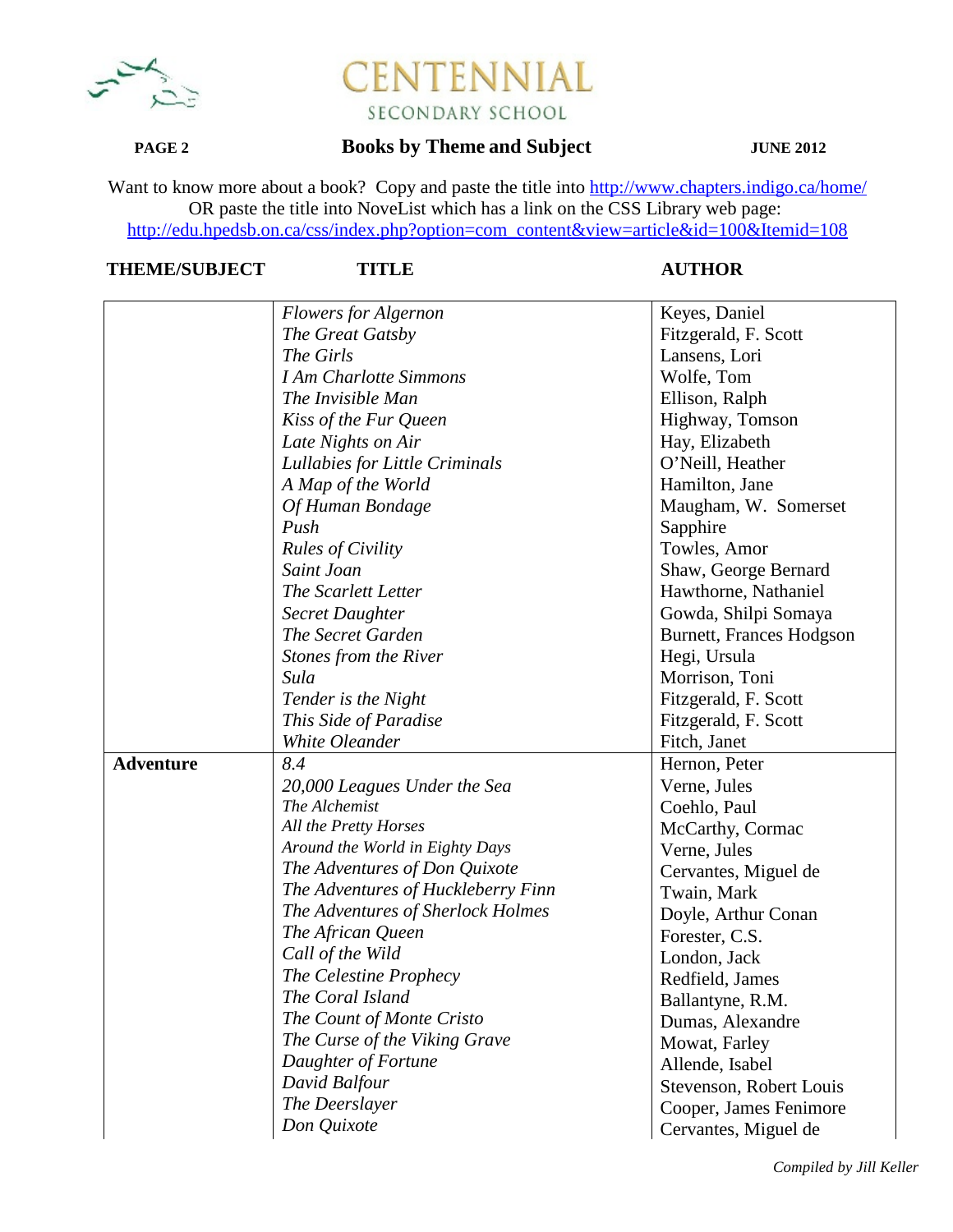

## **PAGE 3 Books by Theme and Subject JUNE 2012**

Want to know more about a book? Copy and paste the title into http://www.chapters.indigo.ca/home/ OR paste the title into NoveList which has a link on the CSS Library web page: http://edu.hpedsb.on.ca/css/index.php?option=com\_content&view=article&id=100&Itemid=108

|               | The Elusive Pimpernel                            | Orczy, Baroness Emmuska              |
|---------------|--------------------------------------------------|--------------------------------------|
|               | Frenchman's Creek                                | DuMaurier, Daphne                    |
|               | The Hound of Baskervilles                        | Doyle, Arthur Conan                  |
|               | The Hunchback of Notre Dame                      | Hugo, Victor                         |
|               | A Journey to the Center of the Earth             | Verne, Jules                         |
|               | Kidnapped                                        | Stevenson, Robert Louis              |
|               | Kim                                              | Kipling, Rudyard                     |
|               | Lost in the Barrens                              | Mowat, Farley                        |
|               | The Man in the Iron Mask                         | Dumas, Alexandre                     |
|               | Moby Dick                                        | Melville, Herman                     |
|               | <b>Moll Flanders</b>                             | Defoe, Daniel                        |
|               | The Mosquito Coast                               | Theroux, Pual                        |
|               | Mutiny on the Bounty                             | Nordhoff, C.                         |
|               | The Pioneers                                     | Cooper, James Fenimore               |
|               | The Prince and the Pauper                        | Twain, Mark                          |
|               |                                                  |                                      |
|               | The Red Badge of Courage<br><b>River Thieves</b> | Crane, Stephen                       |
|               | Rob Roy                                          | Crummy, Michael<br>Scott, Sir Walter |
|               | <b>Robinson Crusoe</b>                           |                                      |
|               |                                                  | Caldwell, Ian                        |
|               | The Rule of Four                                 | Defoe, Daniel                        |
|               | The Scarlett Pimpernel                           | Orczy, Baroness Emmuska              |
|               | A Song of Ice and Fire Series                    | Martin, George R.R.                  |
|               | The Three Musketeers                             | Dumas, Alexandre                     |
|               | Treasure Island                                  | Stevenson, Robert Louis              |
|               | <b>Watership Down</b>                            | Adams, Richard                       |
|               | White Fang                                       | London, Jack                         |
| <b>Africa</b> | The African Queen                                | Forester, C.S.                       |
|               | A Bend in the River                              | Naipaul, V.S.                        |
|               | A Burnt-out Case                                 | Greene, Graham                       |
|               | The Color Purple                                 | Walker, Alice                        |
|               | The Covenant                                     | Michener, James                      |
|               | Cry the Beloved Country                          | Paton, Alan                          |
|               | <b>Cutting For Stone</b>                         | Verghese, Abraham                    |
|               | Green Hills of Africa                            | Hemingway, Ernest                    |
|               | <b>Heart of Darkness</b>                         | Conrad, Joseph                       |
|               | The Heart of the Matter                          | Greene, Graham                       |
|               | I Dreamed of Africa                              | Gallman, Kuki                        |
|               | The In-Between World of Vikram Lall              | Vassanji, M.G.                       |
|               | The Kalahari Typing School for Men               | Smith, Alexander McCall              |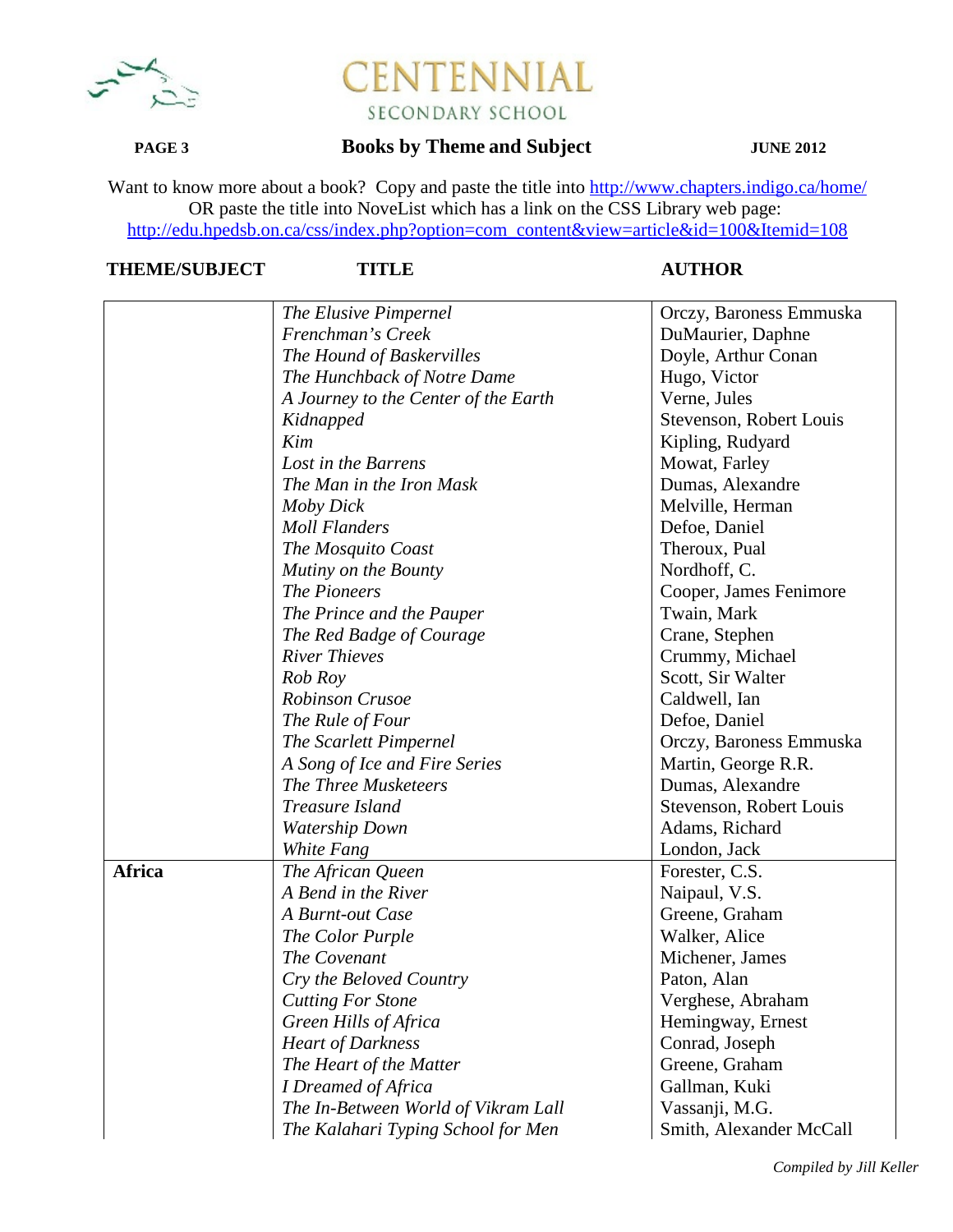

## **PAGE 4 Books by Theme and Subject JUNE 2012**

Want to know more about a book? Copy and paste the title into http://www.chapters.indigo.ca/home/ OR paste the title into NoveList which has a link on the CSS Library web page: http://edu.hpedsb.on.ca/css/index.php?option=com\_content&view=article&id=100&Itemid=108

|                    | Little Bee                           | Cleave, Chris           |
|--------------------|--------------------------------------|-------------------------|
|                    | Mine Boy                             | Abrahams, Peter         |
|                    | The No. 1 Ladies' Detective Agency   | Smith, Alexander McCall |
|                    | Out of Africa & Shadows on the Grass | Blixen, Karen           |
|                    | The Poisonwood Bible                 | Kingsover, Barbara      |
|                    | Possessing the Secret of Joy         | Walker, Alice           |
|                    | The Prophet's Camel Bell             | Laurence, Margaret      |
|                    | Roots                                | Haley, Alex             |
|                    | Sweetness in the Belly               | Gibb, Camilla           |
|                    | This Side Jordan                     | Laurence, Margaret      |
|                    | The Temple of My Familiar            | Walker, Alice           |
|                    | The White Bone                       | Gowdy, Barbara          |
| <b>Aging</b>       | The Almost Moon                      | Sebold, Alice           |
|                    | Death of a Salesman                  | Miller, Arthur          |
|                    | The Fire Dwellers                    | Laurence, Margaret      |
|                    | Joshua Then and Now                  | Richler, Mordecai       |
|                    | The Kite                             | Mitchell, W.O.          |
|                    | Losing Julia                         | Jonathan Hull           |
|                    | <b>Moral Disorder</b>                | Atwood, Margaret        |
|                    | The Picture of Dorian Gray           | Wilde, Oscar            |
|                    | The Stone Angel                      | Laurence, Margaret      |
|                    | The Stone Diaries                    | Shields, Carol          |
|                    | The Underpainter                     | Urquhart, Jane          |
|                    | Where or When: A Novel               | Shreve, Anita           |
|                    | Who Has Seen the Wind                | Mitchell, W.O.          |
| <b>Alcoholism</b>  | Angela's Ashes                       | McCourt, Frank          |
|                    | For One More Day                     | Albom, Mitch            |
|                    | The Glass Castle                     | Walls, Jeannette        |
|                    | Rabbit, Run                          | Updike, John            |
|                    | Songs in Ordinary Time               | Morris, Mary McGarry    |
|                    | <b>Under the Volcano</b>             | Lowry, Malcolm          |
| <b>Alienation/</b> | The Accidental Tourist               | Tyler, Anne             |
| <b>Loneliness</b>  | Affliction                           | Banks, Russell          |
|                    | Annabel: A Novel                     | Winter, Kathleen        |
|                    | Anthem                               | Rand, Ayn               |
|                    | <b>Ballad of the Sad Café</b>        | McCullers, Carson       |
|                    | The Cashier                          | Roy, Gabrielle          |
|                    | Catcher in the Rye                   | Salinger, J.D.          |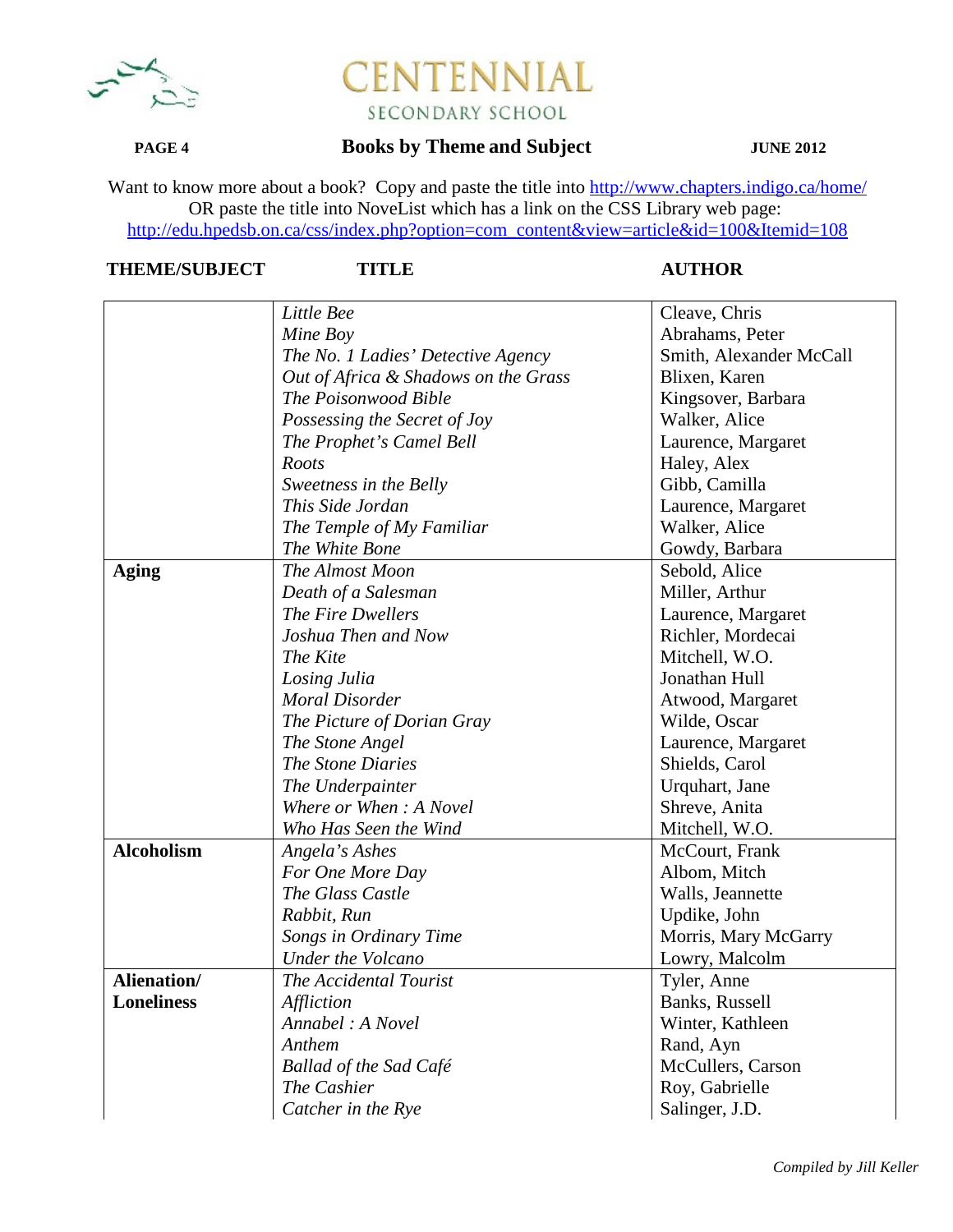

## **PAGE 5 Books by Theme and Subject JUNE 2012**

Want to know more about a book? Copy and paste the title into http://www.chapters.indigo.ca/home/ OR paste the title into NoveList which has a link on the CSS Library web page: http://edu.hpedsb.on.ca/css/index.php?option=com\_content&view=article&id=100&Itemid=108

|                 | The Chrysalids                 | Wyndham, John             |
|-----------------|--------------------------------|---------------------------|
|                 | A Clockwork Orange             | Burgess, Anthony          |
|                 | Coming up For Air              | Orwell, George            |
|                 | A Complicated Kindness         | Toews, Miriam             |
|                 | A Confederacy of Dunces        | Toole, John Kennedy       |
|                 | Darkness At Noon               | Koestler, Arthur          |
|                 | Dirt Music                     | Winton, Tim               |
|                 | The Elegance of the Hedgehog   | Barbery, Muriel           |
|                 | Fear and Loathing in Las Vegas | Thompson, Hunter S.       |
|                 | For One More Day               | Albom, Mitch              |
|                 | <b>Heart of Darkness</b>       | Conrad, Joseph            |
|                 | Lord Jim                       | Conrad, Joseph            |
|                 | The Lost Garden                | Humphreys, Helen          |
|                 | Man Alone                      | Mulgan, John              |
|                 | More Joy in Heaven             | Callaghan, Morley         |
|                 | Mrs. Dalloway                  | Woolf, Virginia           |
|                 | The Night-Coloured Pearl       | Renivaro, Tzunami         |
|                 | The Outsider                   | Camus, Albert             |
|                 | Plague                         | Camus, Albert             |
|                 | Steppenwolf                    | Hesse, Herman             |
|                 | Tar Baby                       | Morrison, Toni            |
|                 | The Time In Between            | Bergen, David             |
|                 | The Trial                      | Kafka, Franz              |
| <b>Allegory</b> | The Alchemist                  | Coehlo, Paul              |
| (Metaphorical   | Animal Farm                    | Orwell, George            |
| tale)           | Beatrice & Virgil              | Martel, Yann              |
|                 | Candide                        | Voltaire                  |
|                 | <b>Changing Heaven</b>         | Urquhart, Jane            |
|                 | The Child Buyer                | Hersey, John              |
|                 | The Chrysalids                 | Wyndham, John             |
|                 | The Drifters                   | Michener, James           |
|                 | Foe                            | Coetzee, A.M.             |
|                 | How to Make an American Quilt  | Otto, Whitney             |
|                 | The Journey to the East        | Kafka, Franz              |
|                 | The Little Prince              | Saint-Exupery, Antoine de |
|                 | Lord of the Flies              | Golding, William          |
|                 | The Magic Mountain             | Mann, Thomas              |
|                 | The Master and Margarita       | Bulgakov, Mikhail         |
|                 | Metamorphosis                  | Kafka, Franz              |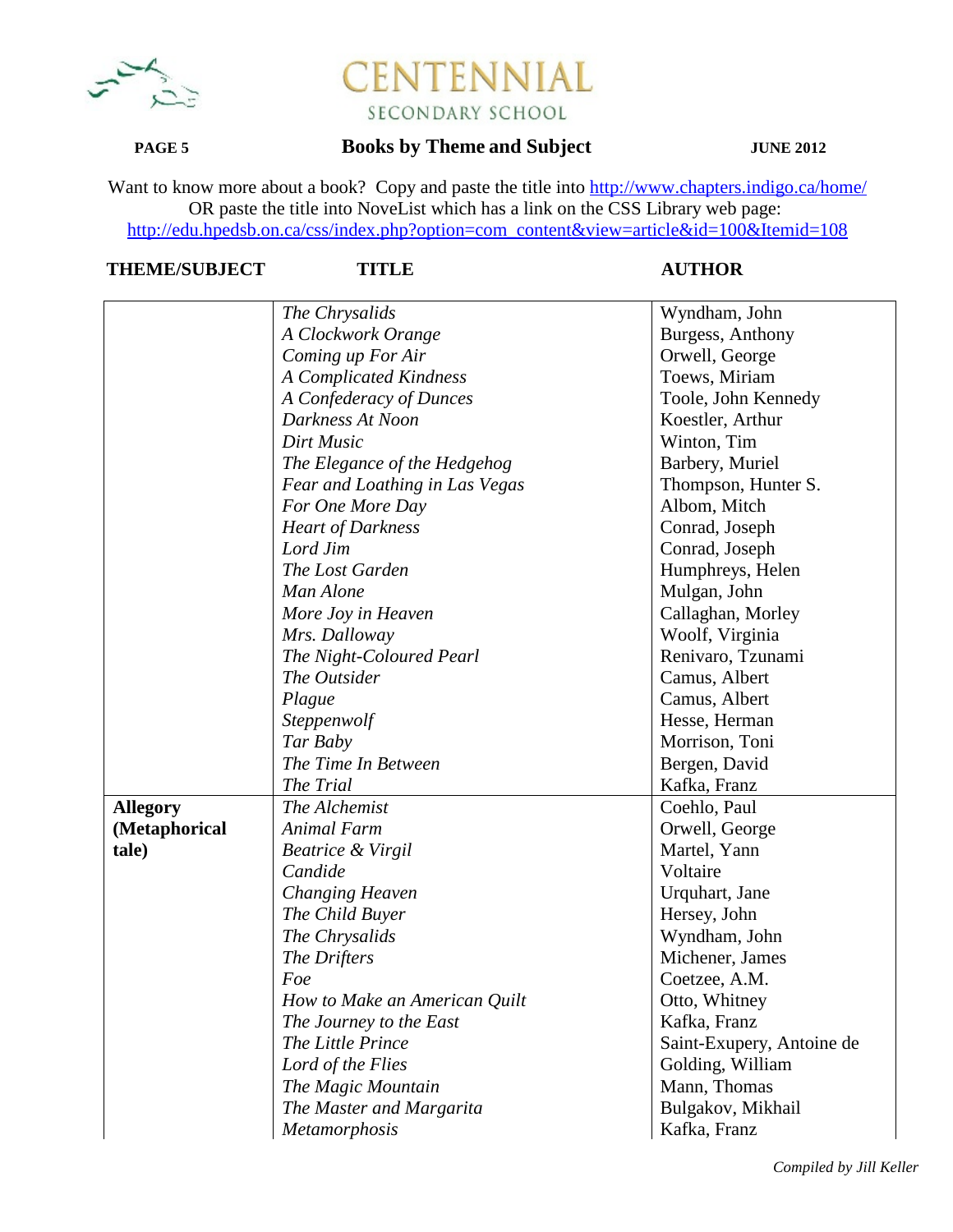

## **PAGE 6 Books by Theme and Subject JUNE 2012**

Want to know more about a book? Copy and paste the title into http://www.chapters.indigo.ca/home/ OR paste the title into NoveList which has a link on the CSS Library web page: http://edu.hpedsb.on.ca/css/index.php?option=com\_content&view=article&id=100&Itemid=108

|                       | Moby Dick: Or The White Whale       | Melville, Herman             |
|-----------------------|-------------------------------------|------------------------------|
|                       | Nineteen Eighty Four                | Orwell, George               |
|                       | Old Man and the Sea                 | Hemingway, Ernest            |
|                       | One Flew Over the Cuckoo's Nest     | Kesey, Ken                   |
|                       | The Pearl                           | Steinbeck, John              |
|                       | The Pilgrim's Progress              | Bunyan, John                 |
|                       | Plague                              | Camus, Albert                |
|                       | The Trial                           | Hesse, Hermann               |
|                       | Watership Down                      | Adams, Richard               |
|                       | The Winter of Our Discontent        | Steinbeck, John              |
| <b>Ambition</b>       | An American Tragedy                 | Dreiser, Theodore            |
|                       | Amsterdam                           | McEwan, Ian                  |
|                       | The Apprenticeship of Duddy Kravitz | Richler, Mordecai            |
|                       | The Colony of Unrequited Dreams     | Johnston, Wayne              |
|                       | Frankenstein                        | Shelley, Mary Wollstonecraft |
|                       | <b>Great Gatsby</b>                 | Fitzgerald, F. Scott         |
|                       | Hamlet                              | Shakespeare, William         |
|                       | Jack Maggs                          | Carey, Peter                 |
|                       | The Line of Beauty                  | Hollinghurst, Alan           |
|                       | <b>MacBeth</b>                      | Shakespeare, William         |
|                       | Man and Superman                    | Shaw, George Bernard         |
|                       | Othello                             | Shakespeare, William         |
|                       | <b>Rules of Civility</b>            | Towles, Amor                 |
|                       | <b>Small Ceremonies</b>             | Shields, Carol               |
|                       | A Song of Ice and Fire Series       | Martin, George R.R.          |
|                       | Spadework                           | Findley, Timothy             |
|                       | The White Tiger                     | Adiga, Atavind               |
|                       | Wolf Hall                           | Mantel, Hilary               |
| <b>American Dream</b> | An American Tragedy                 | Dreiser, Theodore            |
|                       | The Color Purple                    | Walker, Alice                |
|                       | Death of a Salesman                 | Miller, Arthur               |
|                       | A Farewell to Arms                  | Hemingway, Ernest            |
|                       | Fear and Loathing in Las Vegas      | Thompson, Hunter S.          |
|                       | Glass Menagerie                     | Williams, Tennessee          |
|                       | The Grapes of Wrath                 | Steinbeck, John              |
|                       | The Great Gatsby                    | Fitzgerald, F. Scott         |
|                       | The Jungle                          | Sinclair, Upton              |
|                       | Of Mice and Men                     | Steinbeck, John              |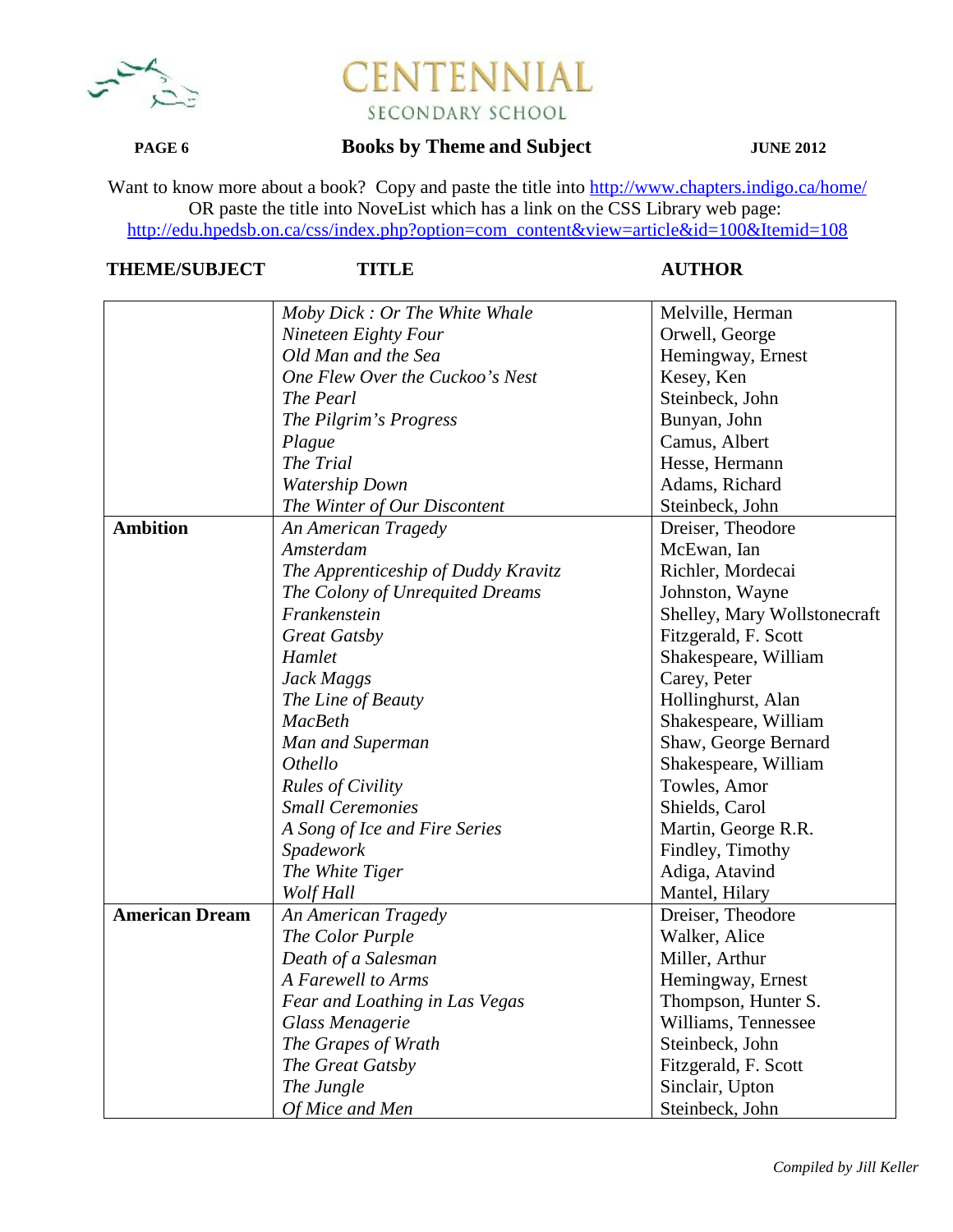

### **PAGE 7 Books by Theme and Subject JUNE 2012**

Want to know more about a book? Copy and paste the title into http://www.chapters.indigo.ca/home/ OR paste the title into NoveList which has a link on the CSS Library web page: http://edu.hpedsb.on.ca/css/index.php?option=com\_content&view=article&id=100&Itemid=108

## **THEME/SUBJECT TITLE AUTHOR**

| <b>Anti-Hero</b>        | Nineteen Eighty-Four                        | Orwell, George                |
|-------------------------|---------------------------------------------|-------------------------------|
|                         | Catch-22                                    | Heller, Joseph                |
|                         | Don Quixote                                 | Cervantes, Miguel de          |
|                         | Fahrenheit 451                              | Bradbury, Ray                 |
|                         | I Know This Much Is True                    | Lamb, Wally                   |
|                         | One Flew Over the Cuckoo's Nest             | Kesey, Ken                    |
|                         | Robin Hood                                  | Green, Simon                  |
|                         | St. Urbain's Horseman                       | Richler, Mordecai             |
| <b>Apocalyptic</b>      | Canticle for Leibowitz                      | Miller, Walter M.             |
|                         | Childhood's End                             | Clarke, Arthur C.             |
|                         | Crystal World                               | Ballard, J.G.                 |
|                         | The Day of the Triffids                     | Wyndham, John                 |
|                         | The Kraken Wakes                            | Wyndham, John                 |
|                         | <b>Midwich Cuckoos</b>                      | Wyndham, John                 |
|                         | On the Beach                                | Shute, Nevil                  |
|                         | Oryx and Crake                              | Atwood, Margaret              |
|                         | The Passage                                 | Cronin, Justin                |
|                         | The Road                                    | McCarthy, Cormac              |
|                         | Voices in Time                              | MacLennan, Hugh               |
|                         | The Year of the Flood                       | Atwood, Margaret              |
| <b>Arthurian Legend</b> | A Connecticut Yankee in King Arthur's Court | Twain, Mark                   |
|                         | The Eagles' Brood                           | Whyte, Jack                   |
|                         | Idylls of the King                          | Tennyson, Alfred              |
|                         | The Eagles' Brood                           | Whyte, Jack                   |
|                         | Mists of Avalon                             | <b>Bradley, Marion Zimmer</b> |
|                         | Morte d'Arthur                              | Malory, Thomas                |
|                         | The Saxon Shore                             | Whyte, Jack                   |
|                         | The Sorcerer: Metamorphosis                 | Whyte, Jack                   |
|                         | The Sword in the Stone                      | White, T.H.                   |
|                         | Uther                                       | Whyte, Jack                   |
| Asia                    | Anil's Ghost                                | Ondaatje, Michael             |
|                         | <b>Family Matters</b>                       | Mistry, Rohinton              |
|                         | A Fine Balance                              | Mistry, Rohinton              |
|                         | Memoirs of a Geisha                         | Golden, Arthur                |
|                         | <b>Snow Falling on Cedars</b>               | Guterson, David               |
| <b>Australia</b>        | Charades                                    | Hospital, Janette Turner      |
|                         | Cloudstreet                                 | Winton, Tim                   |
|                         | The Conversations at Curlow Creek           | Malouf, David                 |
|                         | Dirt Music                                  | Winton, Tim                   |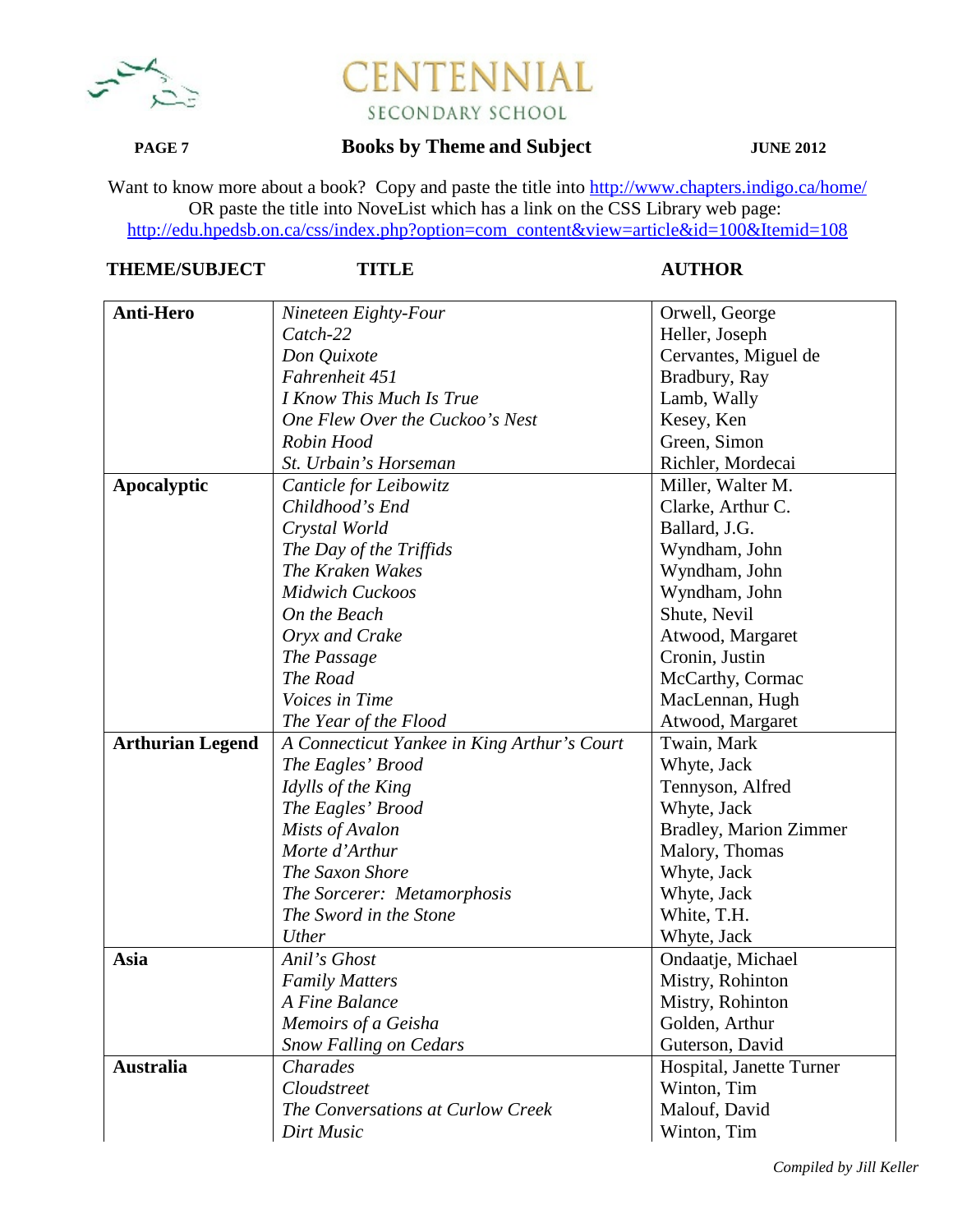

## **PAGE 8 Books by Theme and Subject JUNE 2012**

Want to know more about a book? Copy and paste the title into http://www.chapters.indigo.ca/home/ OR paste the title into NoveList which has a link on the CSS Library web page: http://edu.hpedsb.on.ca/css/index.php?option=com\_content&view=article&id=100&Itemid=108

|                         | Eucalyptus                         | Bail, Murray               |
|-------------------------|------------------------------------|----------------------------|
|                         | Follow the Rabbit-Proof Fence      | Garimara, Doris Pilkington |
|                         | For the Term of his Natural Life   | Clarke, Marcus             |
|                         | The Forgotten Garden               | Morton, Kate               |
|                         | Kangaroo                           | Lawrence, D.H              |
|                         | The Last Magician                  | Hospital, Janette Turner   |
|                         | Jack Maggs                         | Carey, Peter               |
|                         | Man Alone                          | Mulgan, John               |
|                         | Oyster                             | Hospital, Janette Turner   |
|                         | The Shark Net: Memories and Murder | drewe, Robert              |
|                         | A Town Called Alice                | Shute, Nevil               |
|                         | True History of the Kelly Gang     | Carey, Peter               |
| <b>Beat Generation</b>  | The Electric Kool-Aid Acid Test    | Wolfe, Tom                 |
|                         | Fear and Loathing in Las Vegas     | Thompson, Hunter S.        |
|                         | On the Road                        | Kerouc, Jack               |
| <b>Betrayal</b>         | The Attack                         | Khadra, Yasmina            |
|                         | The Count of Monte Cristo          | Dumas, Alexandre           |
|                         | <b>Cutting For Stone</b>           | Verghese, Abraham          |
|                         | East of Eden                       | Steinbeck, John            |
|                         | <b>Fall on Your Knees</b>          | MacDonald, Ann-Marie       |
|                         | Othello                            | Shakespeare, William       |
|                         | A Song of Ice and Fire Series      | Martin, George R.R.        |
|                         | Sula                               | Morrison, Toni             |
|                         | The Underpainter                   | Urquhart, Jane             |
|                         | Where of When                      | Shreve, Anita              |
|                         | The Weight of Water                | Shreve, Anita              |
| <b>Biblical</b>         | The DaVinci Code                   | Brown, Dan                 |
|                         | The Gilded Chamber                 | Kohn, Rebecca              |
|                         | Our Lady of the Lost and Found     | Schoemperlen, Diane        |
|                         | The Red Tent                       | Diamant, Anita             |
|                         | The Robe                           | Douglas, Lloyd C.          |
|                         | Sarah                              | Card, Orson Scott          |
|                         | Seven Days to The Sea              | Kohn, Rebecca              |
|                         | <b>Testament</b>                   | Ricci, Nino                |
| <b>Black Experience</b> | Any Known Blood                    | Hill, Lawrence             |
|                         | Autobiography of Miss Jane Pitman  | Gaines, Ernest             |
|                         | <b>Beloved</b>                     | Morrison, Toni             |
|                         | <b>Black Like Me</b>               | Griffin, John Howard       |
|                         | The Bluest Eye                     | Morrison, Toni             |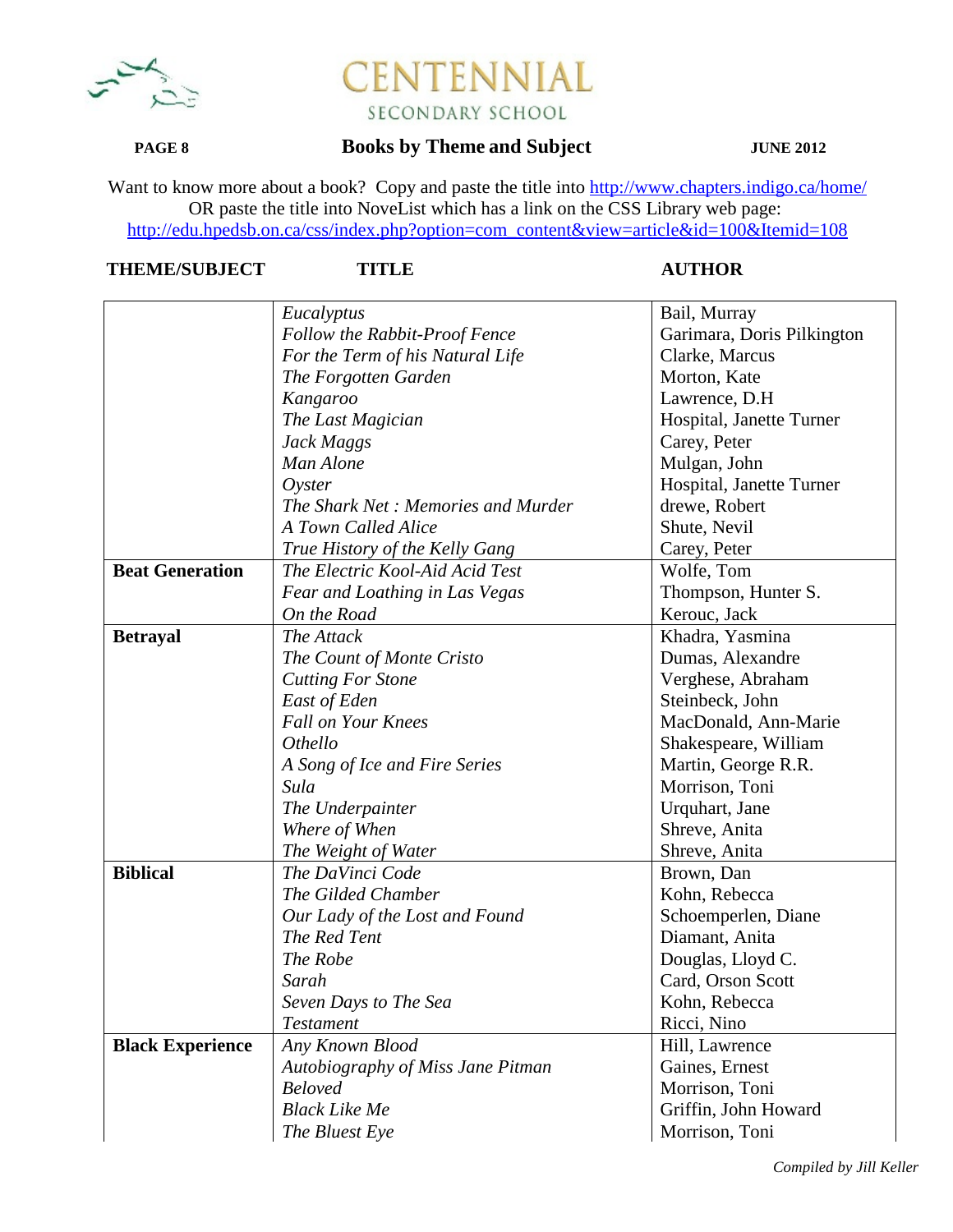

## **PAGE 9 Books by Theme and Subject JUNE 2012**

Want to know more about a book? Copy and paste the title into http://www.chapters.indigo.ca/home/ OR paste the title into NoveList which has a link on the CSS Library web page: http://edu.hpedsb.on.ca/css/index.php?option=com\_content&view=article&id=100&Itemid=108

# **THEME/SUBJECT TITLE AUTHOR**

|                 | The Book of Negroes                           | Hill, Lawrence         |
|-----------------|-----------------------------------------------|------------------------|
|                 | The Color Purple                              | Walker, Alice          |
|                 | Confessions of Nat Turner                     | Styron, William        |
|                 | The Heart of a Woman                          | Angelou, Maya          |
|                 | The Help                                      | Stockett, Kathryn      |
|                 | In the Heat of the Night                      | Ball, John             |
|                 | Invisible Man                                 | Ellison, Ralph         |
|                 | A Lesson Before Dying                         | <b>Ernest Gaines</b>   |
|                 | <b>Native Son</b>                             | Wright, Richard        |
|                 | The Polished Hoe                              | Clarke, Austin         |
|                 | Paradise                                      | Morison, Toni          |
|                 |                                               | Walker, Alice          |
|                 | Possessing the Secret of Joy<br>Push          |                        |
|                 | Roots                                         | Sapphire               |
|                 |                                               | Haley, Alex            |
|                 | The Secret Life of Bees                       | Kidd, Sue Monk         |
|                 | Song of Solomon                               | Morrison, Toni         |
|                 | <b>Strange Fruit</b>                          | Smith, Lillian         |
|                 | Sula                                          | Morrison, Toni         |
|                 | Tar Baby                                      | Morrison, Toni         |
|                 | The Temple of My Familiar                     | Walker, Alice          |
|                 | Uncle Tom's Cabin                             | Stowe, Harriet Beecher |
| Censorship      | <b>Babel Tower</b>                            | Byatt, A.S.            |
|                 | Ella Minnow Pea : A Novel in Letters          | Dunn, Mark             |
|                 | The Eyre Affair                               | Fforde, Jasper         |
|                 | Fahrenheit 451                                | Bradbury, Ray          |
|                 | The Telling                                   | Le Guin, Ursula        |
|                 | We                                            | Zamyatin, Yevgeny      |
| <b>Chivalry</b> | The Acts of King Arthur and his Noble Knights | Steinbeck, John        |
|                 | Beowulf                                       | Anonymous              |
|                 | Cyrano de Bergerac                            | Rostand, Edmond        |
|                 | Don Quixote                                   | Cervantes, Miguel de   |
|                 | <i>Ivanhoe</i>                                | Scott, Sir Walter      |
|                 | Man and Superman                              | Shaw, George Bernard   |
|                 | Morte d'Arthur                                | Malory, Thomas         |
| Courage         | The Cellist of Sarajevo                       | Galloway, Steven       |
|                 | For Whom the Bell Tolls                       | Hemingway, ernest      |
|                 | Kidnapped                                     | Stevenson, R.L.        |
|                 | To Kill a Mockingbird                         | Lee, Harper            |
|                 | Lord Jim                                      | Conrad, Joseph         |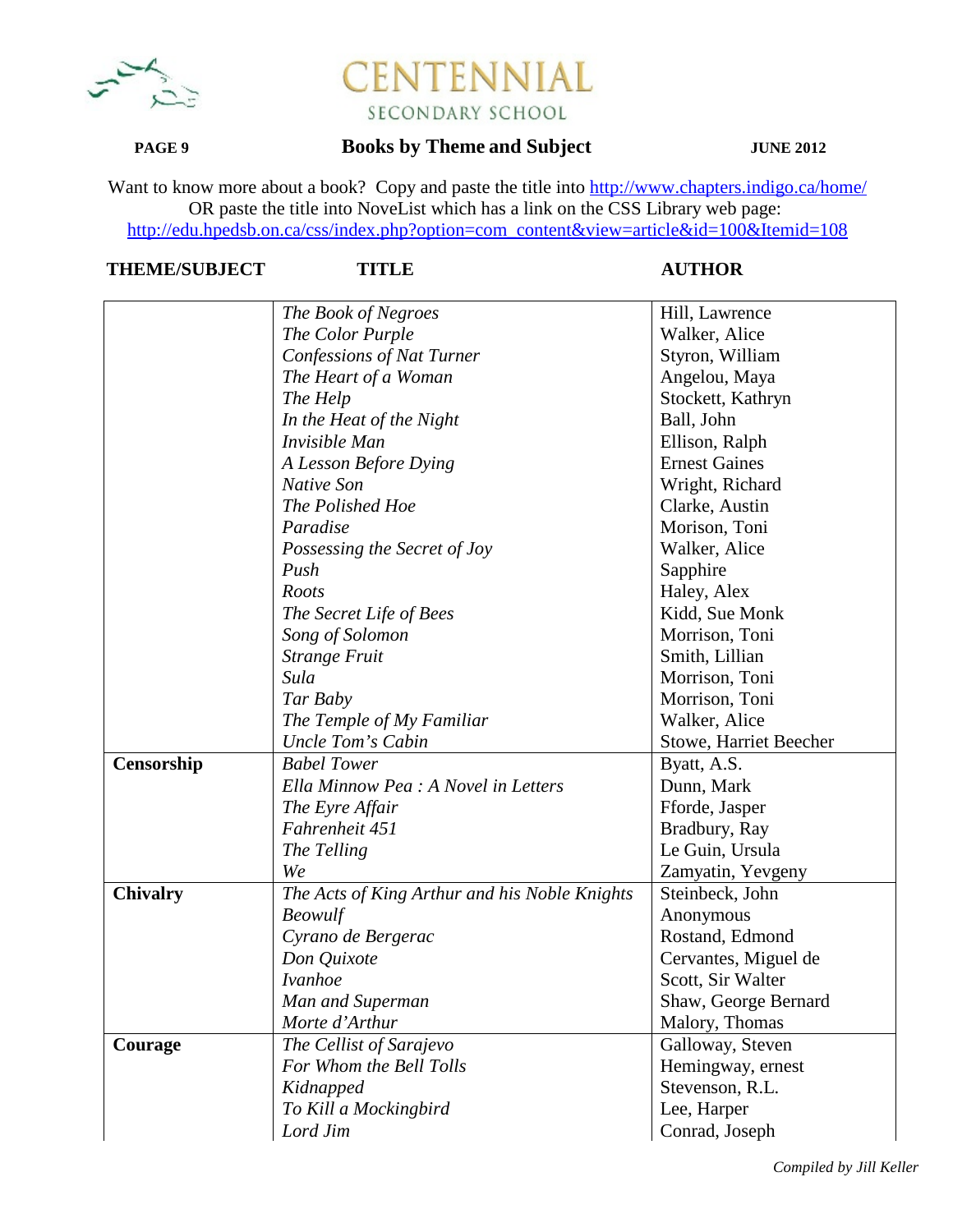

## **PAGE 10 Books by Theme and Subject JUNE 2012**

Want to know more about a book? Copy and paste the title into http://www.chapters.indigo.ca/home/ OR paste the title into NoveList which has a link on the CSS Library web page: http://edu.hpedsb.on.ca/css/index.php?option=com\_content&view=article&id=100&Itemid=108

## **THEME/SUBJECT TITLE AUTHOR**

|                  | Old Man and the Sea                    | Hemingway, Ernest       |
|------------------|----------------------------------------|-------------------------|
|                  | A Prayer for Owen Meany                | Irving, John            |
|                  | The Red Badge of Courage               | Crane, Stephen          |
|                  | The Red Tent                           | Diamant, Anita          |
|                  | Schindler's List                       | Keneally, Thomas        |
|                  | Tale of Two Cities                     | Dickens, Charles        |
| <b>Crime</b> and | Affliction                             | Banks, Russell          |
| <b>Criminals</b> | <b>Billy Bathgate</b>                  | Doctorow, E.L.          |
|                  | The Church of Dead Girls               | Dobyns, Stephen         |
|                  | A Clockwork Orange                     | Burgess, Anthony        |
|                  | The Conversation at Curlow Creek       | Malouf, David           |
|                  | Crime and Punishment                   | Solzhenitsyn, Alexander |
|                  | Darkness at Noon                       | Koestler, Arthur        |
|                  | The Eyre Affair                        | Fforde, Jasper          |
|                  | In Cold Blood                          | Capote, Truman          |
|                  | Jack Maggs                             | Carey, Peter            |
|                  | Les Miserables                         | Hugo, Victor            |
|                  | No Country for Old Men                 | McCarthy, Cormac        |
|                  | One Day in the Life of Ivan Denisovich | Dostoevsky, Fyodor      |
|                  | One Flew Over the Cuckoo's Nest        | Kesey, Ken              |
|                  | The Outlander                          | Adamson, Gil            |
|                  | Perfume: The Story of a Murderer       | Suskind, Patrick        |
|                  | The Reader                             | Schlink, Bernard        |
|                  | Room                                   | Donoghue, Emma          |
|                  | The Statement                          | Moore, Brian            |
|                  | <b>Still Missing</b>                   | Stevens, Chevy          |
|                  | <b>Strange Fugitive</b>                | Callaghan, Morley       |
|                  | Sweetness at the Bottom of the Pie     | Bradley, Alan           |
|                  | Think of a Number                      | Verdon, John            |
|                  | The Trial                              | Kafka, Franz            |
|                  | True History of the Kelly Gang         | Carey, Peter            |
|                  | The White Tiger                        | Adiga, Aravand          |
| <b>Culture</b>   | Anna and the King of Siam              | Landon, Margaret        |
|                  | The Attack                             | Khadra, Yasmina         |
|                  | The Book of Trees                      | Lieberman, Leanne       |
|                  | <b>Cutting for Stone</b>               | Verghese, Abraham       |
|                  | <b>Family Matters</b>                  | Mistry, Rohinton        |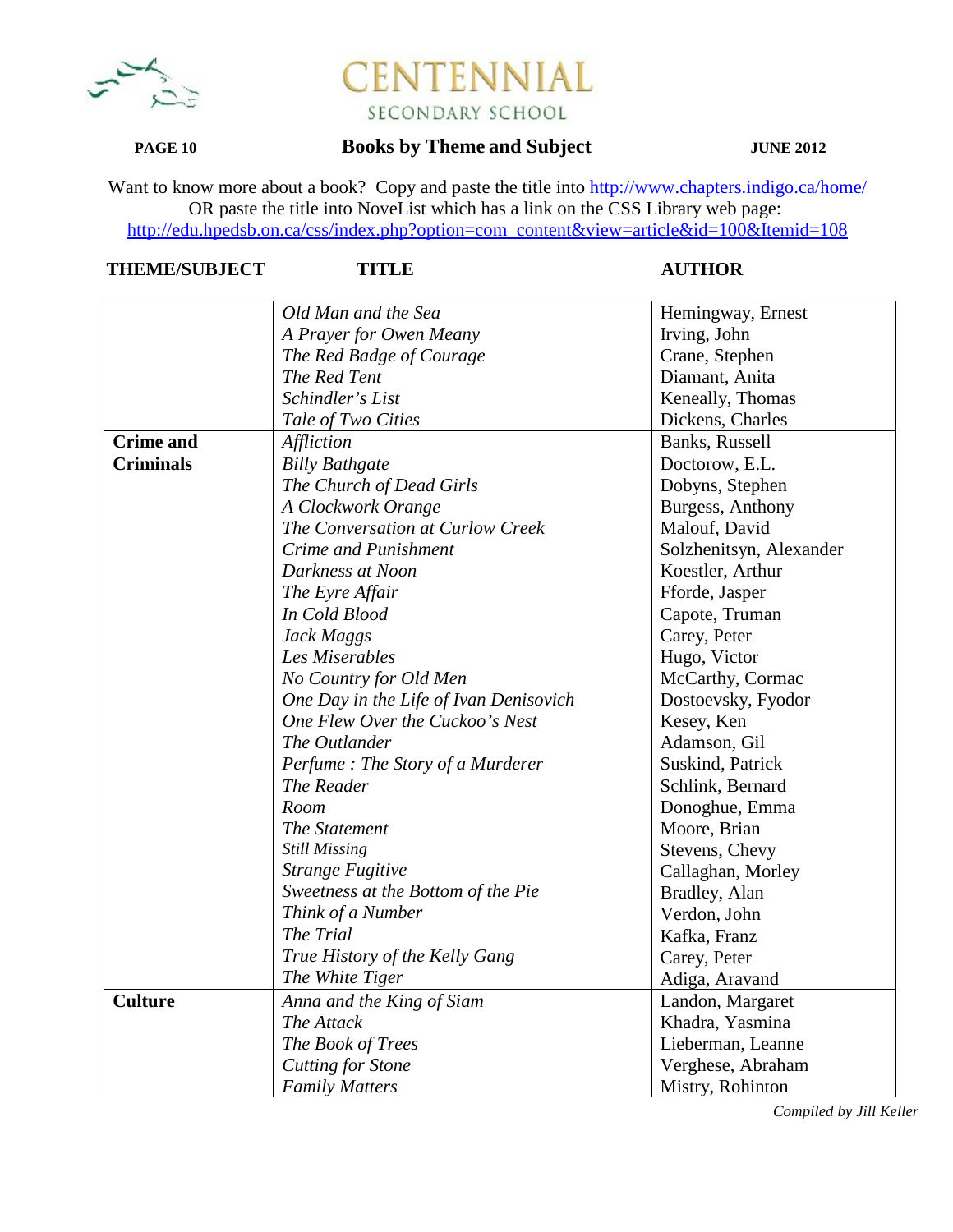

## **PAGE 11 Books by Theme and Subject JUNE 2012**

Want to know more about a book? Copy and paste the title into http://www.chapters.indigo.ca/home/ OR paste the title into NoveList which has a link on the CSS Library web page: http://edu.hpedsb.on.ca/css/index.php?option=com\_content&view=article&id=100&Itemid=108

# **THEME/SUBJECT TITLE AUTHOR**

|              | A Fine Balance                     | Mistry, Rohinton        |
|--------------|------------------------------------|-------------------------|
|              | The Good Earth                     | Buck, Pearl S.          |
|              | The Infidel                        | Ali, Ayan Hirsi         |
|              | The Kite Runner                    | Hosseini, Khaled        |
|              | The Last Promise                   | Evans, Richard Paul     |
|              | The Life of Pi                     | Martell, Yann           |
|              | Mandala                            | Buck, Pearl S.          |
|              | The No. 1 Ladies' Detective Agency | Smith, Alexander McCall |
|              | A Passage to India                 | Forster, E.M.           |
|              | <b>Secret Daughter</b>             | Gowda, Shilpi Somaya    |
|              | Sweetness in the Belly             | Gibb, Camilla           |
|              | A Thousand Splendid Suns           | Hosseini, Khaled        |
|              | <b>Under the Tuscan Sun</b>        | Mayes, Frances          |
| <b>Death</b> | Adultery                           | Wright, Richard B.      |
|              | The Almost Moon                    | Sebold, Alice           |
|              | Amsterdam                          | McEwan, Ian             |
|              | The Book Thief                     | Zusak, Markus           |
|              | Drowning Ruth                      | Schwartz, Christina     |
|              | Elizabeth and After                | Cohen, Matt             |
|              | Eve Green                          | Fletcher, Susan         |
|              | The Fault in Our Stars             | Grfeen, John            |
|              | <b>Final Things</b>                | Wright, Richard B       |
|              | The Five People You Meet In Heaven | Albom, Mitch.           |
|              | For One More Day                   | Albom, Mitch.           |
|              | I Heard the Owl Call My Name       | Craven, Margaret        |
|              | The Killing Circle                 | Pyper, Andrew           |
|              | The Last Lecture                   | Pausch, Randy           |
|              | The Last of the Crazy People       | Findley, Timothy        |
|              | Light on Snow                      | Shreve, Anita           |
|              | The Loved One                      | Waugh, Evelyn           |
|              | The Lovely Bones                   | Sebold, Alice           |
|              | A Map of the World                 | Hamilton, Jane          |
|              | The Night-Coloured Pearl           | Renivaro, Tzunami       |
|              | <b>Nights in Rodanthe</b>          | Sparks, Nicholas        |
|              | One True Thing                     | Quindlen, Anna          |
|              | The Shack                          | Young, Wm. Paul         |
|              | The Stone Angel                    | Laurence, Margaret      |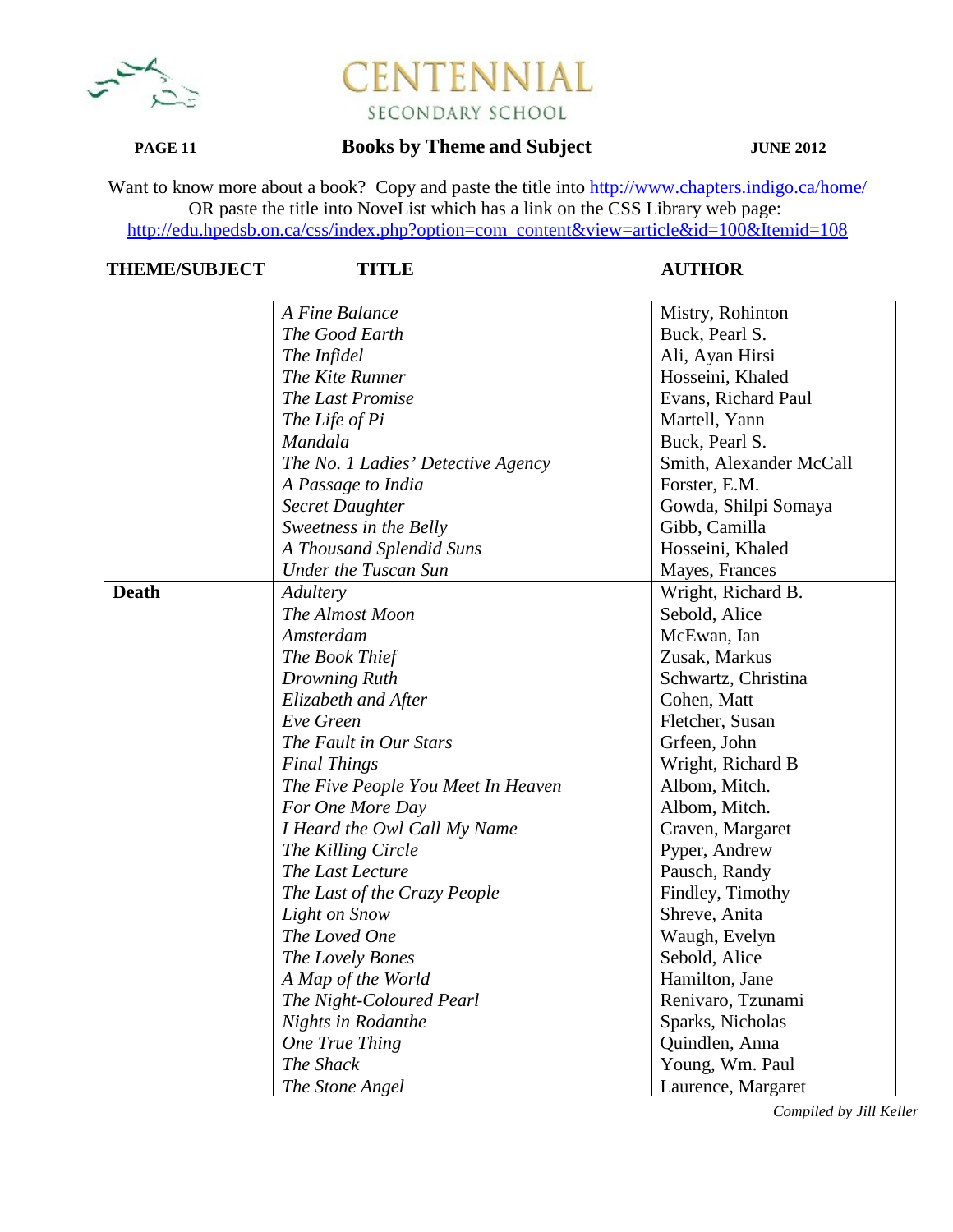

## **PAGE 12 Books by Theme and Subject JUNE 2012**

Want to know more about a book? Copy and paste the title into http://www.chapters.indigo.ca/home/ OR paste the title into NoveList which has a link on the CSS Library web page: http://edu.hpedsb.on.ca/css/index.php?option=com\_content&view=article&id=100&Itemid=108

## **THEME/SUBJECT TITLE AUTHOR**

|                          | The Story of Edgar Sawtelle            | Wroblewski, David        |
|--------------------------|----------------------------------------|--------------------------|
|                          | The Sweet Hereafter                    | Banks, Russell           |
|                          | <b>Three Junes</b>                     | Glass, Julia             |
|                          | The True and Outstanding Adventures of |                          |
|                          | the Hunt Sisters                       | Robinson, Elisabeth      |
|                          | A Wedding in December                  | Shreve, Anita            |
|                          | The Weight of Water                    | Shreve, Anita            |
|                          | Year of Wonders                        | Brooks, Geraldine        |
| <b>Deception/Secrets</b> | All He Ever Wanted                     | Shreve, Anita            |
|                          | Annabel : A Novel                      | Winter, Kathleen         |
|                          | The Attack                             | Khadra, Yasmina          |
|                          | Ava Comes Home                         | Crewe, Lesley            |
|                          | The Bad Seed                           | March, William           |
|                          | <b>Beach Music</b>                     | Conroy, Pat              |
|                          | <b>Before I Go To Sleep</b>            | Watson, S.J.             |
|                          | <b>Body Surfing</b>                    | Shreve, Anita            |
|                          | The Cider House Rules                  | Irving, John             |
|                          | The Descendants                        | Hemmings, Kaui Hart      |
|                          | Drowning Ruth                          | Schwartz, Christina      |
|                          | The Elegance of the Hedgehog           | Barbery, Muriel          |
|                          | Elizabeth and After                    | Cohen, Matt              |
|                          | The Elusive Pimpernel                  | Orczy, Baroness          |
|                          | <b>Family Matters</b>                  | Mistry, Rohinton         |
|                          | Felicia's Journey                      | Trevor, William          |
|                          | Forgotten Daughter                     | Gowda, Shilpi Somaya     |
|                          | The Forgotten Garden                   | Morton, Kate             |
|                          | <b>Gentlemen and Players</b>           | Harris, Joanne           |
|                          | The Guardians                          | Pyper, Andrew            |
|                          | The Help                               | Stockett, Kathryn        |
|                          | The House at Riverton                  | Morton, Kate             |
|                          | Jane Eyre                              | Bronte, Charlotte        |
|                          | The Judges                             | Wiesel, Elie             |
|                          | The Kitchen God's Wife                 | Tan, Amy                 |
|                          | The Last Magician                      | Hospital, Janette Turner |
|                          | Love Medicine                          | Erdrich, Louise          |
|                          | Light in August                        | Faulkner, William        |
|                          | The Mayor of Casterbridge              | Hardy, Thomas            |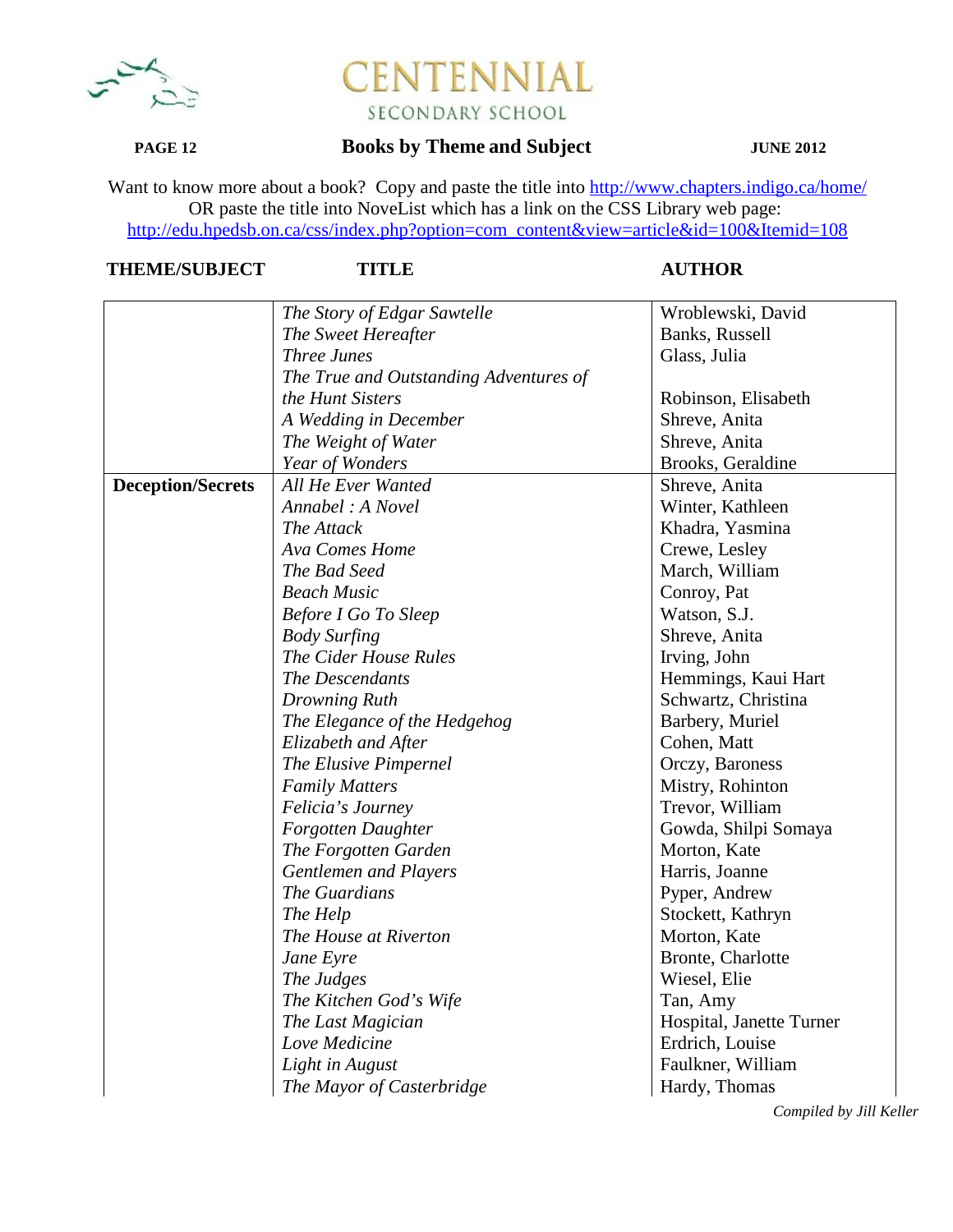

### **PAGE 13 Books by Theme and Subject JUNE 2012**

Want to know more about a book? Copy and paste the title into http://www.chapters.indigo.ca/home/ OR paste the title into NoveList which has a link on the CSS Library web page: http://edu.hpedsb.on.ca/css/index.php?option=com\_content&view=article&id=100&Itemid=108

## **THEME/SUBJECT TITLE AUTHOR**

|                              | Edwards, Kim                                                                                                                                                                                                                                                                                                                                                                      |
|------------------------------|-----------------------------------------------------------------------------------------------------------------------------------------------------------------------------------------------------------------------------------------------------------------------------------------------------------------------------------------------------------------------------------|
|                              | Johnston, Wayne                                                                                                                                                                                                                                                                                                                                                                   |
|                              | Jensen, Liz                                                                                                                                                                                                                                                                                                                                                                       |
|                              | Hospital, Janette Turner                                                                                                                                                                                                                                                                                                                                                          |
|                              | Shreve, Anita                                                                                                                                                                                                                                                                                                                                                                     |
|                              | Blake, Sara                                                                                                                                                                                                                                                                                                                                                                       |
|                              | Schlink, Bernard                                                                                                                                                                                                                                                                                                                                                                  |
|                              | DuMaurier, Daphne                                                                                                                                                                                                                                                                                                                                                                 |
|                              | Donoghue, Emma                                                                                                                                                                                                                                                                                                                                                                    |
| The Rule of Four             | Caldwell, Ian                                                                                                                                                                                                                                                                                                                                                                     |
| Sarah's Key                  | de Rosnay, Tatiana                                                                                                                                                                                                                                                                                                                                                                |
| Sea Glass                    | Shreve, Anita                                                                                                                                                                                                                                                                                                                                                                     |
| The Secret Garden            | <b>Burnett, Frances Hodgson</b>                                                                                                                                                                                                                                                                                                                                                   |
| The Shadow of the Wind       | Ruiz Zafon, Carlos                                                                                                                                                                                                                                                                                                                                                                |
| Spadework                    | Findley, Timothy                                                                                                                                                                                                                                                                                                                                                                  |
| The Statement                | Moore, Brian                                                                                                                                                                                                                                                                                                                                                                      |
| The Sugar Queen              | Allen, Sarah Addison                                                                                                                                                                                                                                                                                                                                                              |
| The Thirteenth Tale          | Setterfield, Diane                                                                                                                                                                                                                                                                                                                                                                |
| The Truth About Delilah Blue | Cohen, Tish                                                                                                                                                                                                                                                                                                                                                                       |
|                              | James, Henry                                                                                                                                                                                                                                                                                                                                                                      |
| The Way the Crow Flies       | MacDonald, Ann-Marie                                                                                                                                                                                                                                                                                                                                                              |
| A Wedding in December        | Shreve, Anita                                                                                                                                                                                                                                                                                                                                                                     |
| The Wildfire Season          | Pyper, Andrew                                                                                                                                                                                                                                                                                                                                                                     |
| Winter Garden                | Kristin Hannah                                                                                                                                                                                                                                                                                                                                                                    |
| <b>Accidental Tourist</b>    | Tyler, Ann                                                                                                                                                                                                                                                                                                                                                                        |
| Affliction                   | Banks, Russell                                                                                                                                                                                                                                                                                                                                                                    |
| <b>Babel Tower</b>           | Byatt, A.S.                                                                                                                                                                                                                                                                                                                                                                       |
| A Handful of Dust            | Waugh, Evelyn                                                                                                                                                                                                                                                                                                                                                                     |
|                              | Shields, Carol                                                                                                                                                                                                                                                                                                                                                                    |
|                              | Sparks, Nicholas                                                                                                                                                                                                                                                                                                                                                                  |
| The Second Silence           | Goudge, Eileen                                                                                                                                                                                                                                                                                                                                                                    |
|                              | Morris, Mary McGarry                                                                                                                                                                                                                                                                                                                                                              |
|                              | Updike, John                                                                                                                                                                                                                                                                                                                                                                      |
|                              | Cohen, Tish                                                                                                                                                                                                                                                                                                                                                                       |
|                              | Toews, Miriam                                                                                                                                                                                                                                                                                                                                                                     |
|                              | Wharton, Edith                                                                                                                                                                                                                                                                                                                                                                    |
| <b>Ethan Frome</b>           | Wharton, Edith                                                                                                                                                                                                                                                                                                                                                                    |
|                              | The Memory Keeper's Daughter<br>The Navigator of New York<br>The Ninth Life of Louis Drax<br>$O$ yster<br>Pilot's wife<br>The Postmistress<br>The Reader<br>Rebecca<br>Room<br>The Turn of the Screw<br>Larry's Party<br>Nights in Rodanthe<br>Songs in Ordinary Time<br>The Witches of Eastwick<br>Town House: A Novel<br><b>A Complicated Kindness</b><br>The Age of Innoncence |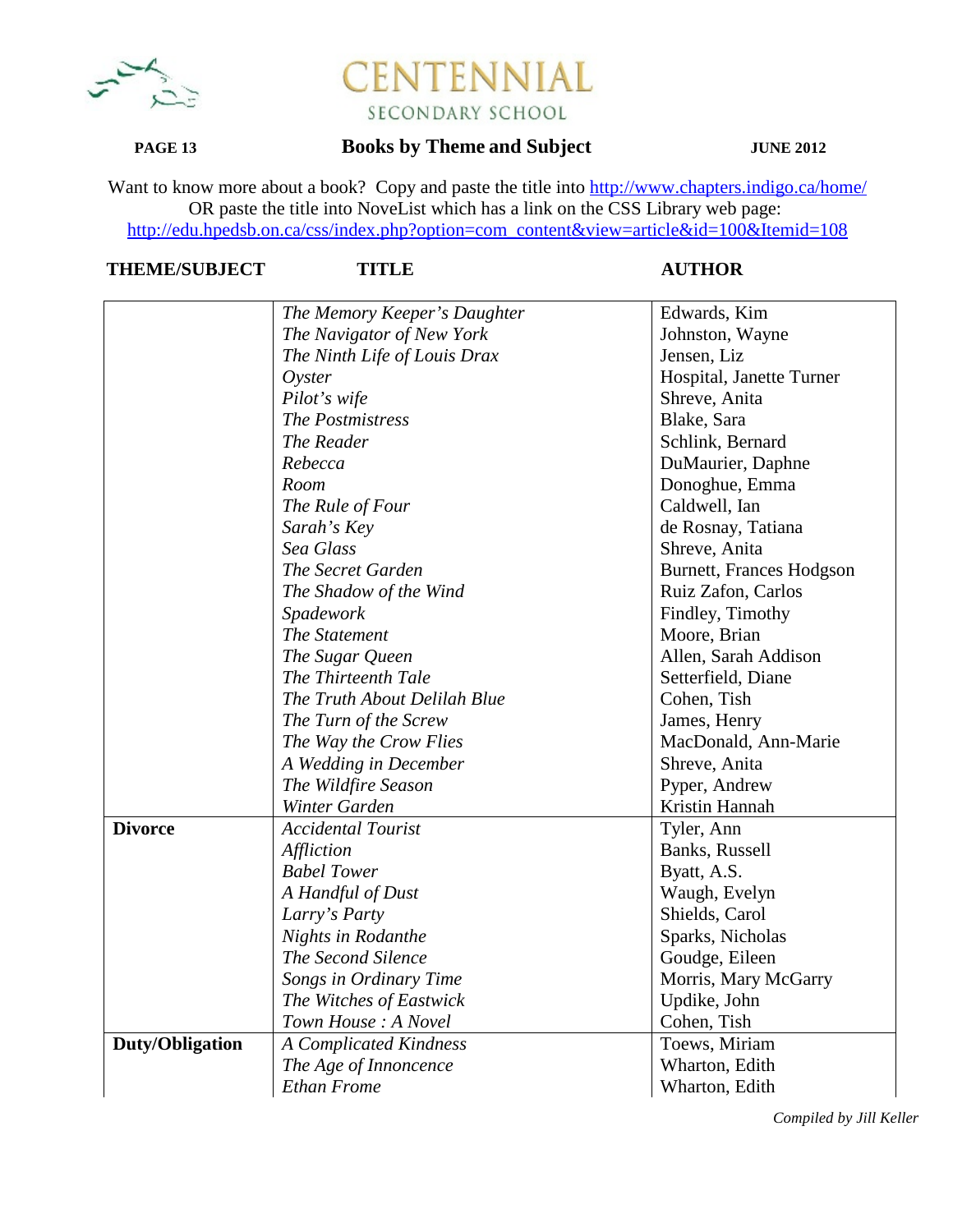

## **PAGE 14 Books by Theme and Subject JUNE 2012**

Want to know more about a book? Copy and paste the title into http://www.chapters.indigo.ca/home/ OR paste the title into NoveList which has a link on the CSS Library web page: http://edu.hpedsb.on.ca/css/index.php?option=com\_content&view=article&id=100&Itemid=108

# **THEME/SUBJECT TITLE AUTHOR**

|                 | <b>Family Matters</b>         | Mistry, Rohinton   |
|-----------------|-------------------------------|--------------------|
|                 | The Guardians                 | Pyper, Andrew      |
|                 | A Jest of God                 | Laurence, Margaret |
|                 | The Last Patriarch            | El Hachmi, Najat   |
|                 | Vinegar Hill                  | Ansay, A. Manette  |
|                 | 334                           | Disch, Thomas      |
| <b>Dystopia</b> |                               |                    |
|                 | Animal Farm                   | Orwell, George     |
|                 | Anthem                        | Rand, Ayn          |
|                 | Ape and Essence               | Huxley, Aldous     |
|                 | Atlas Shrugged                | Rand, Ayn          |
|                 | The Beach                     | Garland, Alex      |
|                 | <b>Brave New World</b>        | Huxley, Aldous     |
|                 | <b>Camp Concentration</b>     | Disch, Thomas      |
|                 | The Coral Island              | Ballantyne, R.M.   |
|                 | The Child Buyer               | Hersey, John       |
|                 | The Children of Men           | James, P.D.        |
|                 | The Chrysalids                | Wyndham, John      |
|                 | A Clockwork Orange            | Burgess, Anthony   |
|                 | Ecotopia                      | Callenbach, Ernest |
|                 | Farenheit 451                 | Bradbury, Ray      |
|                 | The Handmaid's Tale           | Atwood, Margaret   |
|                 | The Iron Heel                 | London, Jack       |
|                 | It Can't Happen Here: A Novel | Lewis, Sinclair    |
|                 | Lord of the Flies             | Golding, William   |
|                 | Mara and Dann                 | Lessing, Doris     |
|                 | Mosquito Coast                | Theroux, Paul      |
|                 | Nineteen Eighty-four          | Orwell, George     |
|                 | Oryx and Crake                | Atwood, Margaret   |
|                 | A Perfect Persecution         | Lucas, James R.    |
|                 | Player Piano                  | Vonnegut, Kurt     |
|                 | The Sheep Look Up             | Brunner, John      |
|                 | Slaughterhouse Five           | Vonnegut, Kurt     |
|                 | The Time Machine              | Wells, H.G.        |
|                 | Voices in Time                | MacLennan          |
|                 | Walden Two                    | Skinner, B.F.      |
|                 | We                            | Zamyatin, Yevgeni  |
|                 | The Year of the Flood         | Atwood, Margaret   |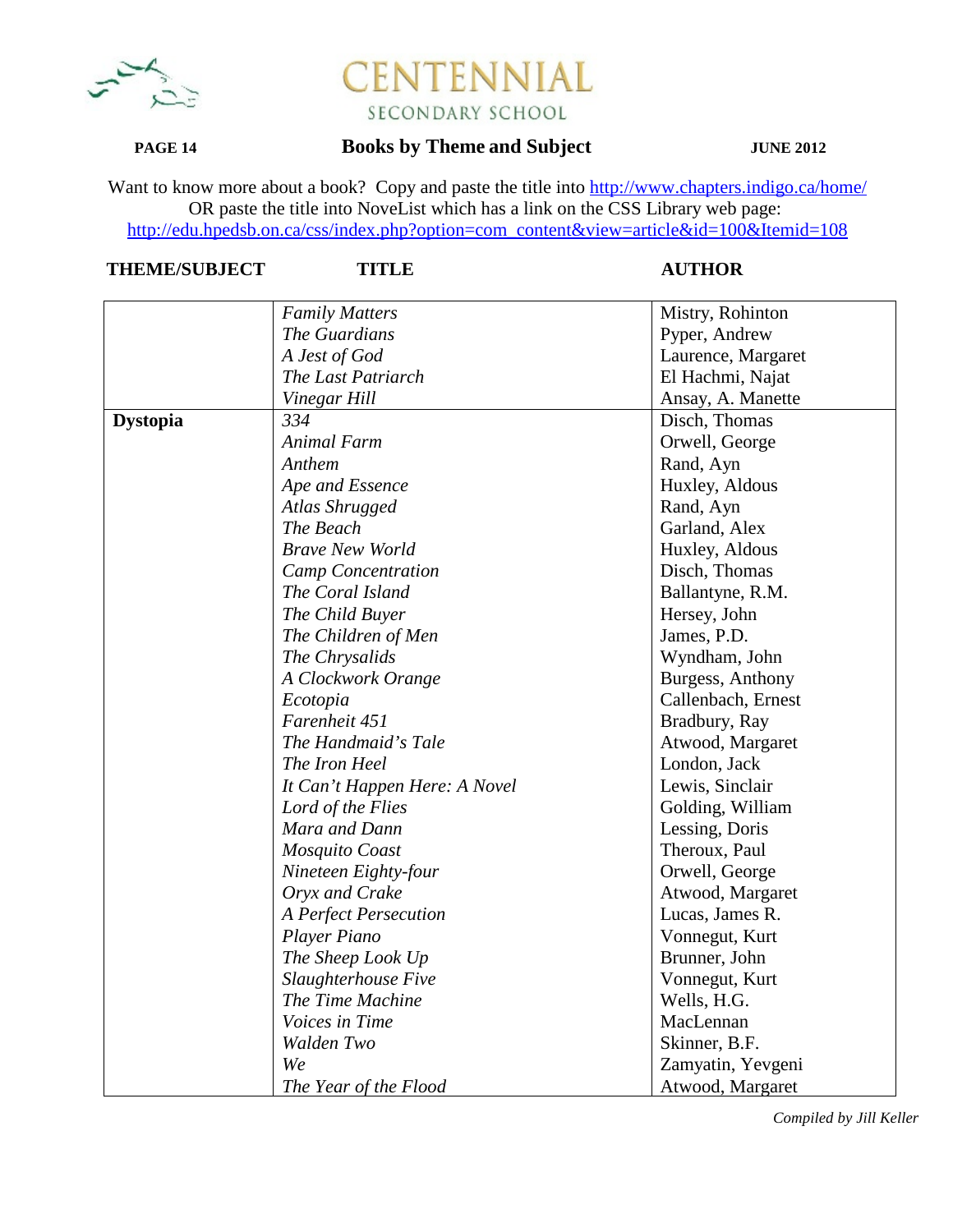

### **PAGE 15 Books by Theme and Subject JUNE 2012**

Want to know more about a book? Copy and paste the title into http://www.chapters.indigo.ca/home/ OR paste the title into NoveList which has a link on the CSS Library web page: http://edu.hpedsb.on.ca/css/index.php?option=com\_content&view=article&id=100&Itemid=108

| <b>THEME/SUBJECT</b> |  |
|----------------------|--|
|                      |  |

### **TITLE AUTHOR**

| <b>Eastern Canada</b> | Annabel: A Novel                   | Winter, Kathleen     |
|-----------------------|------------------------------------|----------------------|
|                       | <b>Barometer Rising</b>            | MacLennan, Hugh      |
|                       | The Birth House                    | McKay, Ami           |
|                       | The Colony of Unrequited Dreams    | Johnston, Wayne      |
|                       | The Custodian of Paradise          | Johnston, Wayne      |
|                       | Fall on your Knees                 | MacDonald, Ann-Marie |
|                       | Kit's Law                          | Morrissey, Donna     |
|                       | The Shipping News                  | Proulx, E. Annie     |
|                       | Sylvanus Now                       | Morrissey, Donna     |
| <b>Existentialism</b> | The Age of Reason                  | Sartre, Jean-Paul    |
|                       | Metamorphosis                      | Kafka, Franz         |
|                       | The Outsider                       | Camus, Albert        |
|                       | The Plague                         | Camus, Albert        |
|                       | The Trial                          | Kafka, Franz         |
| <b>Exploitation</b>   | Germinal                           | Zola, Emile          |
|                       | <b>Hard Times</b>                  | Dickens, Charles     |
|                       | Lullabies for Little Criminals     | O'Neill, Heather     |
|                       | Memoirs of a Geisha                | Golden, Arthur       |
| Faith                 | The Attack                         | Khadra, Yasmina      |
|                       | The Book of Trees                  | Lieberman, Leanne    |
|                       | Chocolat                           | Harris, Joanne       |
|                       | <b>Fall On Your Knees</b>          | MacDonald, Ann-Marie |
|                       | The Five People You Meet in Heaven | Albom, Mitch         |
|                       | Good Harbour                       | Diamant, Anita       |
|                       | Have a Little Faith                | Mitch Albom          |
|                       | The Heart of the Matter            | Greene, Graham       |
|                       | The Journey to the East            | Hesse, Herman        |
|                       | The Life of Pi                     | Martel, Yann         |
|                       | Lives of the Saints                | Ricci, Nino          |
|                       | Mercy Among the Children           | Richard, David Adams |
|                       | Our Lady of the Lost and Found     | Schoemperlen, Diane  |
|                       | The Pilgrim's Progress             | Bunyan, John         |
|                       | The Shack                          | Young, Wm. Paul      |
|                       | Sweetness in the Belly             | Gibb, Camilla        |
|                       | To A God Unknown                   | Steinbeck, John      |
|                       | Vinegar Hill                       | Ansay, A. Manette    |
|                       |                                    |                      |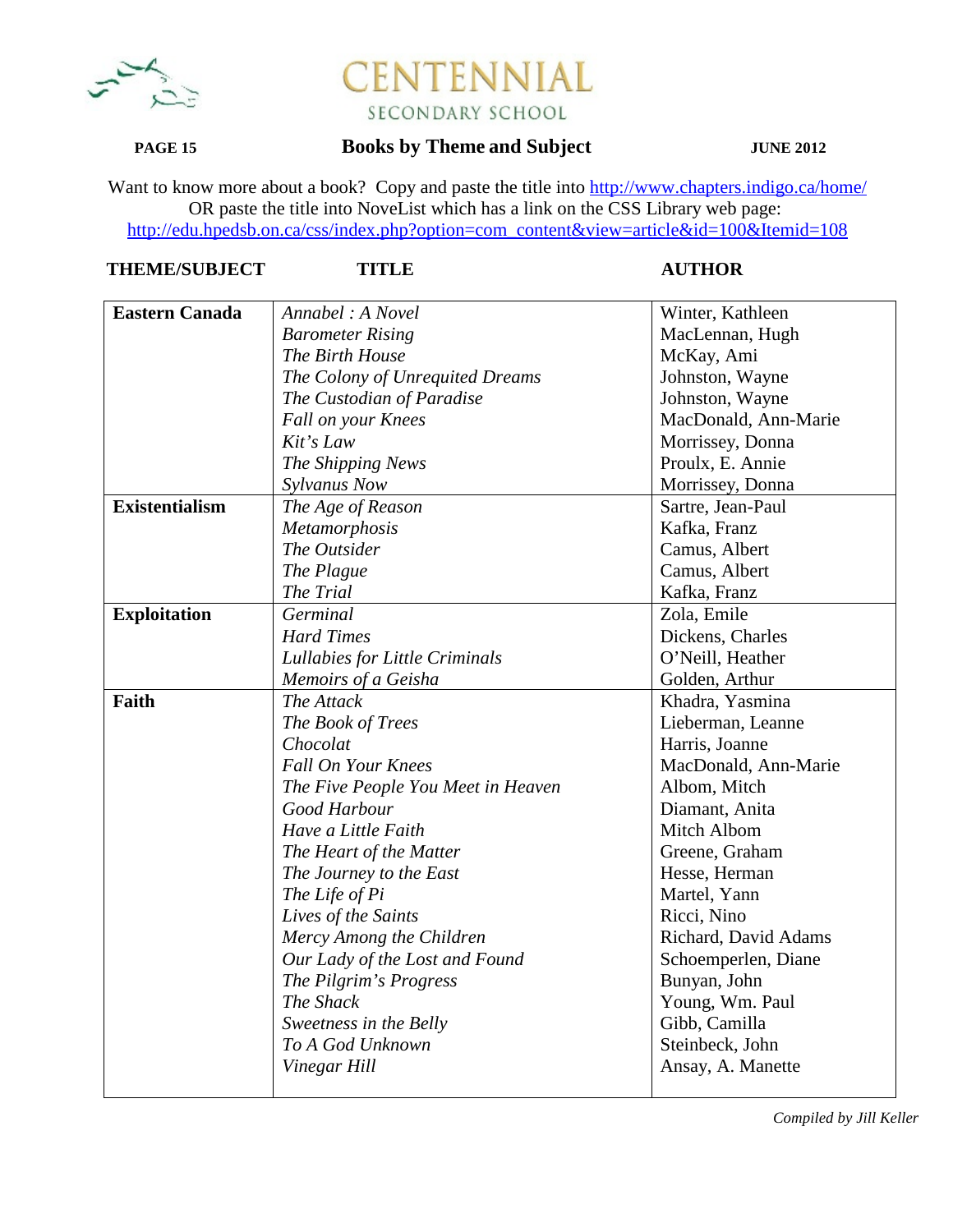

### **PAGE 16 Books by Theme and Subject JUNE 2012**

Want to know more about a book? Copy and paste the title into http://www.chapters.indigo.ca/home/ OR paste the title into NoveList which has a link on the CSS Library web page: http://edu.hpedsb.on.ca/css/index.php?option=com\_content&view=article&id=100&Itemid=108

# **THEME/SUBJECT TITLE AUTHOR**

| <b>Family -</b>      | Affliction                     | Banks, Russell         |
|----------------------|--------------------------------|------------------------|
| <b>Dysfunctional</b> | The Almost Moon                | Sebold, Alice          |
|                      | Angela's Ashes                 | McCourt, Frank         |
|                      | Atonement                      | McEwen, Ian            |
|                      | <b>Black Dogs</b>              | McEwen, Ian            |
|                      | The Book of Ruth               | Hamilton, Jane         |
|                      | Cloudstreet                    | Winton, Tim            |
|                      | A Complicated Kindness         | <b>Miriam Toews</b>    |
|                      | Crow Lake                      | Lawson, Mary           |
|                      | A Cure for Death by Lightning  | Anderson-Dargatz, Gail |
|                      | The Descendants                | Hemmings, Kaui Hart    |
|                      | Dirt Music                     | Winton, Tim            |
|                      | Divisadero                     | Ondaatje, Michael      |
|                      | Elizabeth and After            | Cohen, Matt            |
|                      | <b>Fall on Your Knees</b>      | MacDonald, Anne Marie  |
|                      | <b>Falling Angels</b>          | Gowdy, Barbara         |
|                      | <b>Family Matters</b>          | Mistry, Rohinton       |
|                      | The Fire Dwellers              | Laurence, Margaret     |
|                      | The Flying Troutmans           | Toews, Miriam          |
|                      | The Glass Castle               | Walls, Jeannette       |
|                      | The Great Santini              | Conroy, Pat            |
|                      | I Know This Much is True       | Lamb, Wally            |
|                      | Larry's Party                  | Shields, Carol         |
|                      | The Last Patriarch             | El Hachmi, Najat       |
|                      | Lullabies for Little Criminals | O'Neill, Heather       |
|                      | A Map of the World             | Hamilton, Jane         |
|                      | Metamorphosis                  | Kafka, Franz           |
|                      | Middlesex                      | Eugenides, Jeffrey     |
|                      | The Ninth Life of Louis Drax   | Jensen, Liz            |
|                      | The Orchard on Fire            | Mackay, Shena          |
|                      | Paddy Clarke Ha Ha Ha          | Doyle, Roddy           |
|                      | The Poisonwood Bible           | Kingsolver, Barbara    |
|                      | Push                           | Sapphire               |
|                      | The Secret Life of Bees        | Kidd, Sue Monk         |
|                      | The Shipping News              | Proulx, Annie          |
|                      | Songs in Ordinary Time         | Morris, Mary McGarry   |
|                      | Spadework                      | Findley, Timothy       |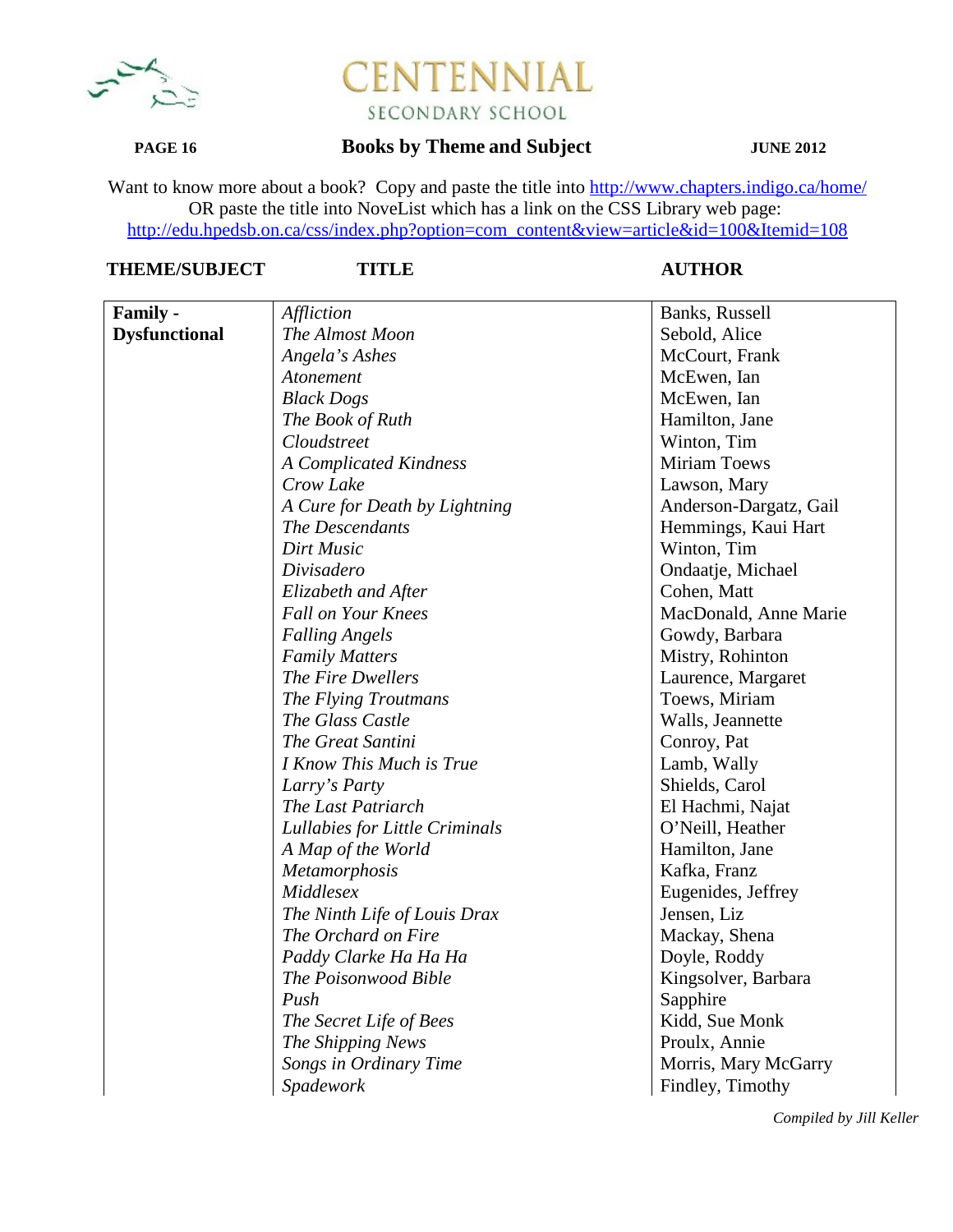

### **PAGE 17 Books by Theme and Subject JUNE 2012**

Want to know more about a book? Copy and paste the title into http://www.chapters.indigo.ca/home/ OR paste the title into NoveList which has a link on the CSS Library web page: http://edu.hpedsb.on.ca/css/index.php?option=com\_content&view=article&id=100&Itemid=108

# **THEME/SUBJECT TITLE AUTHOR**

|                        | A Spot of Bother             | Haddon, Mark       |
|------------------------|------------------------------|--------------------|
|                        | The Stone Angel              | Laurence, Margaret |
|                        | The Sound and the Fury       | Faulkner, William  |
|                        | A Tree Grows in Brooklyn     | Smith, Betty       |
|                        | The Truth About Delilah Blue | Cohen, Tish        |
|                        | Vinegar Hill                 | Ansay, A. Manette  |
|                        | Where the Heart Is           | Letts, Billie      |
|                        | White Oleander               | Fitch, Janet       |
|                        | You Went Away                | Findley, Timothy   |
|                        | A Widow for One Year         | Irving, John       |
| Family -               | Away                         | Urquhart, Jane     |
| Saga/Chronicle         | <b>Brideshead Revisited</b>  | Waugh, Evelyn      |
|                        | East of Eden                 | Steinbeck, John    |
|                        | The House of the Spirits     | Allende, Isabel    |
|                        | How Green Was my Valley      | Llewellyn, Richard |
|                        | Howard's End                 | Forster, E.M.      |
|                        | Little Women                 | Alcott, Louisa May |
|                        | Love Medicine                | Erdrich, Louise    |
|                        | Murther & Walking Spirits    | Davies, Robertson  |
|                        | The Rainbow                  | Lawrence, D.H.     |
|                        | Song of Solomon              | Morrison, Toni     |
|                        | The Sound and the Fury       | Faulkner, William  |
|                        | Two Solitudes                | MacLennan, Hugh    |
|                        | Winds of War                 | Wouk, Herman       |
|                        | The Years                    | Woolf, Virgina     |
| Family -               | <b>Barometer Rising</b>      | MacLennan, Hugh    |
| Retrospective          | Crow Lake                    | Lawson, Mary       |
|                        | Duet for Three               | Barfoot, Joan      |
|                        | <b>Moral Disorder</b>        | Atwood, Margaret   |
|                        | The Secret Life of Bees      | Kidd, Sue Monk     |
|                        | The Stone Angel              | Laurence, Margaret |
|                        | The Stone Diaries            | Shields, Carol     |
|                        | To the Lighthouse            | Woolf, Virginia    |
|                        | We were the Mulvaneys        | Oates, Joyce Carol |
| <b>Family - Mental</b> | The Bell Jar                 | Plath, Sylvia      |
| <b>Illness</b>         | The Book of Ruth             | Hamilton, Jane     |
|                        | Cloudstreet                  | Winton, Tim        |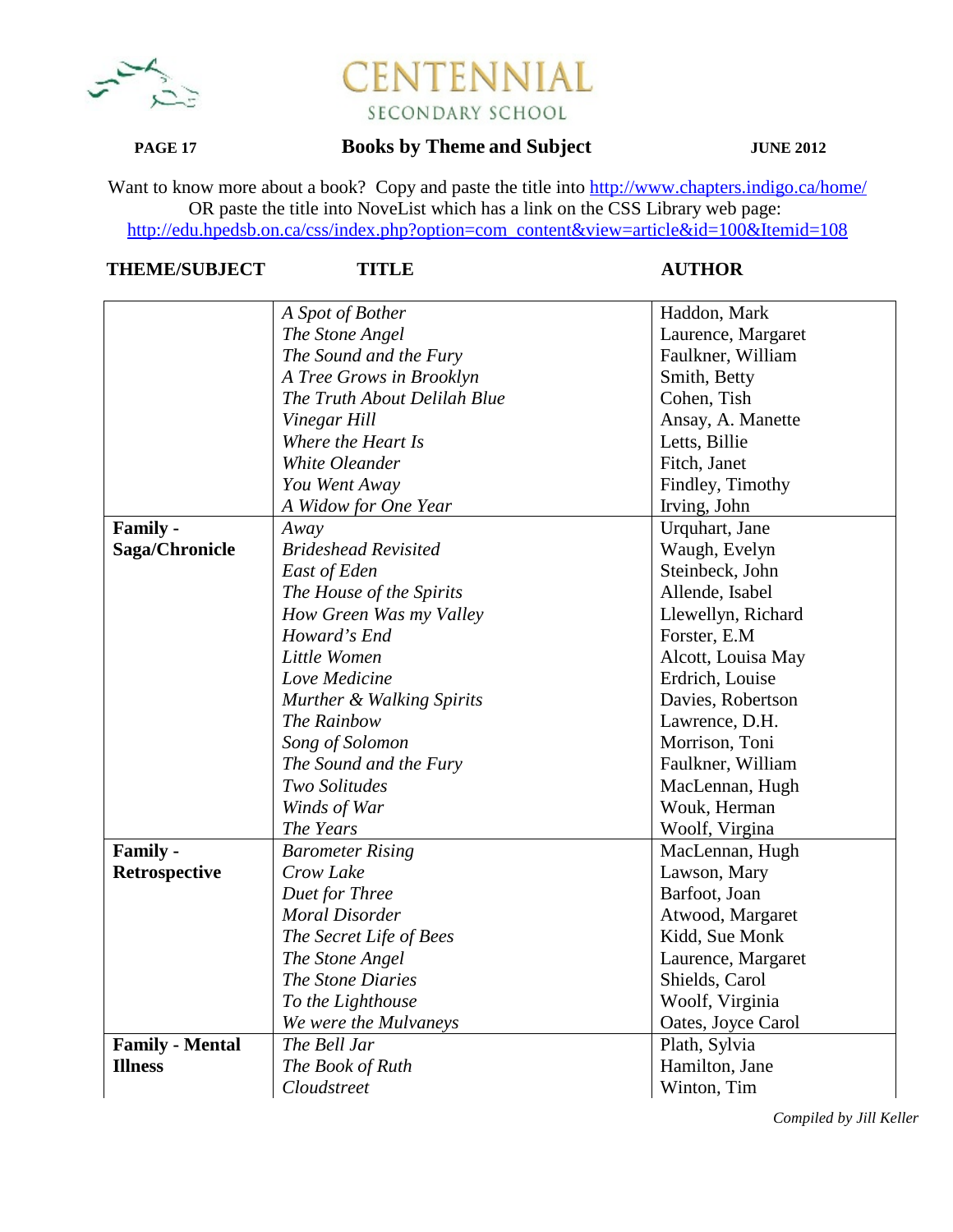

## **PAGE 18 Books by Theme and Subject JUNE 2012**

Want to know more about a book? Copy and paste the title into http://www.chapters.indigo.ca/home/ OR paste the title into NoveList which has a link on the CSS Library web page: http://edu.hpedsb.on.ca/css/index.php?option=com\_content&view=article&id=100&Itemid=108

# **THEME/SUBJECT TITLE AUTHOR**

|                       | A Cure for Death by Lightning | Anderson-Dargatz, Gail |
|-----------------------|-------------------------------|------------------------|
|                       | <b>Finding Alice</b>          | Carlson, Melody        |
|                       | The Flying Troutmans          | Toews, Miriam          |
|                       | I Know This Much is True      | Lamb, Wally            |
|                       | The Last of the Crazy People  | Findley, Timothy       |
|                       | Left Neglected                | Genova, Lisa           |
|                       | A Spot of Bother              | <b>Haddon Mark</b>     |
|                       | <b>Still Alice</b>            | Genova, Lisa           |
| <b>Family -</b>       | Adultery                      | Wright, Richard B.     |
| <b>Tragedy/Crisis</b> | The Art of Racing in the Rain | Stein, Garth           |
|                       | Atonement                     | McEwen, Ian            |
|                       | Ava Comes Home                | Crewe, Lesley          |
|                       | Cloudstreet                   | Winton, Tim            |
|                       | Crowe Lake                    | Lawson, Mary           |
|                       | The Descendants               | Hemmings, Kaui Hart    |
|                       | <b>Falling Angels</b>         | Gowdy, Barbara         |
|                       | The Fault In Our Stars        | Green, John            |
|                       | Gap Creek                     | Morgan, Robert         |
|                       | A Good House                  | Burnard, Bonnie        |
|                       | The Grapes of Wrath           | Steinbeck, John        |
|                       | The Last Lecture              | Pausch, Randy          |
|                       | Left Neglected                | Genova, Lisa           |
|                       | Light of Snow                 | Shreve, Anita          |
|                       | The Lovely Bones              | Sebold, Alice          |
|                       | Lucky                         | Sebold, Alice          |
|                       | The Memory Keeper's Daughter  | Edwards, Kim           |
|                       | Middlesex                     | Eugenides, Jeffrey     |
|                       | The Ninth Life of Louis Drax  | Jensen, Liz            |
|                       | <b>Ordinary People</b>        | Guest, Judith          |
|                       | Sarah's Key                   | de Rosnay, Tatiana     |
|                       | Saturday                      | McEwan, Ian            |
|                       | <b>Still Alice</b>            | Genova, Lisa           |
|                       | Sylvanus Now                  | Morrissey, Donna       |
|                       | The Tenth Circle              | Picoult, Jodi          |
|                       | The Time In Between           | Bergen, David          |
|                       | We Were the Mulvaneys         | Oates, Joyce, Carol    |
|                       | A Widow for One Year          | Irving, John           |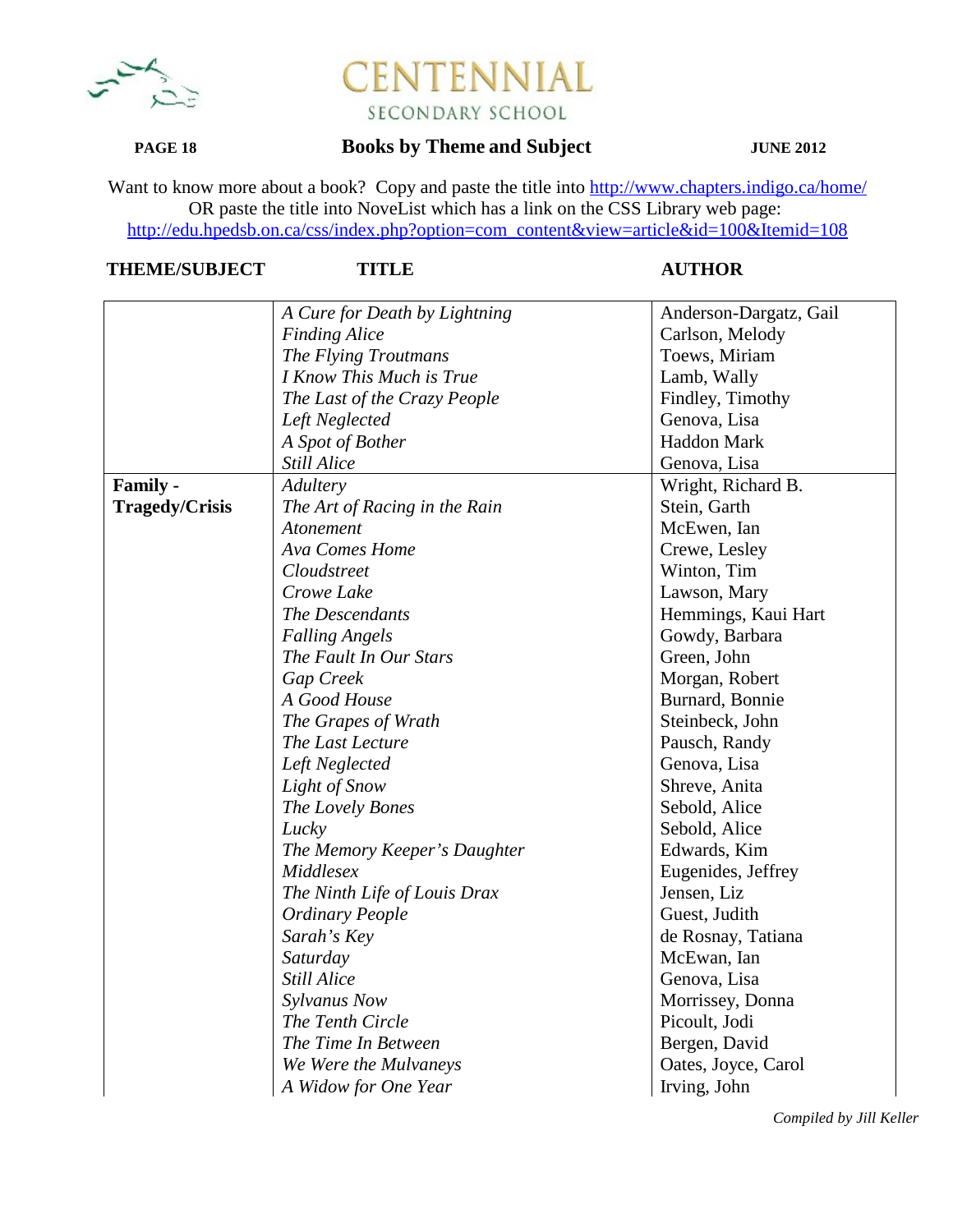

### **PAGE 19 Books by Theme and Subject JUNE 2012**

Want to know more about a book? Copy and paste the title into http://www.chapters.indigo.ca/home/ OR paste the title into NoveList which has a link on the CSS Library web page: http://edu.hpedsb.on.ca/css/index.php?option=com\_content&view=article&id=100&Itemid=108

### **THEME/SUBJECT TITLE AUTHOR**

|                          | The Wildfire Season                        | Pyper, Andrew          |
|--------------------------|--------------------------------------------|------------------------|
|                          | The Wizard's tide : a story                | Buechner, Frederick    |
| <b>Family - Sisters</b>  | The Blind Assassin                         | Atwood, Margaret       |
|                          | Clara Callan                               | Wright, Richard B.     |
|                          | Divisadero                                 | Ondaatje, Michael      |
|                          | <b>Fall on Your Knees</b>                  | MacDonald, Anne, Marie |
|                          | <b>Falling Angels</b>                      | Gowdy, Barbara         |
|                          | The Flying Troutmans                       | Toews, Miriam          |
|                          | The Girls                                  | Lansens, Lori          |
|                          | Her Fearful Symmetry                       | Niffennegger, Audrey   |
|                          | The House at Riverton                      | Morton, Kate           |
|                          | <b>One Last Dance</b>                      | Goudge, Eileen         |
|                          | Little Women                               | Alcott, Louisa May     |
|                          | The Poisonwood Bible                       | Kingsolver, Barbara    |
|                          | <b>Relative Happiness</b>                  | Crewe, Leslie          |
|                          | A Student of Weather                       | Hay, Elizabeth         |
|                          | The Sweetness in the Bottom of the Pie     | Bradley, Alan          |
|                          | The True and Outstanding Adventures of the |                        |
|                          | <b>Hunt Sisters</b>                        | Robinson, Elisabeth    |
|                          | Women in Love                              | Lawrence, D.H.         |
| <b>Family - Brothers</b> | Affliction                                 | Banks, Russell         |
|                          | <b>Body Surfing</b>                        | Shreve, Anita          |
|                          | The Brothers Karamazov                     | Dostoevsky, Fyodor     |
|                          | <b>Cutting For Stone</b>                   | Verghese, Abraham      |
|                          | East of Eden                               | Steinbeck, John        |
|                          | No Great Mischief                          | MacLeod, Alistair      |
|                          | The Other                                  | Tryon, Thomas          |
|                          | The Other Side of the Bridge               | Lawson, Mary           |
| Family -                 | Atonement                                  | McEwen, Ian            |
| <b>Brothers/Sisters</b>  | Crow Lake                                  | Lawson, Mary           |
|                          | Dinner at the Homesick Restaurant          | Tyler, Anne            |
|                          | A Good House                               | Burnard, Bonnie        |
|                          | The In-Between World of Vikram Lall        | Vassanji, MG           |
|                          | The Mill on the Floss                      | Eliot, George          |
|                          | The Rainbow                                | Lawrence, D.H.         |
|                          | The Stone Carvers                          | Urquhart, Jane         |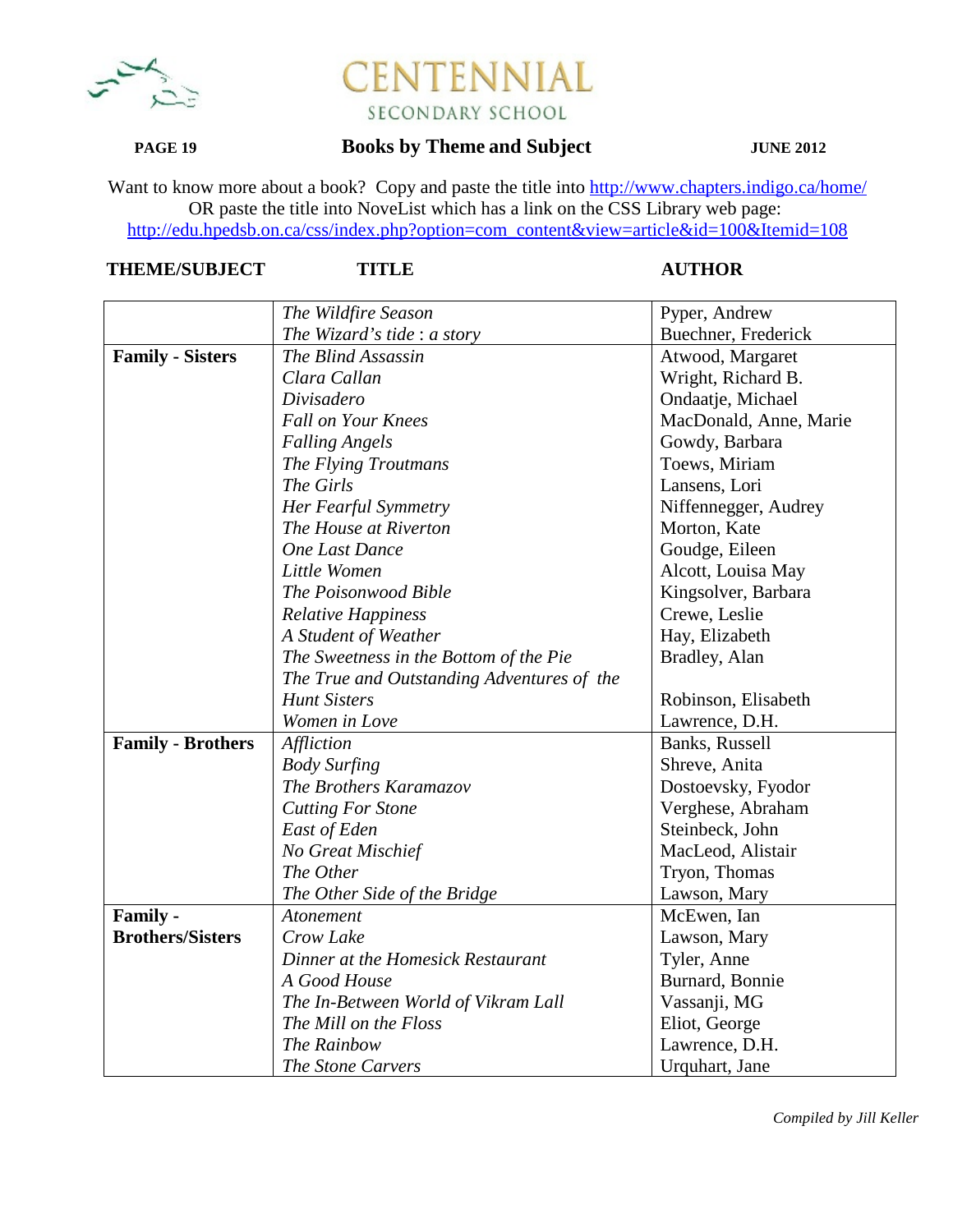

## **PAGE 20 Books by Theme and Subject JUNE 2012**

Want to know more about a book? Copy and paste the title into http://www.chapters.indigo.ca/home/ OR paste the title into NoveList which has a link on the CSS Library web page: http://edu.hpedsb.on.ca/css/index.php?option=com\_content&view=article&id=100&Itemid=108

### **THEME/SUBJECT TITLE AUTHOR**

| <b>Family - Father-</b> | Angela's Ashes                 | McCourt, Frank            |
|-------------------------|--------------------------------|---------------------------|
| <b>Son Relationship</b> | Annabel: A Novel               | Winter, Kathleen          |
|                         | The Chosen                     | Potok, Chaim              |
|                         | Cry the Beloved Country        | Paton, Alan               |
|                         | Dombey and Son                 | Dickens, Charles          |
|                         | East of Eden                   | Steinbeck. John           |
|                         | The Great Santini              | Conroy, Pat               |
|                         | The Killing Circle             | Pyper, Andrew             |
|                         | Mosquito Coast                 | Theroux, Paul             |
|                         | The Other Side of the Bridge   | Lawson, Mary              |
|                         | A Perfect Night To Go To China | Gilmour, David            |
|                         | <b>River Thieves</b>           | Crummey, Michael          |
|                         | The Road                       | McCarthy, Cormac          |
|                         | Rosshalde                      | Hesse, Herman             |
|                         | The Shadow of the Wind         | Ruiz Zafon, Carlos        |
|                         | The Story of Edgar Sawtelle    | Wroblewski, David         |
|                         | Summer Gone: A Novel           | MacFarlane, David         |
|                         | <b>Town House</b>              | Cohen, Tish               |
| <b>Family - Father-</b> | Affliction                     | Banks, Russell            |
| <b>Daughter</b>         | The Art of Racing in the Rain  | Stein, Garth              |
| Relationship            | The Birth of Venus             | Dunant, Sarah             |
|                         | <b>Charades</b>                | Hospital, Janette Turner  |
|                         | <b>A Complicated Kindness</b>  | Toews, Miriam             |
|                         | The Descendants                | Hemmings, Kaui Hart       |
|                         | Elizabeth and After            | Cohen, Matt               |
|                         | Domby and Son                  | Dickens, Charles          |
|                         | Eucalyyptus                    | Bail, Murray              |
|                         | <b>Fall on Your Knees</b>      | MacDonald, Anne Marie     |
|                         | The Glass Castle               | Walls, Jeannette          |
|                         | The Illuminator                | Vantrease, Brenda Rickman |
|                         | The Last Patriarch             | El Hachmi, Najat          |
|                         | Light on Snow                  | Shreve, Anita             |
|                         | Lullabies for Little Criminals | O'Neill, Heather          |
|                         | <b>Nights in Rodanthe</b>      | Sparks, Nicholas          |
|                         | The Piano Man's Daughter       | Findley, Timothy          |
|                         | The Poisonwood Bible           | Kingsolver, Barbara       |
|                         | Push                           | Sapphire                  |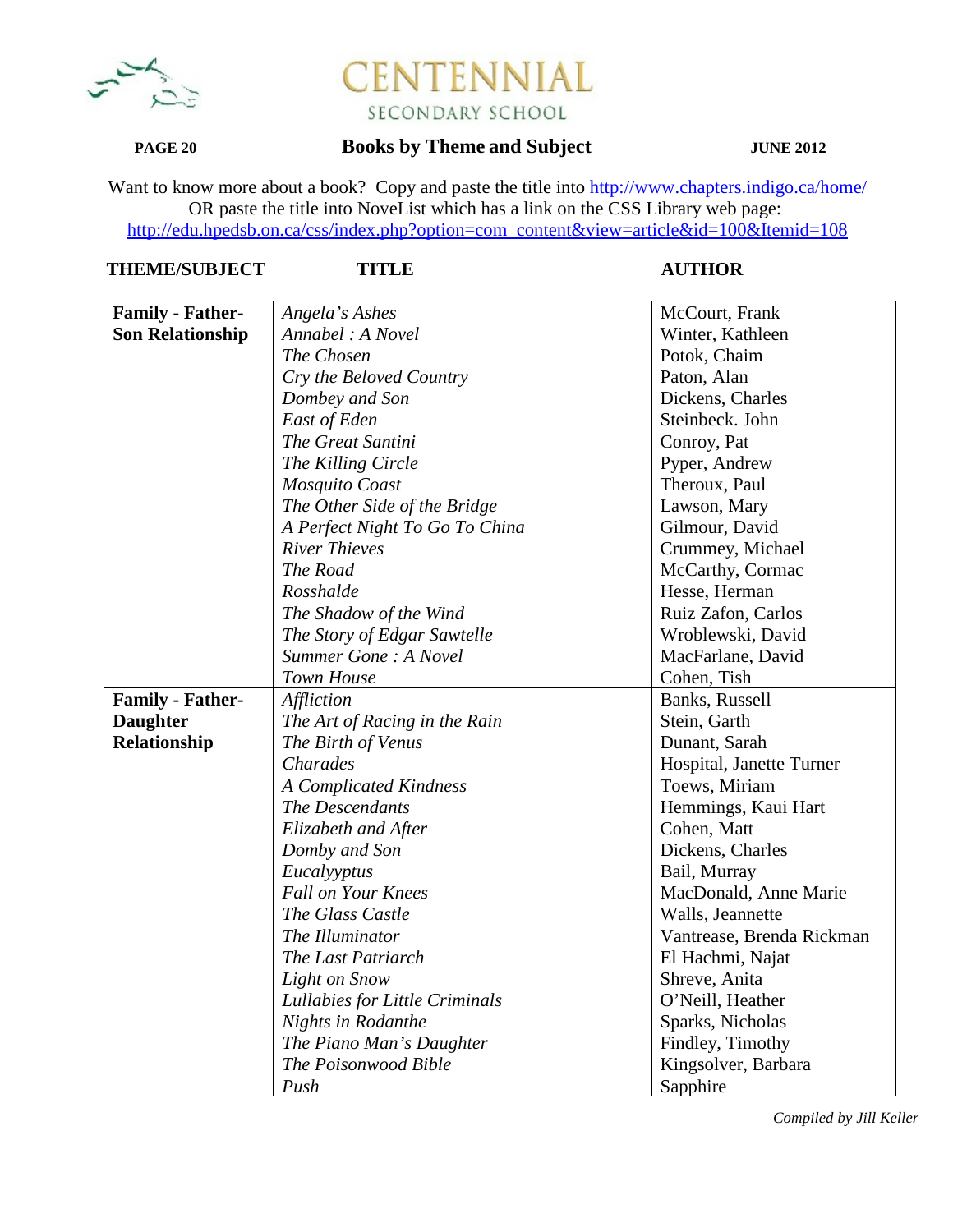

## **PAGE 21 Books by Theme and Subject JUNE 2012**

Want to know more about a book? Copy and paste the title into http://www.chapters.indigo.ca/home/ OR paste the title into NoveList which has a link on the CSS Library web page: http://edu.hpedsb.on.ca/css/index.php?option=com\_content&view=article&id=100&Itemid=108

## **THEME/SUBJECT TITLE AUTHOR**

|                         | The Rain Ascends                       | Kogawa, Joy               |
|-------------------------|----------------------------------------|---------------------------|
|                         | <b>Relative Happiness</b>              | Crewe, Lesley             |
|                         | <b>Secret Daughter</b>                 | Gowda, Shilpi Somaya      |
|                         | The Secret Life of Bees                | Kidd, Sue Monk            |
|                         | The Sentimentalists                    | Skibsrud, Johann          |
|                         | The Shipping News                      | Proulx, Annie             |
|                         | <b>Silas Marner</b>                    | Eliot, George             |
|                         | A Spot of Bother                       | Haddon, Mark              |
|                         | The Sweetness in the Bottom of the Pie | Bradley, Alan             |
|                         | The Tenth Circle                       | Picoult, Jodi             |
|                         | The Time In Between                    | Bergen, David             |
|                         | The Truth About Delilah Blue           | Cohen, Tish               |
|                         | The Way the Crow Flies                 | MacDonald, Ann-Marie      |
|                         | The Wildfire Season                    | Pyper, Andrew             |
|                         | Winter Garden                          | Hannah, Kristin           |
| <b>Family - Mother-</b> | Annabel : A Novel                      | Winter, Kathleen          |
| <b>Son Relationship</b> | The Birth of Venus                     | Dunant, Sarah             |
|                         | The Confederacy of Dunces              | Toole, John Kennedy       |
|                         | Coventry                               | Humphreys, Helen          |
|                         | Dinner at the Homesick Restaurant      | Tyler, Anne               |
|                         | For One More Day                       | Albom, Mitch              |
|                         | <b>House Rules</b>                     | Picoult, Jodi             |
|                         | The Illuminator                        | Vantrease, Brenda Rickman |
|                         | Lives of the Saints                    | Ricci, Nino               |
|                         | The Ninth Life of Louis Drax           | Jensen, Liz               |
|                         | The Penelopiad                         | Atwood, Margaret          |
|                         | Room                                   | Donoghue, Emma            |
|                         | Sons and Lovers                        | Lawrence, D.H.            |
|                         | The Stone Angel                        | Laurence, Margaret        |
|                         | The Story of Edgar Sawtelle            | Wroblewski, David         |
|                         | The World According to Garp            | Irving, John              |
| <b>Family - Mother-</b> | The Almost Moon                        | Sebold, Alice             |
| <b>Daughter</b>         | The Bad Seed                           | March, William            |
| Relationship            | The Bean Trees                         | Kingsolver, Barbara       |
|                         | The Bonesetter's Daughter              | Tan, Amy                  |
|                         | Chocolat                               | Harris, Joanne            |
|                         | <b>A Complicated Kindness</b>          | Toews, Miriam             |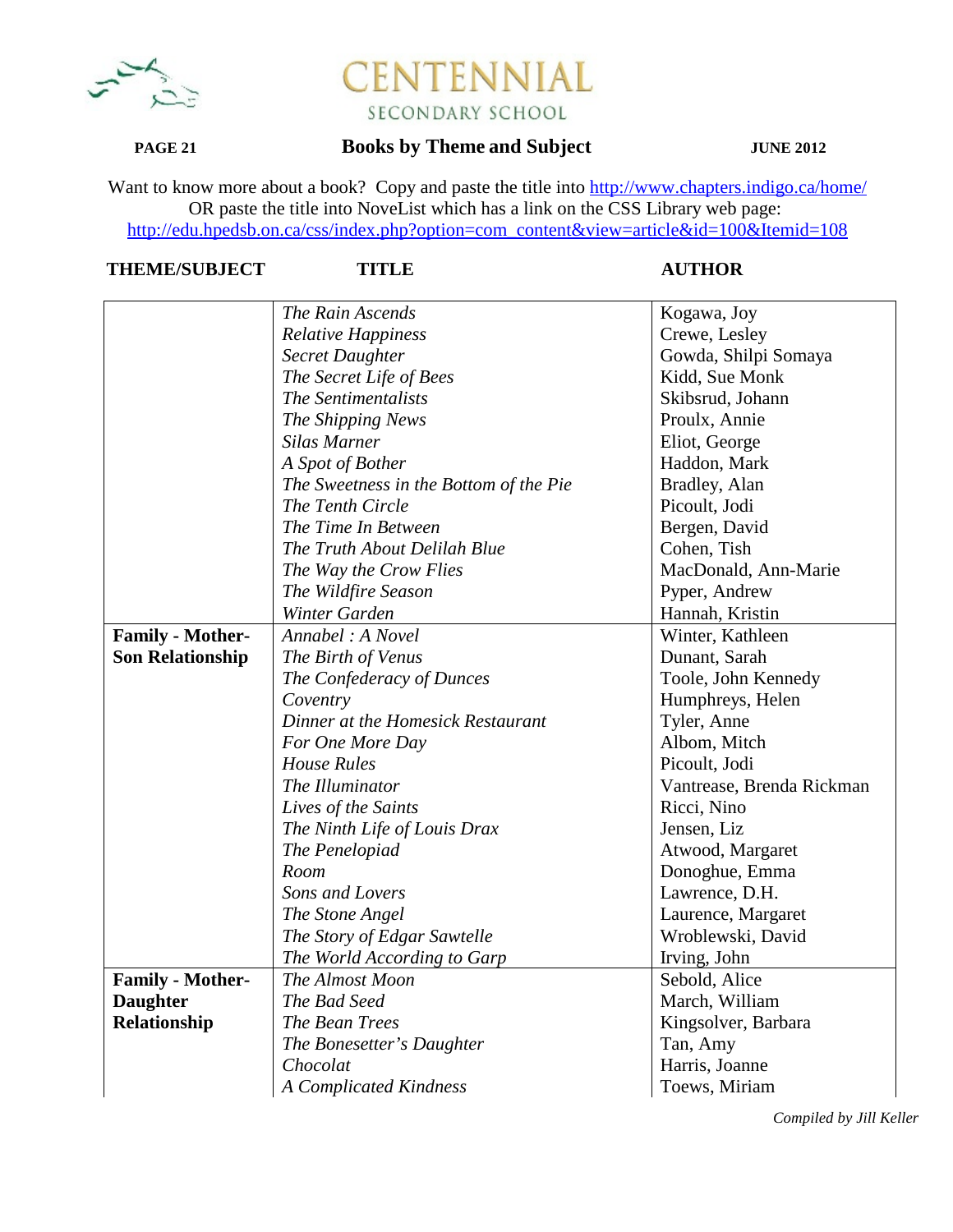

## **PAGE 22 Books by Theme and Subject JUNE 2012**

Want to know more about a book? Copy and paste the title into http://www.chapters.indigo.ca/home/ OR paste the title into NoveList which has a link on the CSS Library web page: http://edu.hpedsb.on.ca/css/index.php?option=com\_content&view=article&id=100&Itemid=108

## **THEME/SUBJECT TITLE AUTHOR**

|              | Deafening                              | Itani, Francis       |
|--------------|----------------------------------------|----------------------|
|              | Dinner at the Homesick Restaurant      | Tyler, Anne          |
|              | Divine Secrets of the Ya-Ya Sisterhood | Wells, Rebecca       |
|              | Eve Green                              | Fletcher, Susan      |
|              | <b>Falling Angels</b>                  | Chevalier, Tracy     |
|              | <b>Finding Alice</b>                   | Carlson, Melody      |
|              | The Glass Castle                       | Walls, Jeannette     |
|              | Graven Images                          | Thomas, Audrey       |
|              | The Heroines                           | Favorite, Eileen     |
|              | How to Make an American Quilt          | Otto, Whitney        |
|              | A Jest of God                          | Laurence, Margaret   |
|              | Jewel                                  | Lott, Bret           |
|              | The Joy Luck Club                      | Tan, Amy             |
|              | Kit's Law                              | Morrissey, Donna     |
|              | The Kitchen Gods's Wife                | Tan, Amy             |
|              | The Lady and the Unicorn               | Chevalier, Tracy     |
|              | Ladybug, Ladybug                       | Mitchell, W.O        |
|              | The Mermaid Chair                      | Kidd, Sue Monk       |
|              | Nights in Rodanthe                     | Sparks, Nicholas     |
|              | One True Thing                         | Quindlen, Anna       |
|              | Push                                   | Sapphire             |
|              | <b>Relative Happiness</b>              | Crewe, Lesley        |
|              | Room                                   | Donoghue, Emma       |
|              | The Secret Book of Grazia dei Rossi    | Park, Jacqueline     |
|              | <b>Secret Daughter</b>                 | Gowda, Shilpi Somaya |
|              | The Sugar Queen                        | Allen, Sarah Addison |
|              | The Tenth Circle                       | Picoult, Jodi        |
|              | Unless                                 | Shields, Carol       |
|              | White Oleander                         | Fitch, Janet         |
|              | Winter Garden                          | Hannah, Kristin      |
| Family -     | The Amateur Marriage                   | Tyler, Anne          |
| Grandparent- | Deafening                              | Itani, Frances       |
| Grandchild   | Eve Green                              | Fletcher, Susan      |
| Relationship | The Forgotten Garden                   | Morton, Kate         |
|              | <b>Goldengrove Unleaving</b>           | Walsh, Jill Paton    |
|              | Kit's Law                              | Morrissey, Donna     |
|              | Portrait in Sepia                      | Allende, Isabelle    |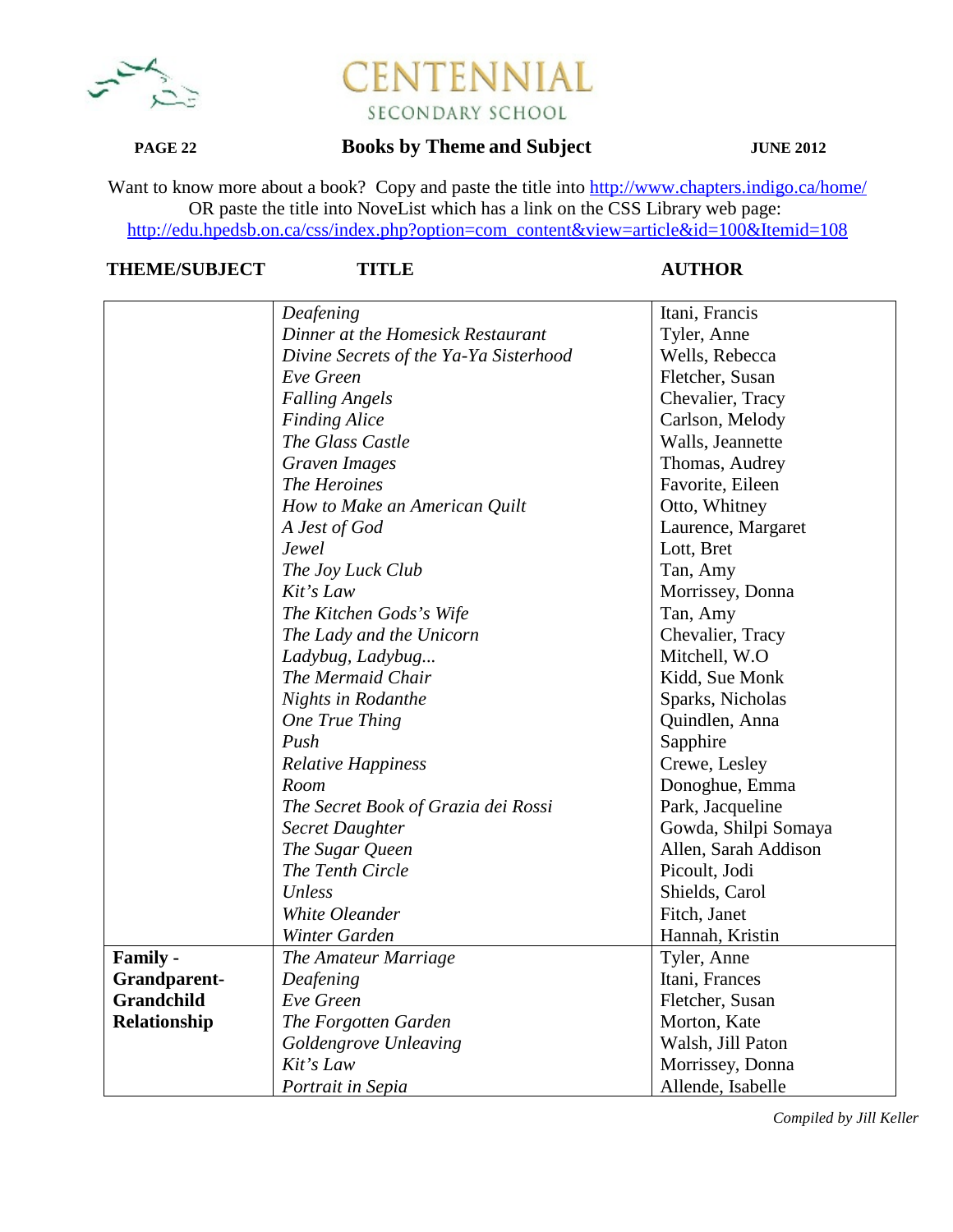

## **PAGE 23 Books by Theme and Subject JUNE 2012**

Want to know more about a book? Copy and paste the title into http://www.chapters.indigo.ca/home/ OR paste the title into NoveList which has a link on the CSS Library web page: http://edu.hpedsb.on.ca/css/index.php?option=com\_content&view=article&id=100&Itemid=108

## **THEME/SUBJECT TITLE AUTHOR**

| <b>Fantasy</b>            | Alice's Adventures in Wonderland   | Carroll, Lewis      |
|---------------------------|------------------------------------|---------------------|
|                           | Chocky                             | Wyndham, John       |
|                           | The Chronicles of Narnia           | Lewis, C.S.         |
|                           | The Eyre Affair                    | Fforde, Jasper      |
|                           | Gods Behaving Badly                | Phillips, Marie     |
|                           | Gulliver's Travels                 | Swift, Johathan     |
|                           | Harry Potter series                | Rowling, J.K.       |
|                           | The Heroines                       | Favorite, Eileen    |
|                           | <b>That Hideous Strength</b>       | Lewis, C.S.         |
|                           | The Hobbit                         | Tolkien, J.R.       |
|                           | The Lord of the Rings              | Tolkien, J.R.       |
|                           | The Silmarillion                   | Tolkien, J.R.       |
|                           | Wicked                             | Maguire, Gregory    |
|                           | A Song of Fire and Ice series      | Martin, George R.R. |
| <b>Fate and Free Will</b> | Adultery                           | Wright, Richard B.  |
|                           | An American Tragedy                | Dreiser, Theodore   |
|                           | Annabel : A Novel                  | Winter, Kathleen    |
|                           | The Ash Garden                     | Bock, Dennis        |
|                           | <b>Camp Concentration</b>          | Disch, Thomas M.    |
|                           | Crime and Punishment               | Dostoevsky, Fyodor  |
|                           | The Englishman's Boy               | Vanderhaeghe, Guy   |
|                           | The Five People You Meet in Heaven | Albom, Mitch        |
|                           | Free Fall                          | Golding, William    |
|                           | The Heroines                       | Favorite, Eileen    |
|                           | The Last Lecture                   | Pausch, Randy       |
|                           | The Last Time They Met             | Shreve, Anita       |
|                           | The Lovely Bones                   | Sebold, Alice       |
|                           | Map of the World                   | Hamilton, Jane      |
|                           | The Memory Keeper's Daughter       | Edwards, Kim        |
|                           | The Pilot's Wife                   | Shreve, Anita       |
|                           | A Prayer for Owen Meany            | Irving, John        |
|                           | The Reader                         | Schlink, Bernard    |
|                           | Saturday                           | McEwan, Ian         |
|                           | The Sweet Hereafter                | Banks, Russell      |
|                           | They Shall Inherit the Earth       | Callaghan, Morley   |
|                           | Timequake                          | Vonnegut, Kurt      |
|                           | Twist of Fate                      | Saul, John          |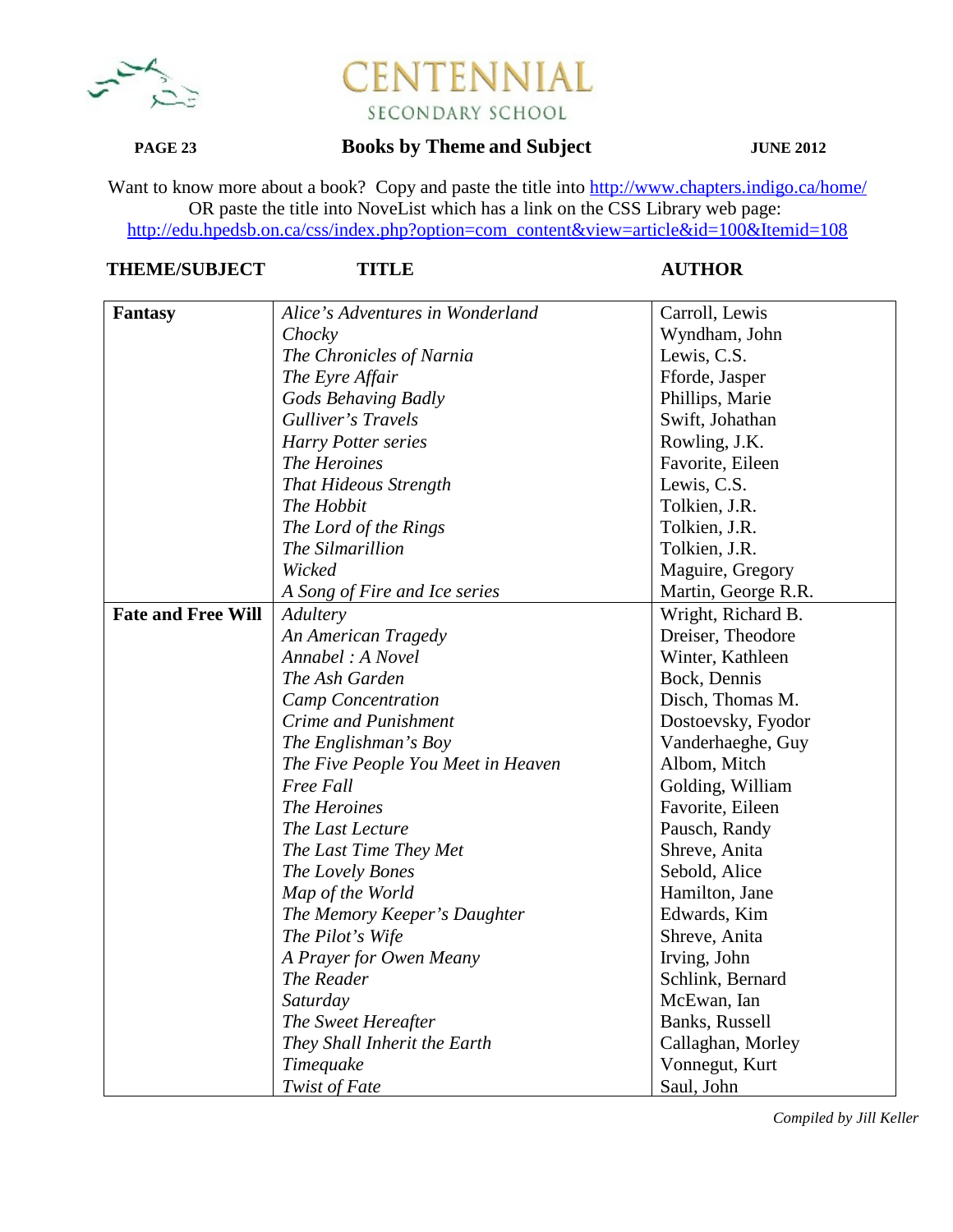

### **PAGE 24 Books by Theme and Subject JUNE 2012**

Want to know more about a book? Copy and paste the title into http://www.chapters.indigo.ca/home/ OR paste the title into NoveList which has a link on the CSS Library web page: http://edu.hpedsb.on.ca/css/index.php?option=com\_content&view=article&id=100&Itemid=108

## **THEME/SUBJECT TITLE AUTHOR**

| Feminism              | <b>Alias Grace</b>               | Atwood, Margaret              |
|-----------------------|----------------------------------|-------------------------------|
|                       | Anil's Ghost                     | Ondaatje, Michael             |
|                       | The Birth House                  | McKay, Ami                    |
|                       | The Blind Assassin               | Atwood, Margaret              |
|                       | Cat's Eye                        | Atwood, Margaret              |
|                       | The Cure for Death by Lightning  | Anderson-Dargatz, Gail        |
|                       | The Diviners                     | Laurence, Margaret            |
|                       | The Edible Woman                 | Atwood, Margaret              |
|                       | <b>Fall on Your Knees</b>        | MacDonald, Ann-Marie          |
|                       | A Handmaid's Tale                | Atwood, Margaret              |
|                       | The Mists of Avalon              | <b>Bradley, Marion Zimmer</b> |
|                       | Lady Oracle                      | Atwood, Margaret              |
|                       | Life Before Man                  | Atwood, Margaret              |
|                       | Lives of Girls and Women         | Munro, Alice                  |
|                       | The Secret Life of Bees          | Kidd, Sue Monk                |
|                       | The Robber Bride                 | Atwood, Margaret              |
|                       | A Room of One's Own              | Woolf, Virginia               |
|                       | <b>Surfacing</b>                 | Atwood, Margaret              |
|                       | Unless                           | Shields, Carol                |
| <b>Forbidden Love</b> | Adultery                         | Wright, Richard B.            |
|                       | Anna Karenina                    | Tolstoy, Leo                  |
|                       | <b>Brave New World</b>           | Huxley, Aldous                |
|                       | <b>Bridges of Madison County</b> | Waller, Robert James          |
|                       | <b>Cutting For Stone</b>         | Verghese, Abraham             |
|                       | Daughter of Fortune              | Allende, Isabel               |
|                       | Doctor Zhivago                   | Pasternak, Boris              |
|                       | The End of the Affair            | Greene, Graham                |
|                       | Fortune's Rocks                  | Shreve, Anita                 |
|                       | The Heart of the Matter          | Greene, Graham                |
|                       | The Illuminator                  | Vantrease, Brenda Rickman     |
|                       | A Jest of God                    | Laurence, Margaret            |
|                       | Jude the Obscure                 | Hardy, Thomas                 |
|                       | The Last Promise                 | Evans, Richard Paul           |
|                       | Life Before Man                  | Atwood, Margaret              |
|                       | Lives of the Saints              | Ricci, Nino                   |
|                       | Love                             | Morrison, Toni                |
|                       | <b>Madame Bovary</b>             | Flaubert, Gustave             |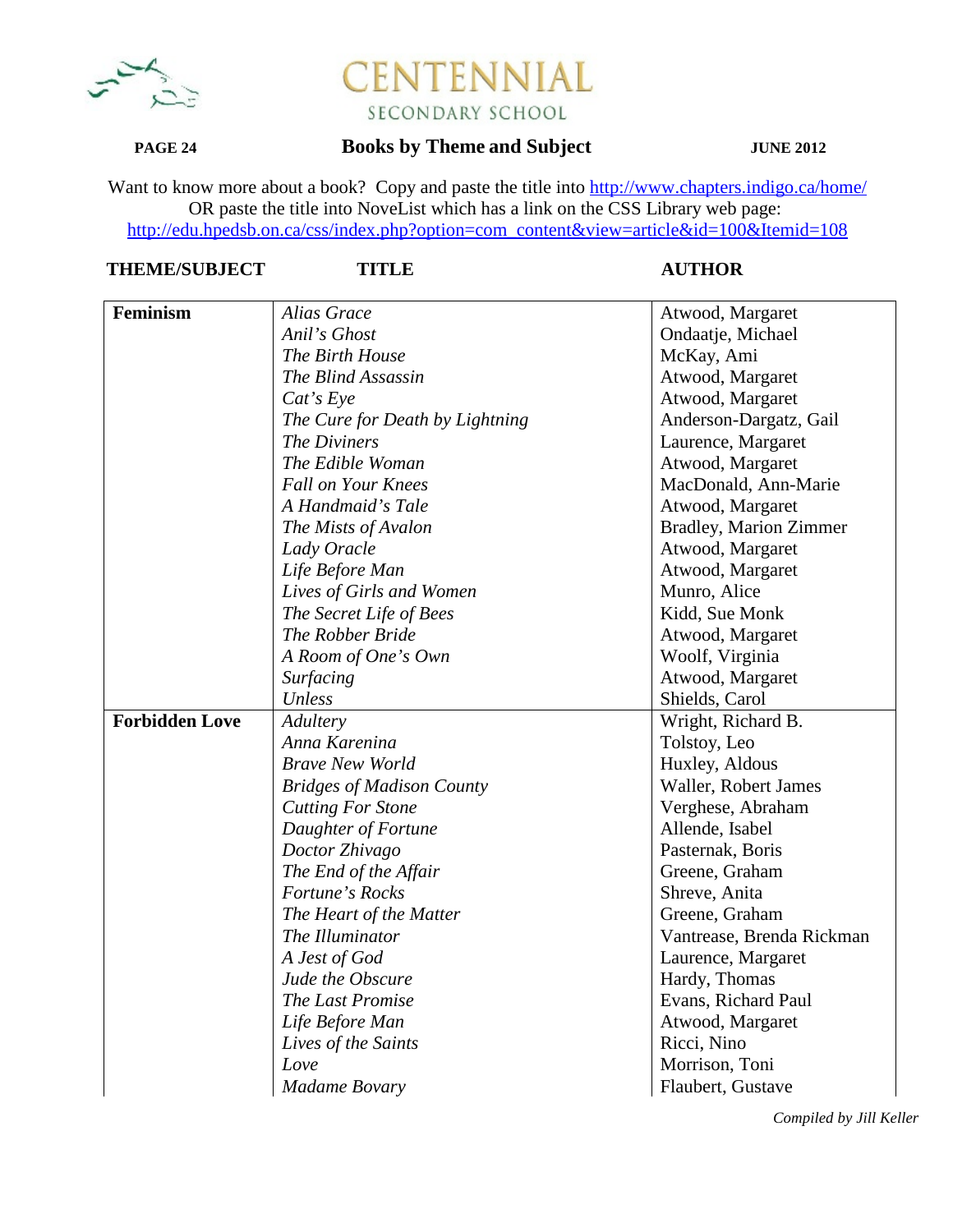

## **PAGE 25 Books by Theme and Subject JUNE 2012**

Want to know more about a book? Copy and paste the title into http://www.chapters.indigo.ca/home/ OR paste the title into NoveList which has a link on the CSS Library web page: http://edu.hpedsb.on.ca/css/index.php?option=com\_content&view=article&id=100&Itemid=108

## **THEME/SUBJECT TITLE AUTHOR**

|                   | The Mermaid Chair                      | Kidd, Sue Monk       |
|-------------------|----------------------------------------|----------------------|
|                   | Nineteen Eighty-Four                   | Orwell, George       |
|                   | The Pilot's Wife                       | Shreve, Anita        |
|                   | Resistance                             | Shreve, Anita        |
|                   | A Room with a View                     | Forster, E.M.        |
|                   | The Scarlet Letter                     | Hawthorne, Nathaniel |
|                   | The Secret Book of Grazia dei Rossi    | Park, Jacqueline     |
|                   | Slow Waltz in Cedar Bend               | Waller, Robert James |
|                   | Spadework                              | Findley, Timothy     |
|                   | Sweetness in the Belly                 | Gibb, Camilla        |
|                   | Tender is the Night                    | Fitzgerald, F. Scott |
|                   | <b>Water for Elephants</b>             | Gruen, Sara          |
|                   | We                                     | Zamyatin, Yevgeni    |
|                   | Where or When                          | Shreve, Anita        |
|                   | Year of Wonders                        | Brooks, Geraldine    |
|                   | You Went Away                          | Findley, Timothy     |
| Forgiveness/      | Adultery                               | Wright, Richard B.   |
| <b>Redemption</b> | Atonement                              | McEwen, Ian          |
|                   | Adam Bede                              | Eliot, George        |
|                   | A Burnt-Out Case                       | Greene, Graham       |
|                   | Change of Heart                        | Picoult, Jodi        |
|                   | <b>A Complicated Kindness</b>          | Toews, Miriam        |
|                   | <b>Cutting For Stone</b>               | Verghese, Abraham    |
|                   | Divine Secrets of the Ya-Ya Sisterhood | Wells, Rebecca       |
|                   | The Hunchback of Notre Dame            | Hugo, Victor         |
|                   | <b>Light on Snow</b>                   | Shreve, Anita        |
|                   | Les Miserables                         | Hugo, Victor         |
|                   | Push                                   | Sapphire             |
|                   | Saint Maybe                            | Tyler, Anne          |
|                   | Saturday                               | McEwan, Ian          |
|                   | The Shipping News                      | Proulx, E. Annie     |
|                   | <b>Silas Marner</b>                    | Eliot, George        |
|                   | Spadework                              | Findley, Timothy     |
|                   | The Story of Lucy Gault                | Trevor, William      |
|                   | The Sweet Hereafter                    | Banks, Russell       |
|                   | The Time In Between                    | Bergen, David        |
|                   | A Wedding in September                 | Shreve, Anita        |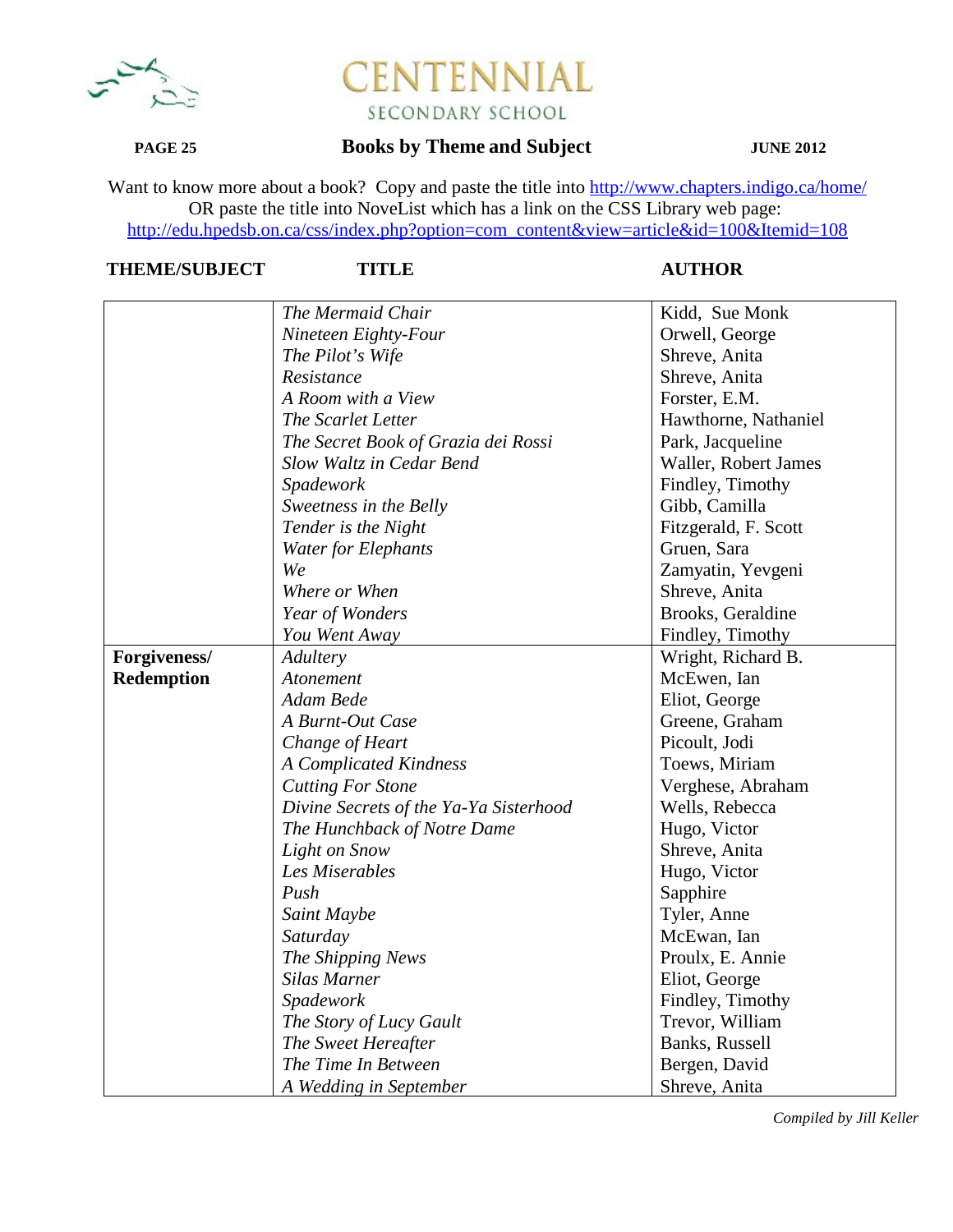

### **PAGE 26 Books by Theme and Subject JUNE 2012**

Want to know more about a book? Copy and paste the title into http://www.chapters.indigo.ca/home/ OR paste the title into NoveList which has a link on the CSS Library web page: http://edu.hpedsb.on.ca/css/index.php?option=com\_content&view=article&id=100&Itemid=108

## **THEME/SUBJECT TITLE AUTHOR**

| Freedom    | <b>Brave New World</b>                 | Huxley, Aldous           |
|------------|----------------------------------------|--------------------------|
|            | Ella Minnow Pea : A Novel in Letters   | Dunn, Mark               |
|            | The Handmaid's Tale                    | Atwood, Margaret         |
|            | Nineteen Eighty-Four                   | Orwell, George           |
|            | We                                     | Zamyatin, Yevgeny        |
|            | We The Living                          | Rand, Ayn                |
| Friendship | The Adventures of Huckleberry Finn     | Twain, Mark              |
|            | The Adventures of Tom Sawyer           | Mark Twain               |
|            | Afterimage                             | Humphreys, Helen         |
|            | Amsterdam                              | McEwan, Ian              |
|            | The Art of Racing in the Rain          | Stein, Garth             |
|            | As For Me and My House                 | Ross, Sinclair           |
|            | Atonement                              | McEwan, Ian              |
|            | <b>Barney's Version</b>                | Richler, Mordecai        |
|            | The Bean Trees                         | Kingsolver, Barbara      |
|            | Chocolat                               | Harris, Joanne           |
|            | Divine Secrets of the Ya-Ya Sisterhood | Wells, Rebecca           |
|            | The Elegance of the Hedgehog           | Barbery, Muriel          |
|            | How to Make an American Quilt          | Otto, Whitney            |
|            | In the Company of the Courtesan        | Dunant, Sarah            |
|            | The Kite Runner                        | Hosseini, Khaled         |
|            | A Lesson Before Dying                  | Gaines, Ernest J.        |
|            | The Last Magician                      | Hospital, Janette Turner |
|            | Losing Julia                           | Hull, Jonathan           |
|            | The Lost Garden                        | Humphreys, Helen         |
|            | Lost in the Barrens                    | Mowat, Farley            |
|            | A Map of the World                     | Hamilton, Jane           |
|            | Mercy Among the Children               | Richard, David Adams     |
|            | <b>Mystic River</b>                    | Lehane, Dennis           |
|            | Of Mice and Men                        | Steinbeck, John          |
|            | The Orchard on Fire                    | Mackay, Shena            |
|            | Our Lady of the Lost and Found         | Schoemperlen, Diane      |
|            | The Outsiders                          | Hinton, S.E.             |
|            | Paddy Clarke Ha Ha Ha                  | Doyle, Roddy             |
|            | A Prayer for Owen Meany                | Irving, John             |
|            | The Prince and the Pauper              | Twain, Mark              |
|            | The Robber Bride                       | Atwood, Margaret         |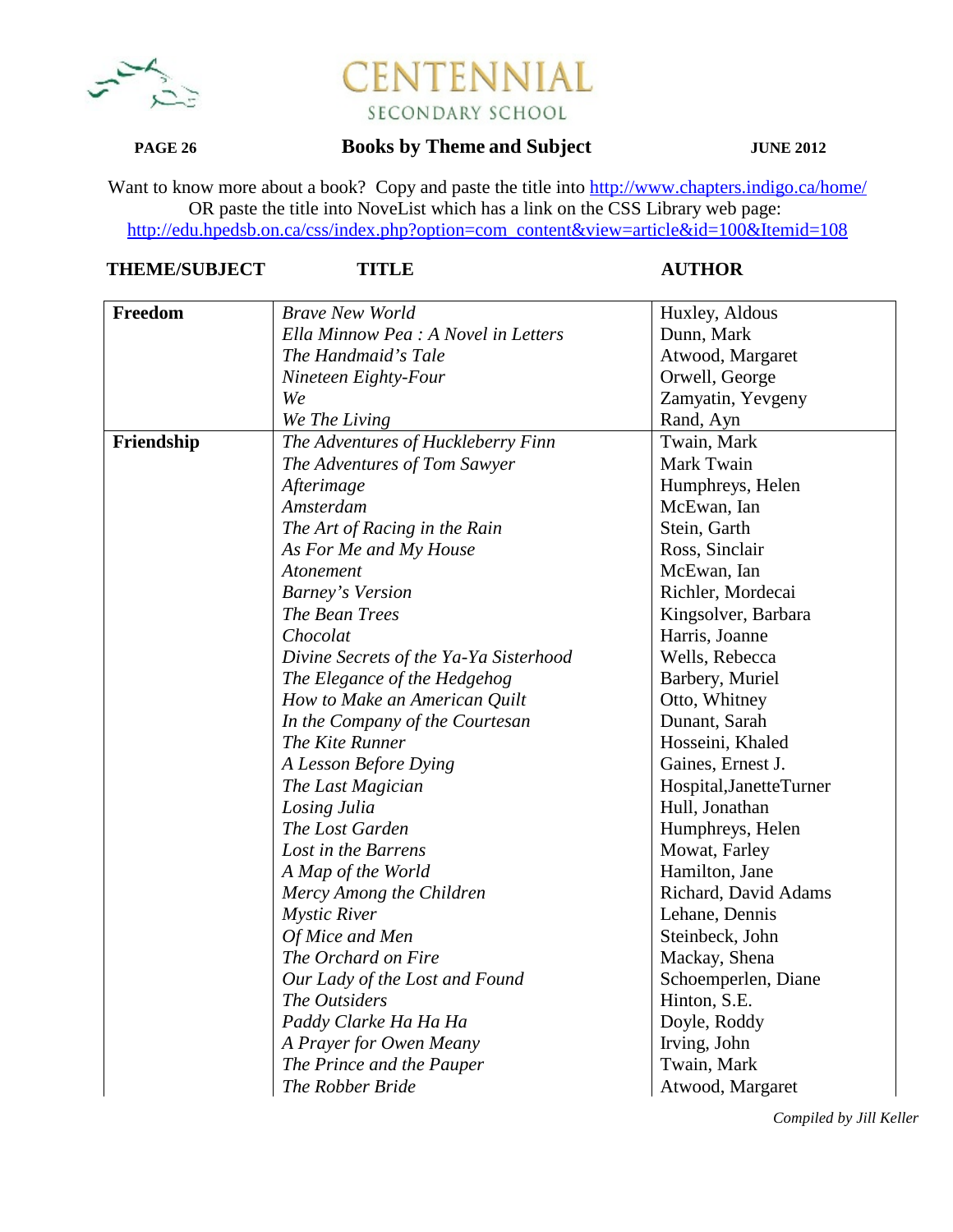

## **PAGE 27 Books by Theme and Subject JUNE 2012**

Want to know more about a book? Copy and paste the title into http://www.chapters.indigo.ca/home/ OR paste the title into NoveList which has a link on the CSS Library web page: http://edu.hpedsb.on.ca/css/index.php?option=com\_content&view=article&id=100&Itemid=108

# **THEME/SUBJECT TITLE AUTHOR**

|                 | The Rule of Four                     | Caldwell, Ian                   |
|-----------------|--------------------------------------|---------------------------------|
|                 | Rumblefish                           | Hinton, S.E.                    |
|                 | The Saving Graces                    | Gaffney, Patricia               |
|                 | The Secret Garden                    | <b>Burnett, Frances Hodgson</b> |
|                 | A Separate Peace                     | Knowles, John                   |
|                 | The Sugar Queen                      | Alen, Sarah Addison             |
|                 | Sula                                 | Morrison, Toni                  |
|                 | <b>Summer Sisters</b>                | Blume, Judy                     |
|                 | Tender is the Night                  | Fitzgerald, F. Scott            |
|                 | The Tenth Circle                     | Picoult, Jodi                   |
|                 | Three Day Road                       | Boyden, Joseph                  |
|                 | The Three Musketeers                 | Dumas, Alexandre                |
|                 | The Trade Mission                    | Pyper, Andrew                   |
|                 | To Kill a Mockingbird                | Lee, Harper                     |
|                 | A Wedding in September               | Shreve, Anita                   |
| <b>Frontier</b> | <b>Blood Meridien or the Evening</b> |                                 |
|                 | Redness in the West                  | McCarthy, Cormac                |
|                 | The Deerslayer                       | Cooper, James Fenimore          |
|                 | Daughter of Fortune                  | Allende, Isabel                 |
|                 | Gap Creek                            | Morgan, Robert                  |
|                 | <b>Half Broke Horses</b>             | Walls, Jeannette                |
|                 | Ines of My Soul                      | Allende, Isabel                 |
|                 | The Last of the Mohicans             | Cooper, James Fenimore          |
|                 | My Antonia                           | Cather, Willa                   |
|                 | O Pioneer!                           | Cather, Willa                   |
|                 | The Outlander                        | Adamson, Gil                    |
|                 | The Pathfinder                       | Cooper, James Fenimore          |
|                 | <b>The Pioneers</b>                  | Cooper, James Fenimore          |
| <b>Futurism</b> | 334                                  | Disch, Thomas                   |
|                 | Anthem                               | Rand, Ayn                       |
|                 | <b>Brave New World</b>               | Huxley, Aldous                  |
|                 | The Children of Men                  | James, P.D.                     |
|                 | A Clockwork Orange                   | Burgess, Anthony                |
|                 | Cities in Flight                     | Blish, James                    |
|                 | A Clockwork Orange                   | Burgess, Anthony                |
|                 | Fahrenheit 451                       | Bradbury, Ray                   |
|                 | <b>Foundation and Earth</b>          | Asimov, Isaac                   |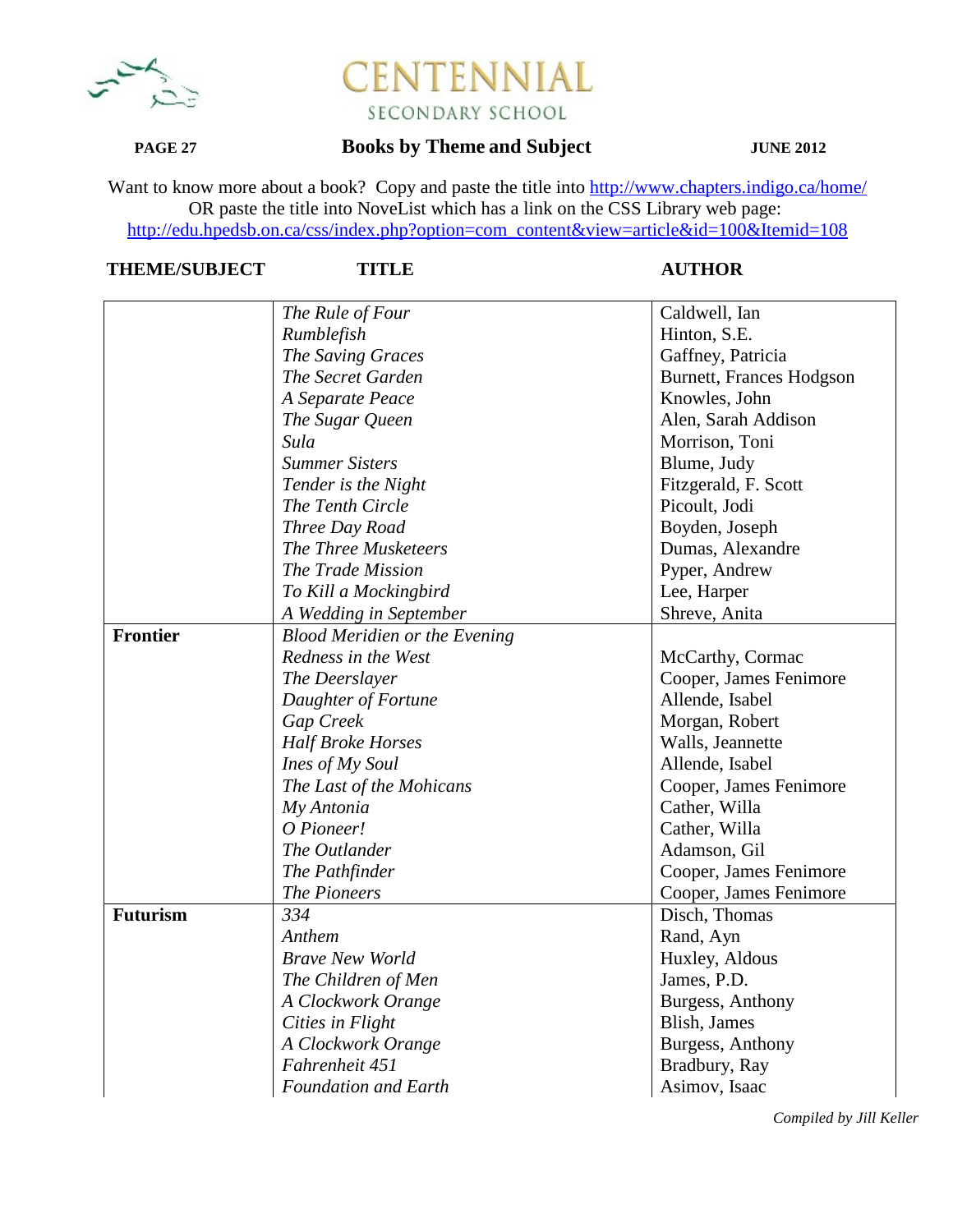

## **PAGE 28 Books by Theme and Subject JUNE 2012**

Want to know more about a book? Copy and paste the title into http://www.chapters.indigo.ca/home/ OR paste the title into NoveList which has a link on the CSS Library web page: http://edu.hpedsb.on.ca/css/index.php?option=com\_content&view=article&id=100&Itemid=108

# **THEME/SUBJECT TITLE AUTHOR**

|                      | Foundation's Edge                           | Asimov, Isaac          |
|----------------------|---------------------------------------------|------------------------|
|                      | The Handmaid's Tale                         | Atwood, Margaret       |
|                      | Mara and Dann                               | Lessing, Doris         |
|                      | Nineteen Eighty-Four                        | Orwell, George         |
|                      | Oryx and Crake                              | Atwood, Margaret       |
|                      | Player Piano                                | Vonnegut, Kurt         |
|                      | The Telling                                 | LeGuin, Ursula         |
|                      | The Time Machine                            | Wells, H.G.            |
| God/Religion         | Angels & Demons                             | Brown, Dan             |
|                      | The Attack                                  | Khadra, Yasmina        |
|                      |                                             |                        |
|                      | The Book of Trees                           | Lieberman, Leanne      |
|                      | The Brothers Karamazov                      | Dosdoevsky, Fyodor     |
|                      | A Complicated Kindness<br>The Da Vinci Code | Miriam Toews           |
|                      |                                             | Brown, Dan             |
|                      | Have a Little Faith                         | Albom, Mitch           |
|                      | In the Company of the Courtesan             | Dunant, Sarah          |
|                      | Knights of the Black and White              | Whytle, Jack           |
|                      | The Mermaid Chair                           | Kidd, Sue Monk         |
|                      | Our Lady of the Lost and Found              | Schoemperlen, Diane    |
|                      | A Prayer For Owen Meany                     | Irving, John           |
|                      | The Shack                                   | Young, Wm Paul         |
|                      | Sweetness in the Belly                      | Gibb, Camilla          |
|                      | A Thousand Splendid Suns                    | Hosseini, Khaled       |
| <b>Good and Evil</b> | The Bad Seed                                | March, William         |
|                      | The Beach                                   | Garland, Alex          |
|                      | <b>Billy Budd</b>                           | Melville, Herman       |
|                      | The Castle of Otranto                       | Walpole, Horace        |
|                      | A Clockwork Orange                          | <b>Burgess Anthony</b> |
|                      | The Crystal World                           | Ballard, J.G.          |
|                      | Darkness at Noon                            | Koestler, Arthur       |
|                      | Dr. Jekyll and Mr. Hyde                     | Stevenson, R.L.        |
|                      | <b>Dracula</b>                              | Stoker, Bram           |
|                      | East of Eden                                | Steinbeck, John        |
|                      | Felicia's Journey                           | Trevor, William        |
|                      | <b>Heart of Darkness</b>                    | Conrad, Joseph         |
|                      | The Judges : a Novel                        | Wiesel, Elie           |
|                      | The Killing Circle                          | Pyper, Andrew          |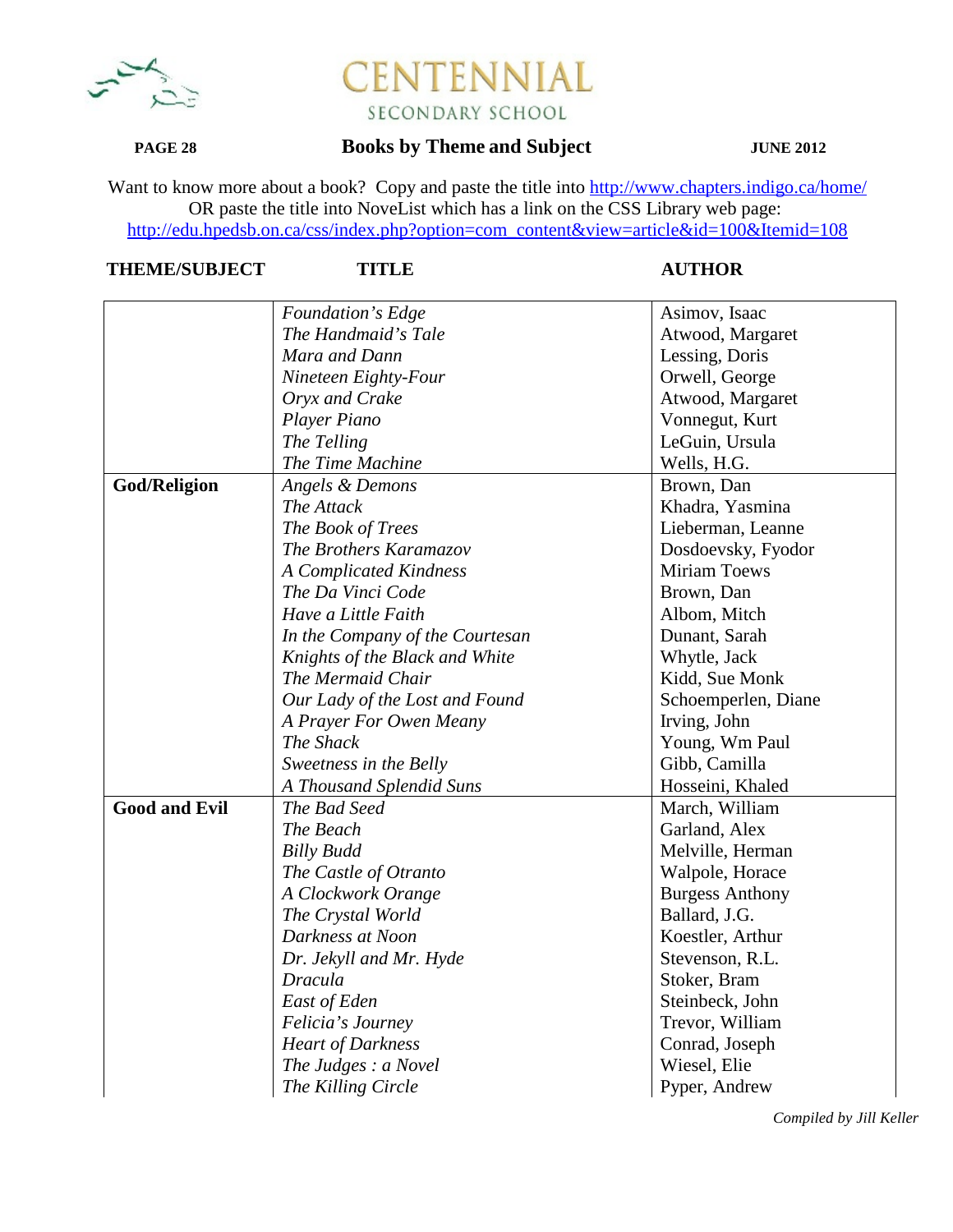

## **PAGE 29 Books by Theme and Subject JUNE 2012**

Want to know more about a book? Copy and paste the title into http://www.chapters.indigo.ca/home/ OR paste the title into NoveList which has a link on the CSS Library web page: http://edu.hpedsb.on.ca/css/index.php?option=com\_content&view=article&id=100&Itemid=108

# **THEME/SUBJECT TITLE AUTHOR**

|                          | Lord of the Flies                 | Golding, William             |
|--------------------------|-----------------------------------|------------------------------|
|                          | The Master and Margarita          | Bulgakov, Mikhail            |
|                          | The Mosquito Coast                | Theroux, Paul                |
|                          | No Country for Old Men            | McCarthy, Cormac             |
|                          | The Other                         | Tryon, Thomas                |
|                          | The Passage                       | Cronin, Justin               |
|                          | The Pearl                         | Steinbeck, John              |
|                          | Picture of Dorian Gray            | Wilde, Oscar                 |
|                          | The Screwtape Letters             | Lewis, C.S.                  |
|                          | <b>That Hideous Strength</b>      | Lewis, C.S.                  |
|                          | The Trade Mission                 | Pyper, Andrew                |
|                          | Turn of the Screw                 | James, Henry                 |
|                          | Wicked                            | Maguire, Gregory             |
|                          | The Wildfire Season               | Pyper, Andrew                |
| <b>Gothic Literature</b> | The Castle of Otranto             | Walpole, Horace              |
|                          | <b>Dracula</b>                    | Stoker, Bram                 |
|                          | Frankenstein                      | Shelley, Mary Wollstonecraft |
|                          | The Historian                     | Kostova, Elizabeth           |
|                          | House of the Seven Gables         | Hawthorne, Nathaniel         |
|                          | Jane Eyre                         | Bronte, Charlotte            |
|                          | The Mysteries of Udolpho          | Radcliffe, Ann               |
|                          | Northanger Abbey                  | Austin, Jane                 |
|                          | The Picture of Dorian Gray        | Wilde, Oscar                 |
|                          | Rebecca                           | Du Maurier, Daphne           |
|                          | The Shadow of the Wind            | Ruiz Zafon, Carlos           |
|                          | The Thirteenth Tale               | Setterfield, Diane           |
|                          | The Turn of the Screw             | James, Henry                 |
|                          | Wide Sargasso Sea                 | Rhys, Jean                   |
|                          | <b>Wuthering Heights</b>          | Bronte, Emily                |
| <b>Great Depression</b>  | As for Me and My House            | Ross, Sinclair               |
|                          | Cabbagetown                       | Garner, Hugh                 |
|                          | The Grapes of Wrath               | Steinbeck, John              |
|                          | The Heart is a Lonely Hunter      | McCullers, Carson            |
|                          | Man Alone                         | Mulgan, John                 |
|                          | Of Mice and Men                   | Steinbeck, John              |
|                          | Sea Glass                         | Shreve, Anita                |
|                          | The Secret Mitzvah of Lucio Burke | Hayward, Steven              |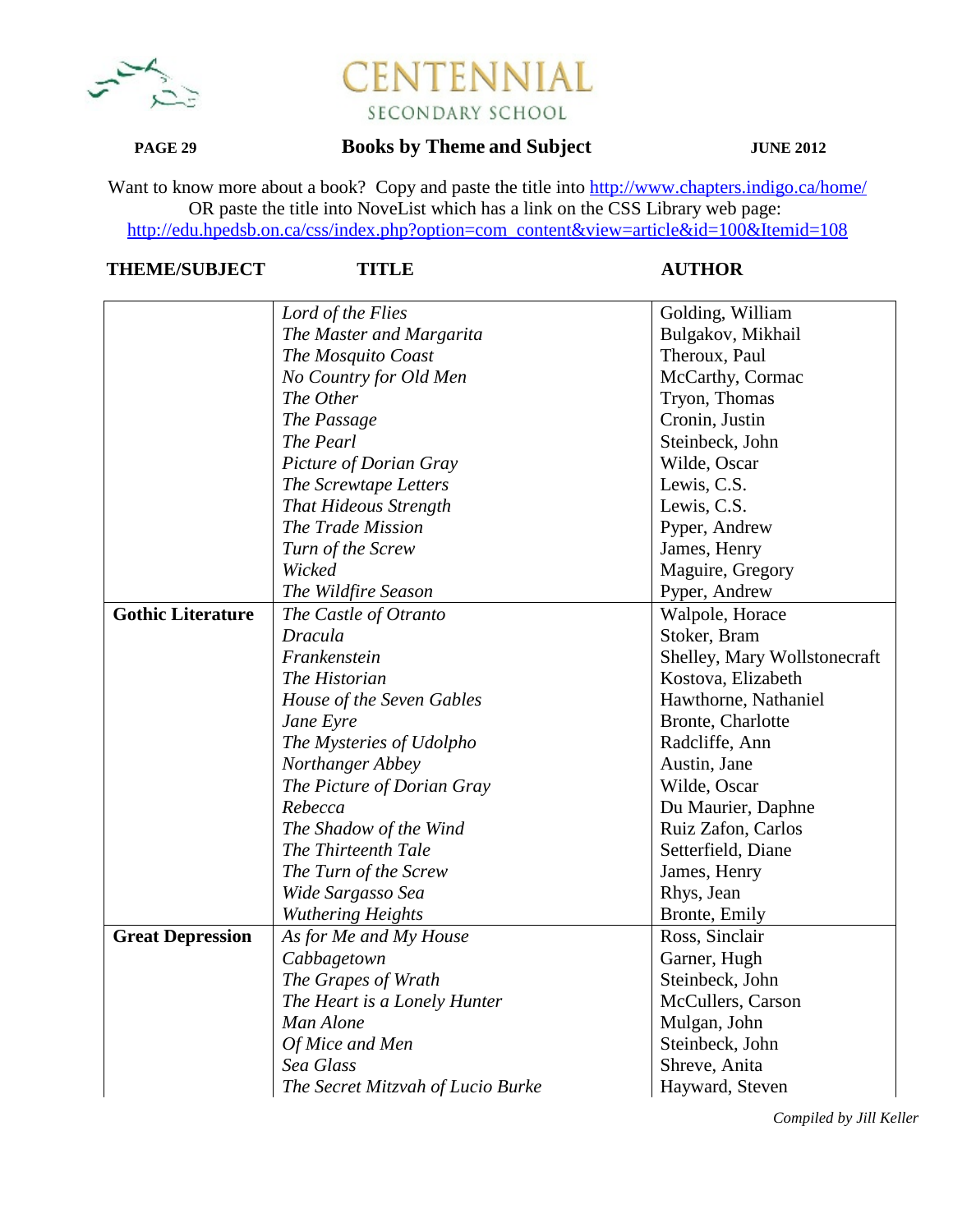

### **PAGE 30 Books by Theme and Subject JUNE 2012**

Want to know more about a book? Copy and paste the title into http://www.chapters.indigo.ca/home/ OR paste the title into NoveList which has a link on the CSS Library web page: http://edu.hpedsb.on.ca/css/index.php?option=com\_content&view=article&id=100&Itemid=108

## **THEME/SUBJECT TITLE AUTHOR**

| Hay, Elizabeth<br>A Student of the Weather         |  |
|----------------------------------------------------|--|
| The Tin Flute<br>Roy, Gabrielle                    |  |
| Lee, Harper<br>To Kill a Mockingbird               |  |
| Hay, Elizabeth<br>A Student of Weather             |  |
| They Shall Inherit the Earth<br>Callaghan, Morley  |  |
| They Shoot Horses Don't They?<br>McCoy, Horace     |  |
| Buechner, Frederick<br>The Wizard's tide : a story |  |
| <b>Water for Elephants</b><br>Gruen, Sara          |  |
| Who Has Seen the Wind<br>Mitchell, W.O.            |  |
| Wolfe, Thomas<br>You Can't Go Home Again           |  |
| Grief/Loss<br>Wright, Richard B.<br>Adultery       |  |
| The Almost Moon<br>Sebold, Alice                   |  |
| The Art of Racing in the Rain<br>Stein, Garth      |  |
| The Attack<br>Khadra, Yasmina                      |  |
| <b>Beach Music</b><br>Conroy, Pat                  |  |
| The Bridge of San Luis Rey<br>Wilder, Thornton     |  |
| Galloway, Steven<br>The Cellist of Sarajevo        |  |
| Eve Green<br>Fletcher, Susan                       |  |
| <b>Final Things</b><br>Wright, Richard B.          |  |
| For One More Day<br>Albom, Mitch                   |  |
| The Grapes of Wrath<br>Steinbeck, John             |  |
| The Hour I First Believed<br>Lamb, Wally           |  |
| The Killing Circle<br>Pyper, Andrew                |  |
| Findley, Timothy<br>The Last of the Crazy People   |  |
| Cleave Chris<br>Little Bee                         |  |
| Hull, Jonathan<br>Losing Julia                     |  |
| Sebold, Alice<br>The Lovely Bones                  |  |
| Hamilton, Jane<br>A Map of the World               |  |
| Edwards, Kim<br>The Memory Keeper's Daughter       |  |
| The Outlander<br>Adamson, Gil                      |  |
| A Perfect Night To Go To China<br>Gilmour, David   |  |
| Walker, Alice<br>Possessing The Secret of Joy      |  |
| Redemption<br>Uris, Leon                           |  |
| The Road<br>McCarthy, Cormac                       |  |
| Sarah's Key<br>de Rosnay, Tatiana                  |  |
| The Shack<br>Young, Wm. Paul                       |  |
| A Splinter in the Heart<br>Purdy, Al               |  |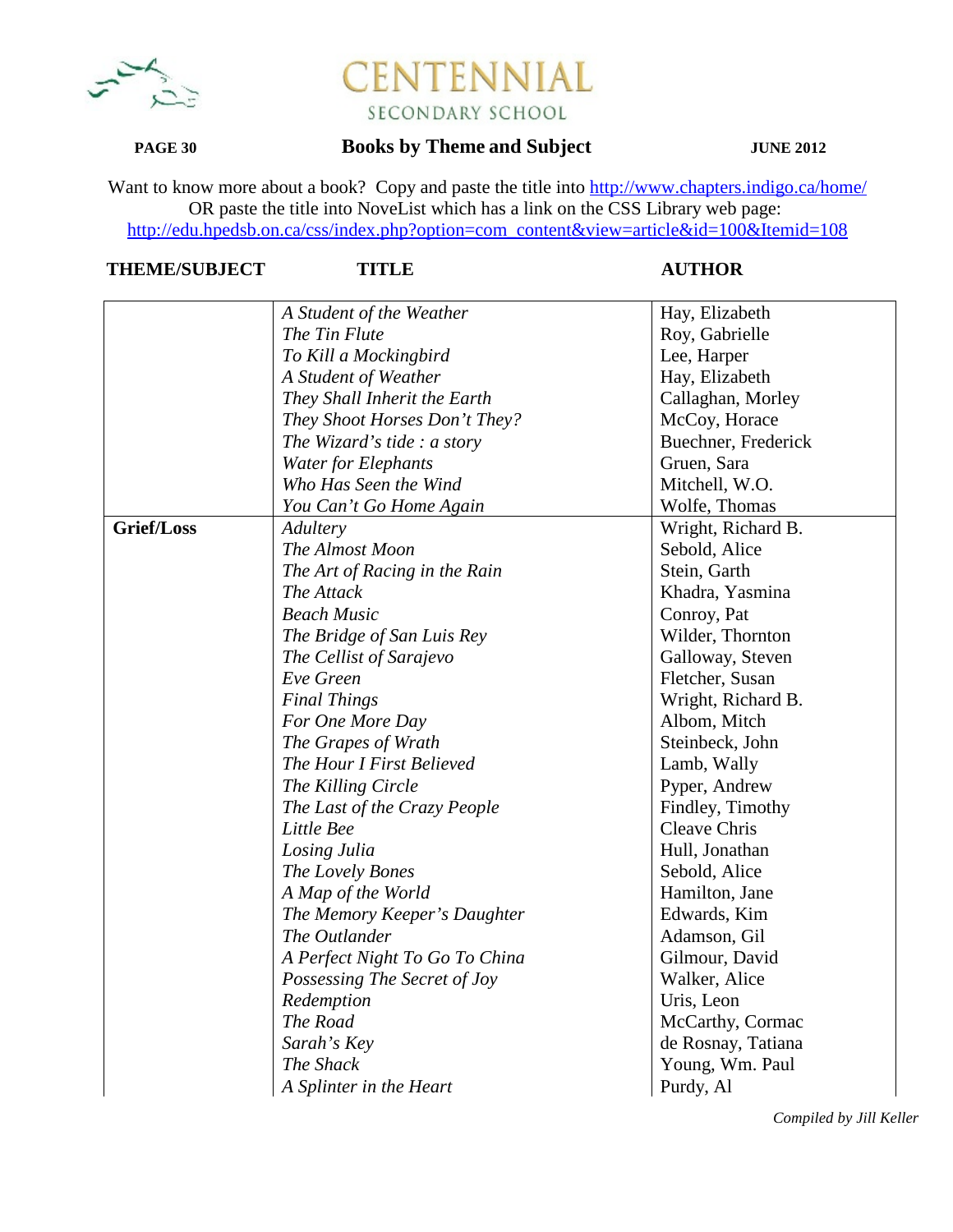

## **PAGE 31 Books by Theme and Subject JUNE 2012**

Want to know more about a book? Copy and paste the title into http://www.chapters.indigo.ca/home/ OR paste the title into NoveList which has a link on the CSS Library web page: http://edu.hpedsb.on.ca/css/index.php?option=com\_content&view=article&id=100&Itemid=108

# **THEME/SUBJECT TITLE AUTHOR**

|                         | The Story of Edgar Sawtelle    | Wroblewski, David   |
|-------------------------|--------------------------------|---------------------|
|                         | The Sweet Hereafter            | Banks, Russell      |
|                         | The Time In Between            | Bergen, David       |
|                         | Winter Garden                  | Hannah, Kristin     |
|                         | Year of Wonders                | Brooks, Geraldine   |
| Growing                 | Annabel: A Novel               | Winter, Kathleen    |
| <b>Up/Coming of Age</b> | Anne of Green Gables           | Montgomery, L.M.    |
| (Bildungsromans)        | The Bean Trees                 | Kingsolver, Barbara |
| - Female                | The Birth House                | McKay, Ami          |
|                         | The Bluest Eye                 | Morrison, Toni      |
|                         | The Book of Trees              | Lieberman, Leanne   |
|                         | The Book Thief                 | Zusak, Markus       |
|                         | <b>Burning Bright</b>          | Chevalier, Tracy    |
|                         | <b>A Complicated Kindness</b>  | <b>Miriam Toews</b> |
|                         | Deafening                      | Itani, Francis      |
|                         | Eucalyptus                     | Bail, Murray        |
|                         | Eve Green                      | Fletcher, Susan     |
|                         | <b>Falling Angels</b>          | Chevalier, Tracy    |
|                         | Fortune's Rocks                | Shreve, Anita       |
|                         | Franny and Zooey               | Salinger, J.D.      |
|                         | Girl with the Pearl Earring    | Chevailier, Tracy   |
|                         | The Girls                      | Lansens, Lori       |
|                         | The Glass Castle               | Walls, Jeannette    |
|                         | I am Charlotte Simmons         | Wolfe, Tom          |
|                         | Kit's Law                      | Morrissey, Donna    |
|                         | Lighthousekeeping              | Winterson, Jeanette |
|                         | Little Women                   | Alcott, Louisa May  |
|                         | Lives of Girls and Women       | Munro, Alice        |
|                         | Lullabies for Little Criminals | O'Neill, Heather    |
|                         | Middlesex                      | Atwood, Margaret    |
|                         | My Antonia                     | Cather, Willa       |
|                         | Northanger Abbey               | Austen, Jane        |
|                         | <b>Obasan</b>                  | Kogawa, Joy         |
|                         | The Orchard on Fire            | MacKay, Shena       |
|                         | Push                           | Sapphire            |
|                         | The Secret Life of Bees        | Kidd, Sue Monk      |
|                         | The Red Tent                   | Diamant, Anita      |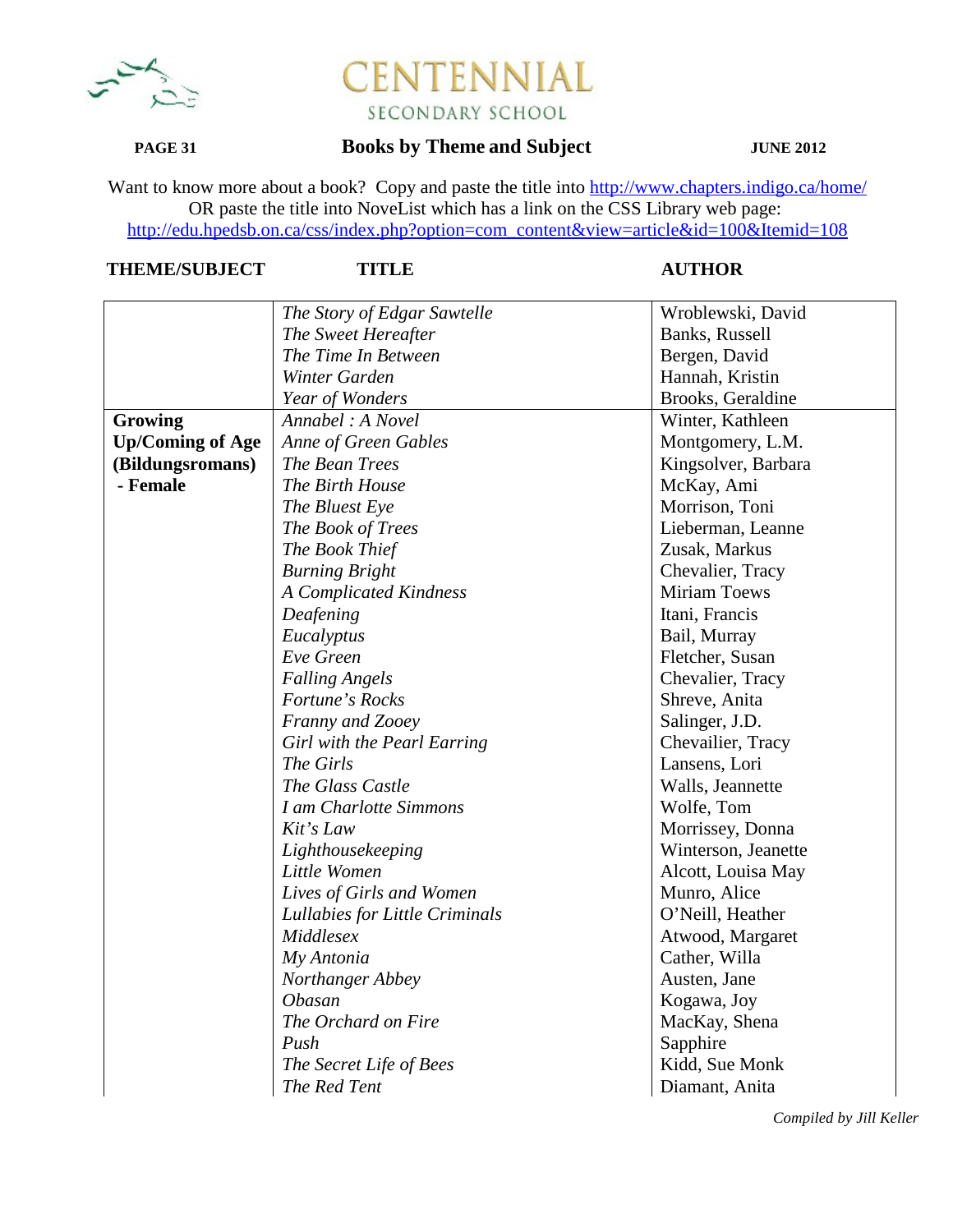

## **PAGE 32 Books by Theme and Subject JUNE 2012**

Want to know more about a book? Copy and paste the title into http://www.chapters.indigo.ca/home/ OR paste the title into NoveList which has a link on the CSS Library web page: http://edu.hpedsb.on.ca/css/index.php?option=com\_content&view=article&id=100&Itemid=108

# **THEME/SUBJECT TITLE AUTHOR**

|                         | She's Come Undone                           | Lamb, Wally           |
|-------------------------|---------------------------------------------|-----------------------|
|                         | <b>Silent Words</b>                         | Slipperjack, Ruby     |
|                         | A Student of Weather                        | Hay, Elizabeth        |
|                         | Tin Flute                                   | Roy, Gabrielle        |
|                         | A Tree Grows in Brooklyn                    | Smith, Betty          |
|                         | White Oleander                              | Fitch, Janet          |
|                         | The Way the Crow Flies                      | MacDonald, Ann-Marie  |
|                         | A Widow for One Year                        | Irving, John          |
| Growing                 | The Adventures of Huckleberry Finn          | Twain, Mark           |
| <b>Up/Coming of Age</b> | The Adventures of Tom Sawyer                | Twain, Mark           |
| (Bildungsromans)        | All Quiet on the Western Front              | Remarque, Erich Maria |
| - Male                  | <b>All The Pretty Horses</b>                | McCarthy, Cormac      |
|                         | Angela's Ashes                              | McCourt, Frank        |
|                         | The Apprenticeship of Duddy Kravitz         | Richler, Mordecai     |
|                         | The Basketball Diaries                      | Carroll, Jim          |
|                         | <b>Billy Bathgate</b>                       | Doctorow, E.L.        |
|                         | <b>Burning Bright</b>                       | Chevalier, Tracy      |
|                         | The Catcher in the Rye                      | Salinger, J.D.        |
|                         | Demian : the Story of Emil Sinclair's Youth | Hesse, Hermann        |
|                         | Franny and Zooey                            | Salinger, J.D.        |
|                         | Funny Boy                                   | Selvadurai, Shyam     |
|                         | The Golden Mean                             | Lyon, Annabel         |
|                         | <b>Great Expectations</b>                   | Dickens, Charles      |
|                         | Keep the Aspidistra Flying                  | Orwell, George        |
|                         | Kiss of the Fur Queen                       | Highway, Tomson       |
|                         | The Kite Runner                             | Hosseini, Khaled      |
|                         | Larry's Party                               | Shields, Carol        |
|                         | The Line of Beauty                          | Hollinghurst, Alan    |
|                         | The Magic Mountain                          | Mann, Thomas          |
|                         | Mercy Among the Children                    | Richard, David Adams  |
|                         | Nicholas Nickleby                           | Dickens, Charles      |
|                         | Of Human Bondage                            | Maugham, W. Somerset  |
|                         | The Old Man and The Sea                     | Hemingway, Ernest     |
|                         | Oliver Twist                                | Dickens, Charles      |
|                         | Paddy Clarke Ha Ha Ha                       | Doyle, Roddy          |
|                         | Portrait of the Artist as a Young Man       | Joyce, James          |
|                         | A Prayer for Owen Meany                     | Irving, John          |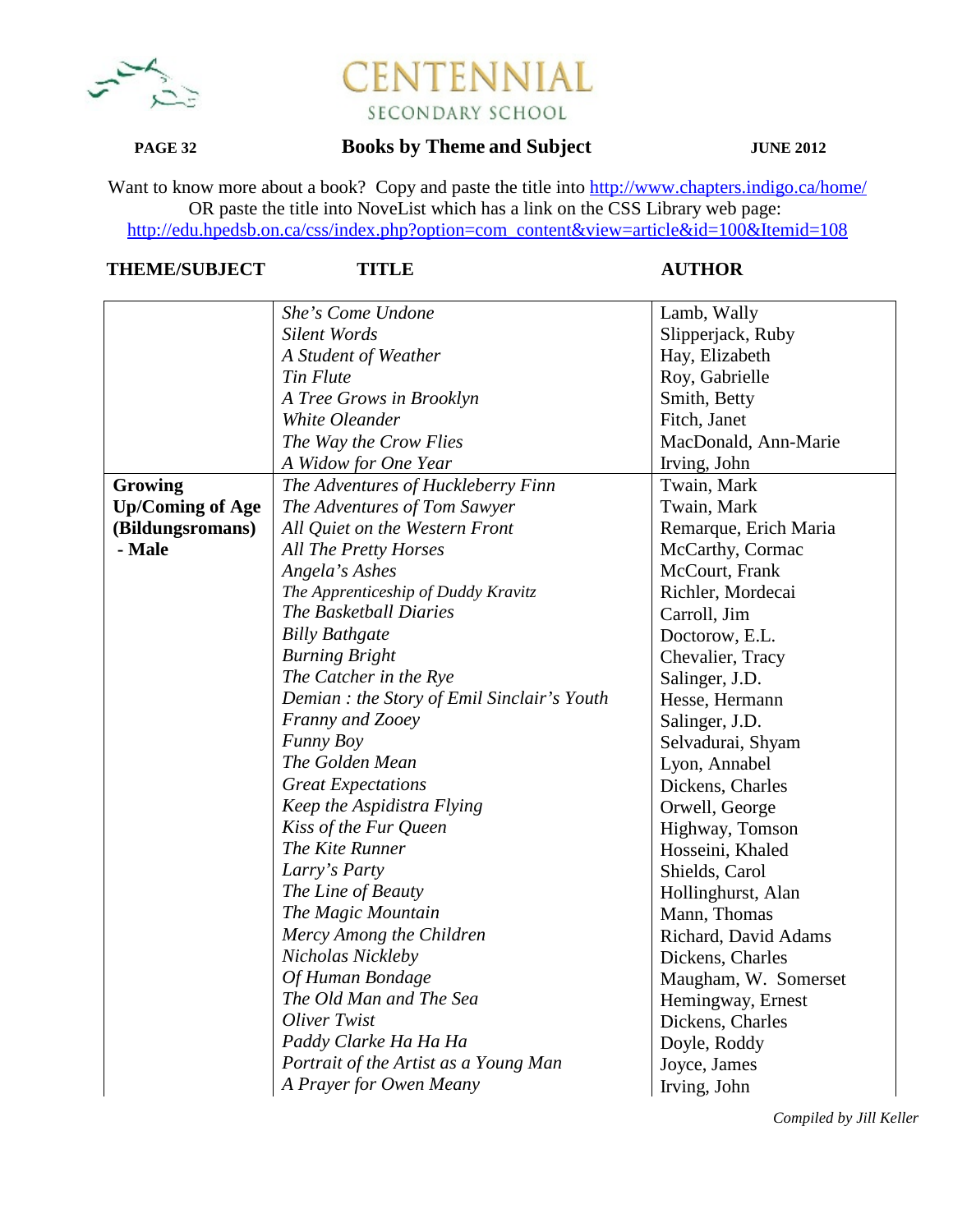

## **PAGE 33 Books by Theme and Subject JUNE 2012**

Want to know more about a book? Copy and paste the title into http://www.chapters.indigo.ca/home/ OR paste the title into NoveList which has a link on the CSS Library web page: http://edu.hpedsb.on.ca/css/index.php?option=com\_content&view=article&id=100&Itemid=108

# **THEME/SUBJECT TITLE AUTHOR**

|               | The Reader                    | Schlink, Bernard        |
|---------------|-------------------------------|-------------------------|
|               | Red Badge of Courage          | Crane, Stephen          |
|               | Self                          | Mattel, Yann            |
|               |                               |                         |
|               | A Separate Peace              | Knowles, John           |
|               | The Story of Edgar Sawtelle   | Wroblewski, David       |
|               | This Side of Paradise         | Fitzgerald, F. Scott    |
|               | To Kill a Mockingbird         | Lee, Harper             |
|               | The World According to Garp   | Irving, John            |
| Guilt         | Adultery                      | Wright, Richard B.      |
|               | Atonement                     | McEwan, Ian             |
|               | Change of Heart               | Picoult, Jodi           |
|               | Crime and Punishment          | Dostoyevsky, Fyodor     |
|               | <b>Fifth Business</b>         | Davies, Robertson       |
|               | <b>Final Things</b>           | Wright, Richard B.      |
|               | The Judges: A Novel           | Wiesel, Elie            |
|               | Lord Jim                      | Conrad, Joseph          |
|               | A Map of the World            | Hamilton, Jane          |
|               | The Memory Keeper's Daughter  | Edwards, Kim            |
|               | Mercy Among the Children      | Richard, David Adams    |
|               | Requiem for a Nun             | Faulkner, William       |
|               | Sarah's Key                   | de Rosnay, Tatiana      |
|               | A Separate Peace              | Knowles, John           |
|               | <b>Snow Falling on Cedars</b> | Guterson, David         |
|               | Sophie's Choice               | Styron, William         |
|               | St. Urbain's Horseman         | Richler, Mordecai       |
|               | The Story of Edgar Sawtelle   | Wroblewski, David       |
|               | The Story of Lucy Gault       | Trevor, William         |
|               | The Third Policeman           | O'Brien, Flann          |
|               | The Time In Between           | Bergen, David           |
|               | The Trial                     | Kafka, Franz            |
|               | The Way the Crow Flies        | MacDonald, Ann-Marie    |
|               | The Weight of Water           | Shreve, Anita           |
| <b>Heroes</b> | The Black Arrow               | Stevenson, Robert Louis |
|               | The Elusive Pimpernel         | Orczy, Baroness         |
|               | A Farewell to Arms            |                         |
|               |                               | Hemingway, Ernest       |
|               | For Whom the Bell Tolls       | Hemingway, Ernest       |
|               | Gods Behaving Badly           | Phillips, Marie         |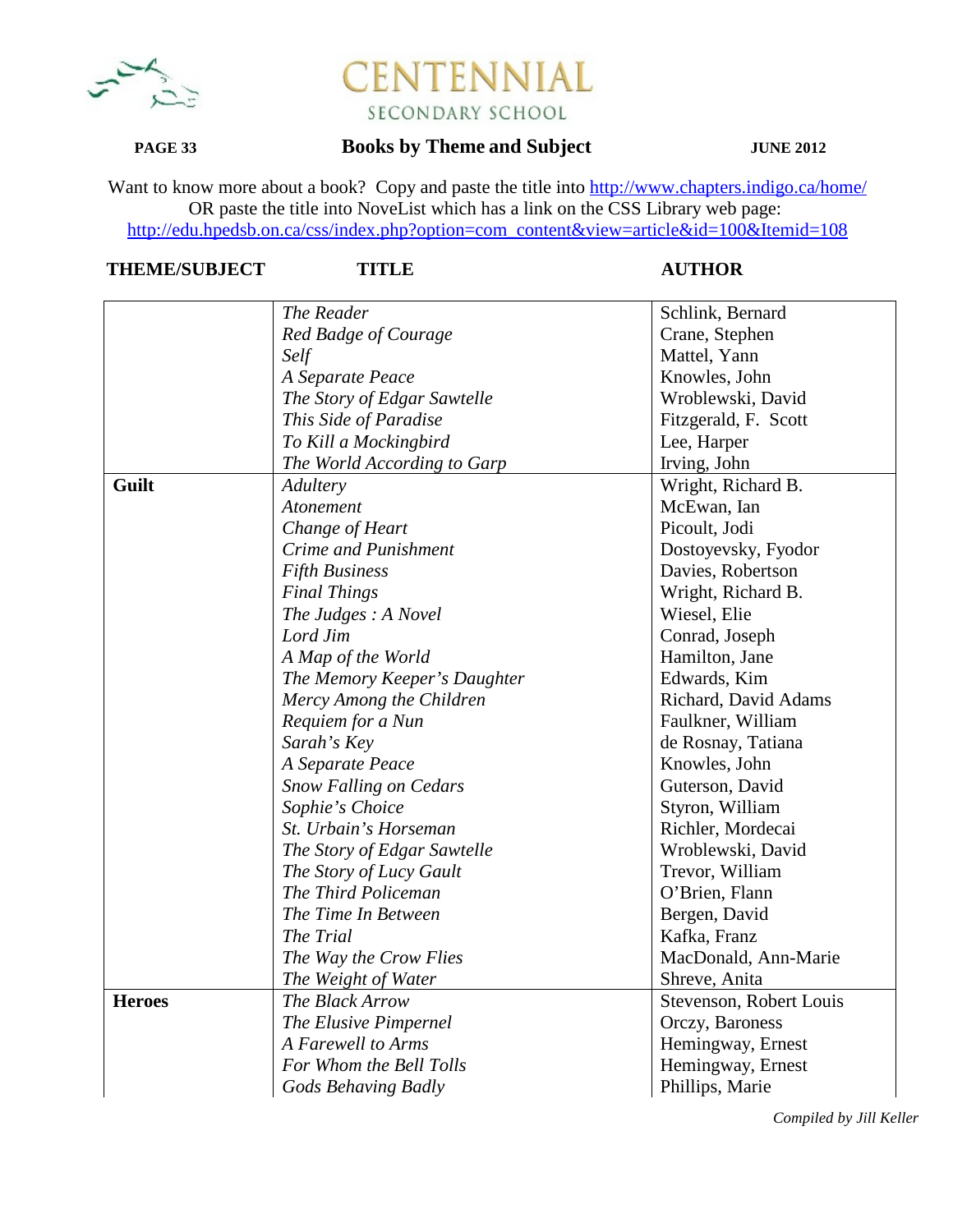

## **PAGE 34 Books by Theme and Subject JUNE 2012**

Want to know more about a book? Copy and paste the title into http://www.chapters.indigo.ca/home/ OR paste the title into NoveList which has a link on the CSS Library web page: http://edu.hpedsb.on.ca/css/index.php?option=com\_content&view=article&id=100&Itemid=108

## **THEME/SUBJECT TITLE AUTHOR**

|                             | The Hunchback of Notre Dame                              | Hugo, Victor              |
|-----------------------------|----------------------------------------------------------|---------------------------|
|                             | A Lesson Before Dying                                    | Gaines, Ernest J          |
|                             | Les Miserables                                           | Hugo, Victor              |
|                             | Lord of the Rings - Series                               | Tolkien, J.R.R.           |
|                             | <b>Nostromos</b>                                         | Conrad, Joseph            |
|                             | The Penelopiad                                           | Atwood, Margaret          |
|                             | A Prayer for Owen Meany                                  | Irving, John              |
|                             | The Red Badge of Courage                                 | Crane, Stephen            |
|                             | Rob Roy                                                  | Scott, Sir Walter         |
|                             | Tuesdays with Morrie                                     | Albom, Mitch              |
| <b>Historical Fiction -</b> | The location/setting is included in parentheses.         |                           |
| Up to the 17 <sup>th</sup>  |                                                          |                           |
| <b>Century</b>              | <b>Ancient</b>                                           |                           |
|                             | Creation (5 <sup>th</sup> Century B.C.)                  | Vidal, Gore               |
|                             | The Golden Mean (Macedonia-4 <sup>th</sup> Century B.C.) | Lyon, Annabel             |
|                             | The Red Tent (Biblical)                                  | Diamant, Anita            |
|                             | <b>Medieval</b>                                          |                           |
|                             | The Birth of Venus (Italy)                               | Dunant, Sarah             |
|                             | <b>Black Arrow</b> (Britain)                             | Stevenson, Robert Louis   |
|                             | The Black Rose (Britain)                                 | Costain, Thomas B.        |
|                             | The Castle of Otranto (Italy)                            | Walpole, Horace           |
|                             | The Hunchback of Notre Dame (France)                     | Hugo, Victor              |
|                             | The Illuminator (Britain)                                | Vantrease, Brenda Rickman |
|                             | In the Company of the Courtesan (Italy)                  | Dunant, Sarah             |
|                             | <i>Ines of My Soul</i> (South America)                   | Allende, Isabel           |
|                             | The Lady and the Unicorn (France)                        | Chevalier, Tracy          |
|                             | The Pillars of the Earth (Britain)                       | Follett, Ken              |
|                             | The Prince and the Pauper (Britain)                      | Twain, Mark               |
|                             | Wolf Hall (Britain)                                      | Mantel, Hilary            |
|                             | 17 <sup>th</sup> Century                                 |                           |
|                             | The Black Robe (Canada)                                  | Moore, Brian              |
|                             | Girl With a Pearl Earring (Netherlands)                  | Chevalier, Tracy          |
|                             | The Scarlet Letter (U.S.)                                | Hawthorne, Nathaniel      |
|                             | The Three Musketeers (France)                            | Dumas, Alexandre          |
|                             | Year of Wonders (Britain)                                | Brooks, Geraldine         |
| <b>Historical Fiction -</b> | Bridge of San Luis Rey (Peru)                            | Wilder, Thornton          |
| 18 <sup>th</sup> Century    | <b>Burning Bright (Britain)</b>                          | Chevalier, Tracy          |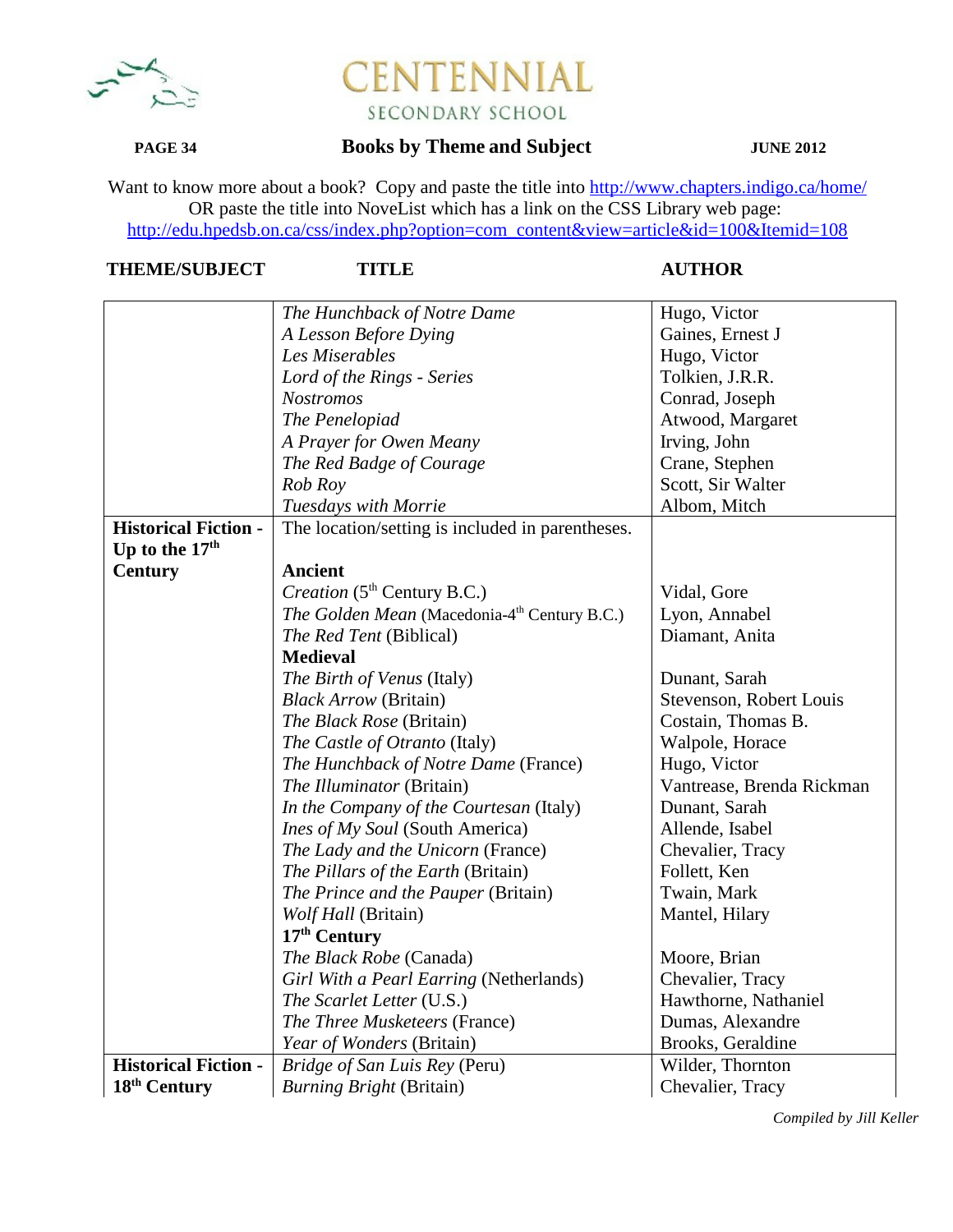

## **PAGE 35 Books by Theme and Subject JUNE 2012**

Want to know more about a book? Copy and paste the title into http://www.chapters.indigo.ca/home/ OR paste the title into NoveList which has a link on the CSS Library web page: http://edu.hpedsb.on.ca/css/index.php?option=com\_content&view=article&id=100&Itemid=108

# **THEME/SUBJECT TITLE AUTHOR**

|                             | The Deerslayer (U.S.)                        | Cooper, James Fenimore       |
|-----------------------------|----------------------------------------------|------------------------------|
|                             | <i>The Glass-Blowers</i> (France)            | Du Maurier, Daphne           |
|                             | The Heart of Midlothian (Britain)            | Scott, Sir Walter            |
|                             | The Last of the Mohicans (U.S.)              | Cooper, James Fenimore       |
|                             | The Lost Memoirs of Jane Austen (Britain)    | Syrie, James                 |
|                             | Mutiny on the Bounty (South Pacific)         | Cooper, James Fenimore       |
|                             | The Pioneers (U.S.)                          | Cooper, James Fenimore       |
|                             | <i>Rob Roy</i> (Scotland)                    | Scott, Sir Walter            |
| <b>Historical Fiction -</b> | Accordion Crimes (U.S.)                      | Proulx, E. Annie             |
| 19th Century                | Alias Grace (Canada)                         | Atwood, Margaret             |
|                             | Anna Karenina (Russia)                       | Tolstoy, Leo                 |
|                             | Anna and the King of Siam (Asia)             | Landon, Margaret             |
|                             | Blood Meridian or the Evening Redness in the |                              |
|                             | <i>West</i> $(U.S.)$                         | McCarthy, Cormac             |
|                             | Burr : A Novel (U.S.)                        | Vidal, Gore                  |
|                             | The Brothers Karamazov (Russia)              | Dostoevsky, Fyodor           |
|                             | A Christmas Carol (Britain)                  | Dickens, Charles             |
|                             | Daughter of Fortune (U.S. and Chile)         | Allende, Isabel              |
|                             | David Balfour (Britain)                      | Stevenson, Robert Louis      |
|                             | David Copperfield (Britain)                  | Dickens, Charles             |
|                             | Emma (Britain)                               | Austen, Jane                 |
|                             | Gone With the Wind (U.S.)                    | Mitchell, Margaret           |
|                             | <b>Great Expectations (Britain)</b>          | Dickens, Charles             |
|                             | Hard Times (Britain)                         | Dickens, Charles             |
|                             | The House of the Dead (Russia)               | Dostoevsky, Fyodor           |
|                             | Kamouraska (Quebec)                          | Hebert, Anne                 |
|                             | Les Miserables (France)                      | Hugo, Victor                 |
|                             | My Antonia (U.S.)                            | Cather, Willa                |
|                             | Nana (France)                                | Zola, Emile                  |
|                             | Oliver Twist (Britain)                       | Dickens, Charles             |
|                             | On Trial for My Country (Zimbabwe)           | Samkange, Stanlake           |
|                             | The Phantom of the Opera (France)            | Leroux, Gaston               |
|                             | River Thieves (Newfoundland)                 | Crummey, Michael             |
|                             | A Tale of Two Cities (Britain, France)       | Dickens, Charles             |
|                             | Tess of the D'Ubervilles (Britain)           | Hardy, Thomas                |
|                             | Things Fall Apart (Nigeria)                  | Achebe, Chinua               |
|                             | Uncle Tom's Cabin (U.S.)                     | Stowe, Harriet Beecher       |
|                             | Vanity Fair (Britain)                        | Thackeray, William Mackpeace |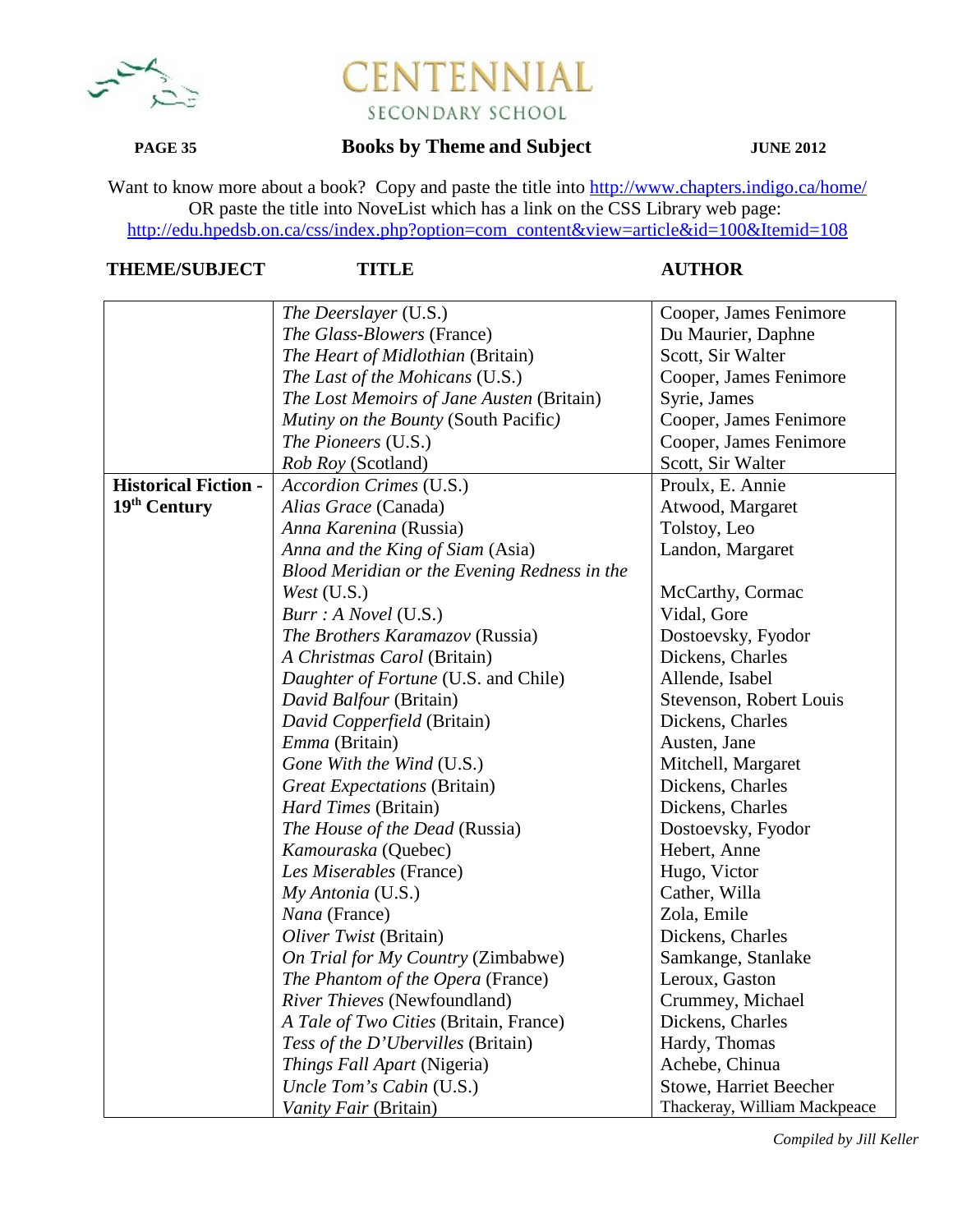

## **PAGE 36 Books by Theme and Subject JUNE 2012**

Want to know more about a book? Copy and paste the title into http://www.chapters.indigo.ca/home/ OR paste the title into NoveList which has a link on the CSS Library web page: http://edu.hpedsb.on.ca/css/index.php?option=com\_content&view=article&id=100&Itemid=108

### **TITLE AUTHOR**

| <b>Historical Fiction -</b> | August 1914 (Russia)                              | Solzhenitsyn, Aleksandr |
|-----------------------------|---------------------------------------------------|-------------------------|
| 20 <sup>th</sup> Century    | The Birth House (Nova Scotia - WWI)               | McKay, Ami              |
|                             | The Blind Assassin (Ontario - WWI-1990s)          | Atwood, Margaret        |
|                             | Cabbagetown : A Novel (Toronto - 1930s)           | Garner, Hugh            |
|                             | Clara Callan (Ontario, NY - 1930s)                | Wright, Richard B.      |
|                             | The Colony of Unrequited Dreams (Nfld-1930s)      | Johnston, Wayne         |
|                             | Cry, the Beloved Country (South Africa-1940s)     | Paton, Alan             |
|                             | The Custodian of Paradise (Nfld-1940s)            | Johnston, Wayne         |
|                             | Day After Night : A Novel (Israel-1945)           | Diamant, Anita          |
|                             | Falling Angels (Britain-1900-1910)                | Chevalier, Tracy        |
|                             | Fathers and Sons (Russia-1959)                    | Turgenev, Ivan          |
|                             | The Good Earth (China-1900-1930)                  | Buck, Pearl S.          |
|                             | The Grapes of Wrath (U.S. 1930s)                  | Steinbeck, John         |
|                             | The In-Between World of Vikram Lall (Africa,      | Vassanji, MG            |
|                             | Britain-1950s)                                    | Kogawa, Joy             |
|                             | Itsuka (Canada-1950s-1980s)                       | Abrahams, Peter         |
|                             | Mine Boy (South Africa-1940s)                     | Jordan, Hilary          |
|                             | Mudbound (U.S.-1940s)                             | Johnston, Wayne         |
|                             | The Navigator of New York (Arctic-1900-1910)      | Kogawa, Joy             |
|                             | Obasan (Canada-WWII)                              | Forster, E.M.           |
|                             | A Passage to India (India-1920s)                  | Doyle, Roddy            |
|                             | A Star Called Henry (Ireland-1900-1920)           | MacLennan, Hugh         |
|                             | Two Solitudes (Quebec-1917-1939)                  | MacLennan, Hugh         |
|                             | Voices in Time (Quebec-1940s, 1970s)              |                         |
| <b>Historical Fiction -</b> | All Quiet on the Western Front (WWI)              | Remarque, Erich Maria   |
| War                         | The Ash Garden (WWII)                             | Bock, Dennis            |
|                             | Atonement (WWII)                                  | McEwan, Ian             |
|                             | <b>Barometer Rising (WWI)</b>                     | MacLennan, Hugh         |
|                             | Catch-22 (WWII)                                   | Heller, Joseph          |
|                             | Coventry (WWII)                                   | Humphries, Helen        |
|                             | Deafening (WWI)                                   | Itani, Frances          |
|                             | Dog Years (WWII)                                  | Grass, Gunter           |
|                             | The English Patient (WWII)                        | Ondaatje, Michael       |
|                             | Famous Last Words (WWII)                          | Findley, Timothy        |
|                             | A Farewell to Arms (WWI)                          | Hemingway, Ernest       |
|                             | For Whom the Bell Tolls (Spanish Civil War-1930s) | Hemingway, Ernest       |
|                             | From Here to Eternity (WWII)                      | Jones, James            |
|                             | The Glorious Hussar (Napoleonic Wars)             | Doyle, Arthur Conan     |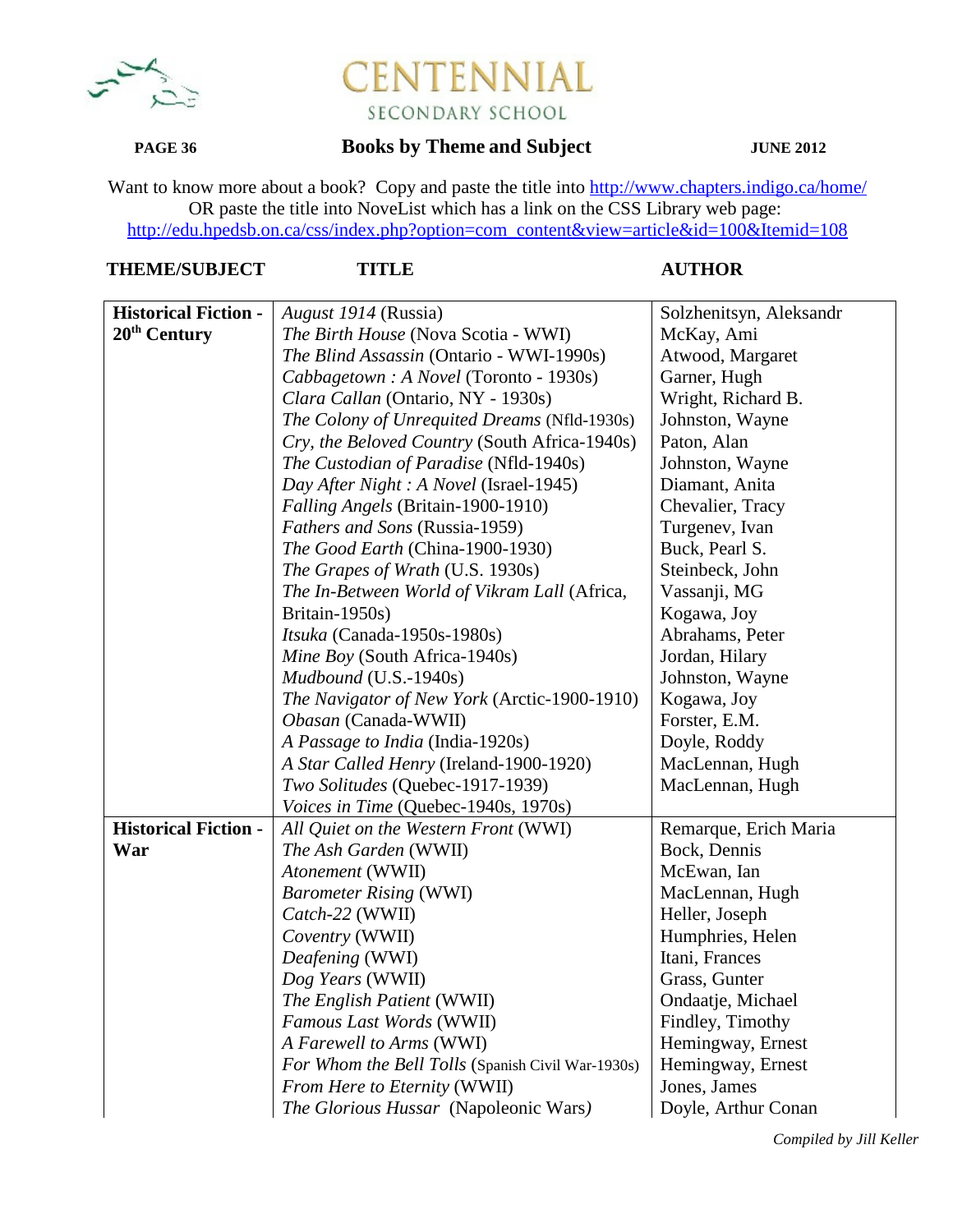

# **PAGE 37 Books by Theme and Subject JUNE 2012**

Want to know more about a book? Copy and paste the title into http://www.chapters.indigo.ca/home/ OR paste the title into NoveList which has a link on the CSS Library web page: http://edu.hpedsb.on.ca/css/index.php?option=com\_content&view=article&id=100&Itemid=108

## **THEME/SUBJECT TITLE AUTHOR**

|                             | Gone With the Wind (U.S. Civil War)         | Mitchell, Margaret |
|-----------------------------|---------------------------------------------|--------------------|
|                             | Guns of Navarone (WWII)                     | MacLean, Alistair  |
|                             | Hornblower Goes to Sea (Napoleonic Wars)    | Forester, C.S.     |
|                             | Losing Julia (WWI)                          | Hull, Jonathan     |
|                             | The Lost Garden (WWII)                      | Humphries, Helen   |
|                             | <i>March</i> (U.S. Civil War)               | Brooks, Geraldine  |
|                             | Mr. Midshipman Hornblower (Napoleonic Wars) | Forester, C.S.     |
|                             | Obason (WWII)                               | Kogawa, Joy        |
|                             | On the Occasion of My Last Afternoon (U.S.  |                    |
|                             | Civil War)                                  | Gibbons, Kaye      |
|                             | The Postmistress (WWII)                     | Blake, Sarah       |
|                             | The Reader (WWII)                           | Schlink, Bernard   |
|                             | The Red Badge of Courage (U.S. Civil War)   | Crane, Stephen     |
|                             | Redemption (WWI)                            | Uris, Leon         |
|                             | Resistance (WWII)                           | Shreve, Anita      |
|                             | Schlindler's List (WWII)                    | Keneally, Thomas   |
|                             | A Soldier of the Great War (WWI)            | Helprin, Mark      |
|                             | Sophies's Choice (WWII)                     | Styron, William    |
|                             | The Thin Red Line (WWII)                    | Jones, James       |
|                             | Three Day Road (WWI)                        | Boyden, Joseph     |
|                             | Voices in Time (WWII)                       | MacLennan, Hugh    |
|                             | War and Peace (Napoleonic War)              | Tolstoy, Leo       |
|                             | The Wars (WWI)                              | Findley, Timothy   |
| <b>Historical Fiction -</b> | Caribbean                                   | Michener, James    |
| <b>Sagas and Epics</b>      | Centennial (U.S.)                           | Michener, James    |
|                             | <i>The Forest</i> (Britain)                 | Rutherfurd, Edward |
|                             | Hawaii                                      | Michener, James    |
|                             | London                                      | Rutherfurd, Edward |
|                             | No Great Mischief (Cape Breton)             | MacLeod, Alistair  |
|                             | Poland                                      | Michener, James    |
|                             | The Polished Hoe (West Indies)              | Clarke, Austin     |
|                             | The Princes of Ireland                      | Rutherfurd, Edward |
|                             | The Rebels of Ireland                       | Rutherfurd, Edward |
|                             | <i>Roots</i> (U.S.)                         | Haley, Alex        |
|                             | Sarum (Britain)                             | Rutherfurd, Edward |
|                             | The Source (Israel)                         | Michener, James    |
|                             | Texas                                       | Michener, James    |
|                             | Where the River Narrows (Quebec)            | Laberge, Aimee     |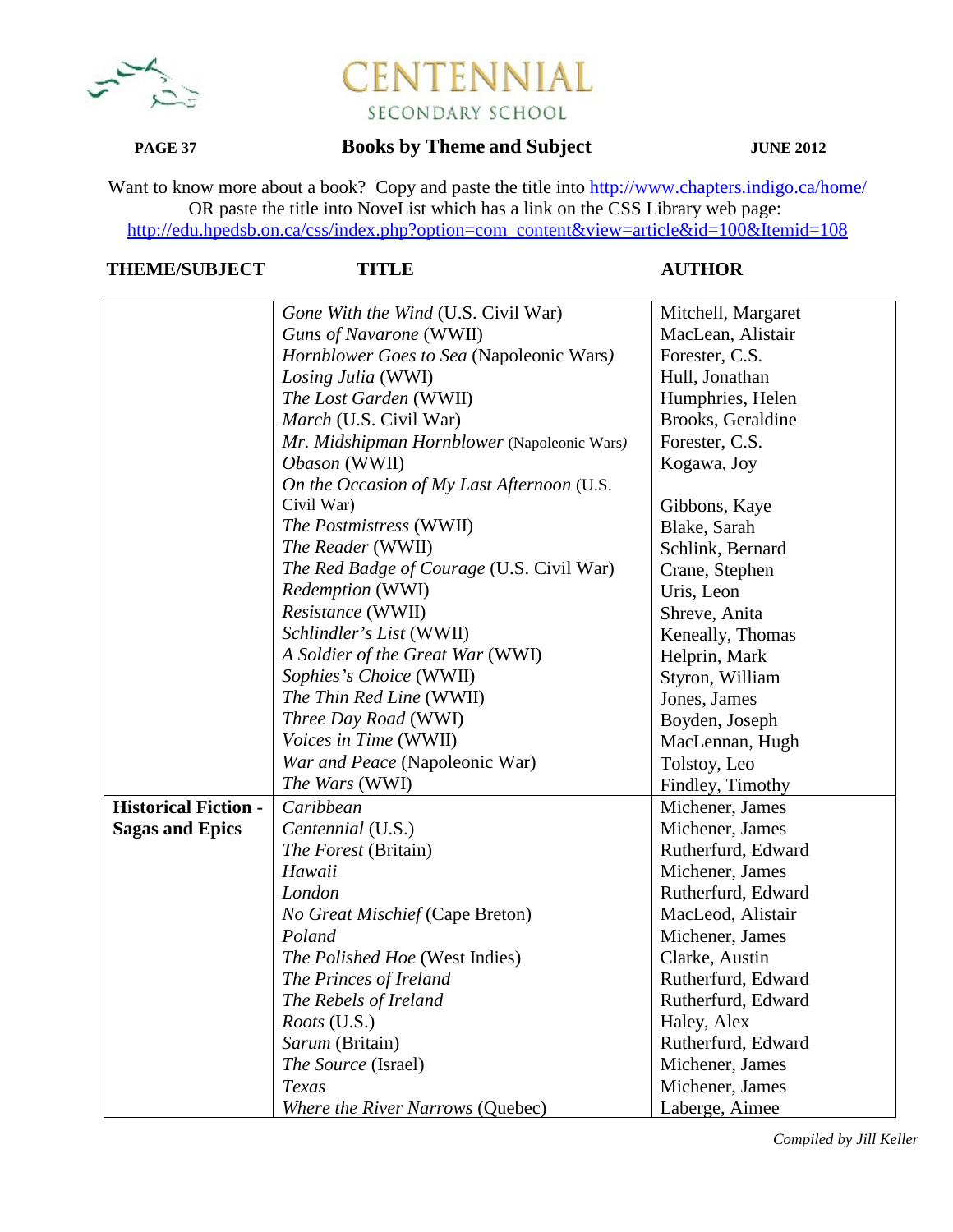

## **PAGE 38 Books by Theme and Subject JUNE 2012**

Want to know more about a book? Copy and paste the title into http://www.chapters.indigo.ca/home/ OR paste the title into NoveList which has a link on the CSS Library web page: http://edu.hpedsb.on.ca/css/index.php?option=com\_content&view=article&id=100&Itemid=108

### **THEME/SUBJECT TITLE AUTHOR**

| Holocaust/Jewish/    | The Book Thief                                | Zusak, Markus       |
|----------------------|-----------------------------------------------|---------------------|
| <b>Concentration</b> | The Cage                                      | Sender, Ruth Minsky |
| <b>Camps/Germany</b> | Day After Night                               | Diamant, Anita      |
| <b>During WWII</b>   | The Deputy                                    | Hochhuth, Rolf      |
|                      | Exodus                                        | Uris, Leon          |
|                      | <b>Fugitive Pieces</b>                        | Michaels, Anne      |
|                      | Night                                         | Wiesel, Elie        |
|                      | Schindler's List                              | Keneally, Thomas    |
|                      | Sophie's Choice                               | Styron, William     |
|                      | The Statement                                 | Moore, Brian        |
|                      | <b>Stones From the River</b>                  | Hegi, Ursula        |
|                      | Suite Francaise                               | Nemirovsky, Irene   |
|                      | To Life                                       | Sender, Ruth Minsky |
| <b>Homosexuality</b> | <b>Brokeback Mountain</b>                     | Proulx, Annie       |
|                      | Funny Boy                                     | Selvadurai, Shyam   |
|                      | The Line of Beauty                            | Hollinghurst, Alan  |
|                      | <b>Maurice</b>                                | Forster, E.M.       |
| Identity/Self-       | About a Boy                                   | Hornby, Nick        |
| <b>Discovery</b>     | Annabel: A Novel                              | Winter, Kathleen    |
|                      | Anil's Ghost                                  | Ondaatje, Michael   |
|                      | Anthem                                        | Rand, Ayn           |
|                      | <b>Before I Go To Sleep</b>                   | Watson, S.J.        |
|                      | <b>Beloved</b>                                | Morrison, Toni      |
|                      | <b>Black Dogs</b>                             | McEwan, Ian         |
|                      | The Bonesetter's Daughter                     | Tan, Amy            |
|                      | The Book of Trees                             | Lieberman, Leanne   |
|                      | <b>Brave New World</b>                        | Huxley, Aldous      |
|                      | Catcher in the Rye                            | Salinger, J.D.      |
|                      | The Confederacy of Dunces                     | Toole, John Kennedy |
|                      | The Curious Incident of the Dog in Night-Time | Haddon, Mark        |
|                      | Dancer                                        | McCann, Colum       |
|                      | Deafening                                     | Itani, Frances      |
|                      | Demian: The Story of Emil Sinclair's Youth    | Hesse, Herman       |
|                      | The Diviners                                  | Laurence, Margaret  |
|                      | The Elegance of the Hedgehog                  | Barbery, Muriel     |
|                      | Emma                                          | Austen, Jane        |
|                      | <b>Flowers For Algernon</b>                   | Keyes, Daniel       |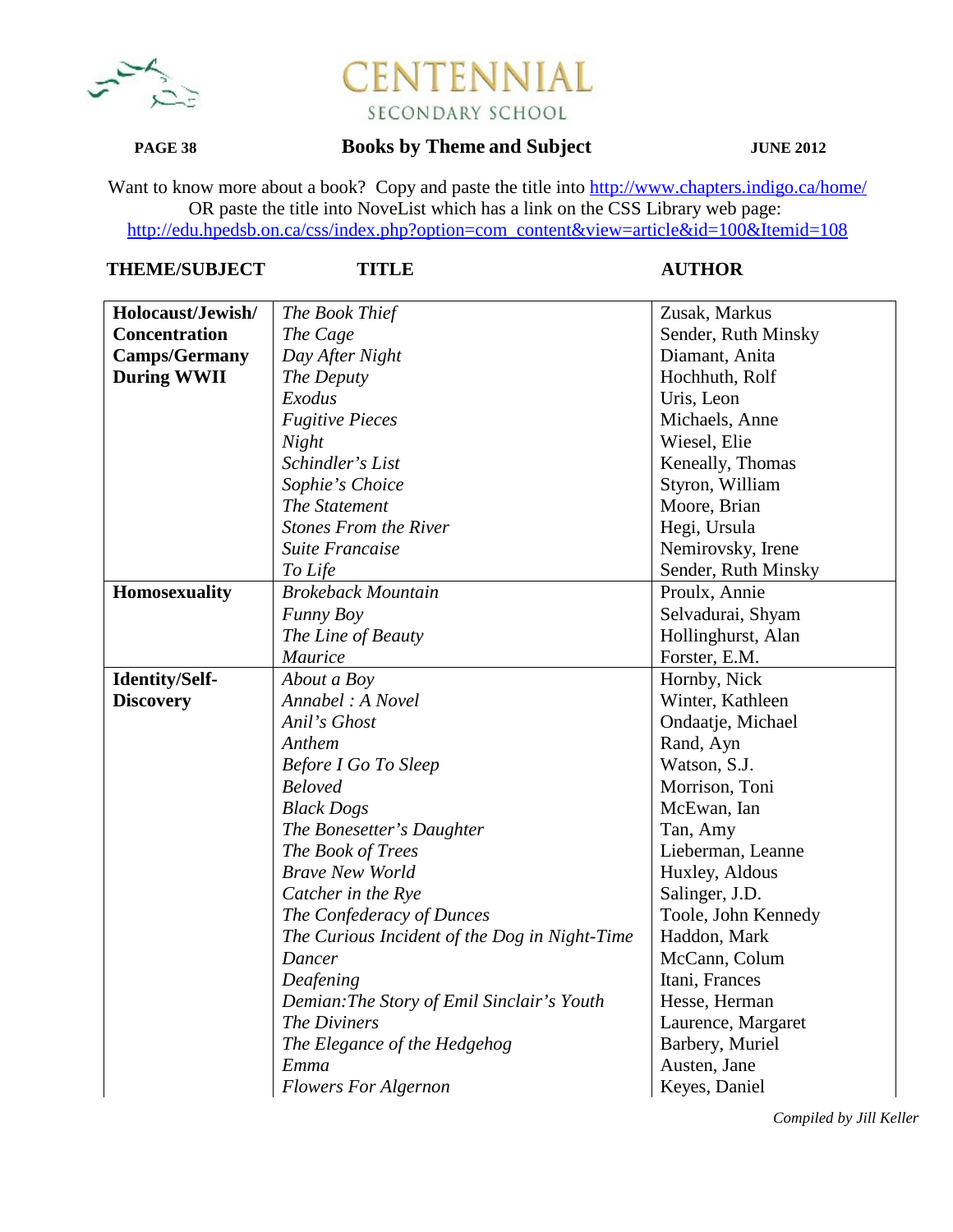

### **PAGE 39 Books by Theme and Subject JUNE 2012**

Want to know more about a book? Copy and paste the title into http://www.chapters.indigo.ca/home/ OR paste the title into NoveList which has a link on the CSS Library web page: http://edu.hpedsb.on.ca/css/index.php?option=com\_content&view=article&id=100&Itemid=108

# **THEME/SUBJECT TITLE AUTHOR**

| The Girls                           | Lansens, Lori        |
|-------------------------------------|----------------------|
| The Glass Castle                    | Walls, Jeannette     |
| The Golden Mean                     | Lyon, Annabel        |
| Her Fearful Symmetry                | Niffenegger, Audrey  |
| <b>High Fidelity</b>                | Hornby, Nick         |
| How I Spent My Summer Holidays      | Mitchell, W.O.       |
| I am Charlotte Simmons              | Wolfe, Tom           |
| Invisible Man                       | Ellison, Ralph       |
| The Joy Luck Club                   | Tan, Amy             |
| The Judges: A Novel                 | Wiesel, Elie         |
| Larry's Party                       | Shields, Carol       |
| Last of the Crazy People            | Findley, Timothy     |
| Late Nights on Air                  | Hay, Elizabeth       |
| Left Neglected                      | Genova, Lisa         |
| A Lesson Before Dying               | Gaines, Ernest J.    |
| The Lonely Passion of Judith Hearne | Moore, Brian         |
| Lord Jim                            | Conrad, Joseph       |
| The Magic Mountain                  | Mann, Thomas         |
| Memoirs of a Geisha                 | Golden, Arthur       |
| The Mermaid Chair                   | Kidd, Sue Monk       |
| Middlesex                           | Eugenides, Jeffrey   |
| Nineteen Eighty-Four                | Orwell, George       |
| On the Road                         | Kerouac, Jack        |
| The Outsiders                       | Hinton, S.E.         |
| Pilgrim                             | Findley, Timothy     |
| A Prayer for Owen Meany             | Irving, John         |
| The Prince and the Pauper           | Twain, Mark          |
| Push                                | Sapphire             |
| Razor's Edge                        | Maugham, Somerset    |
| The Red Tent                        | Diamant, Anita       |
| Rosshalde                           | Hesse, Hermann       |
| Sea Glass                           | Shreve, Anita        |
| <b>Secret Daughter</b>              | Gowda, Shilpi Somaya |
| Self                                | Martel, Yann         |
| A Separate Peace                    | Knowles, John        |
| She's Come Undone                   | Lamb, Wally          |
| Song of Solomon                     | Morrison, Toni       |
|                                     |                      |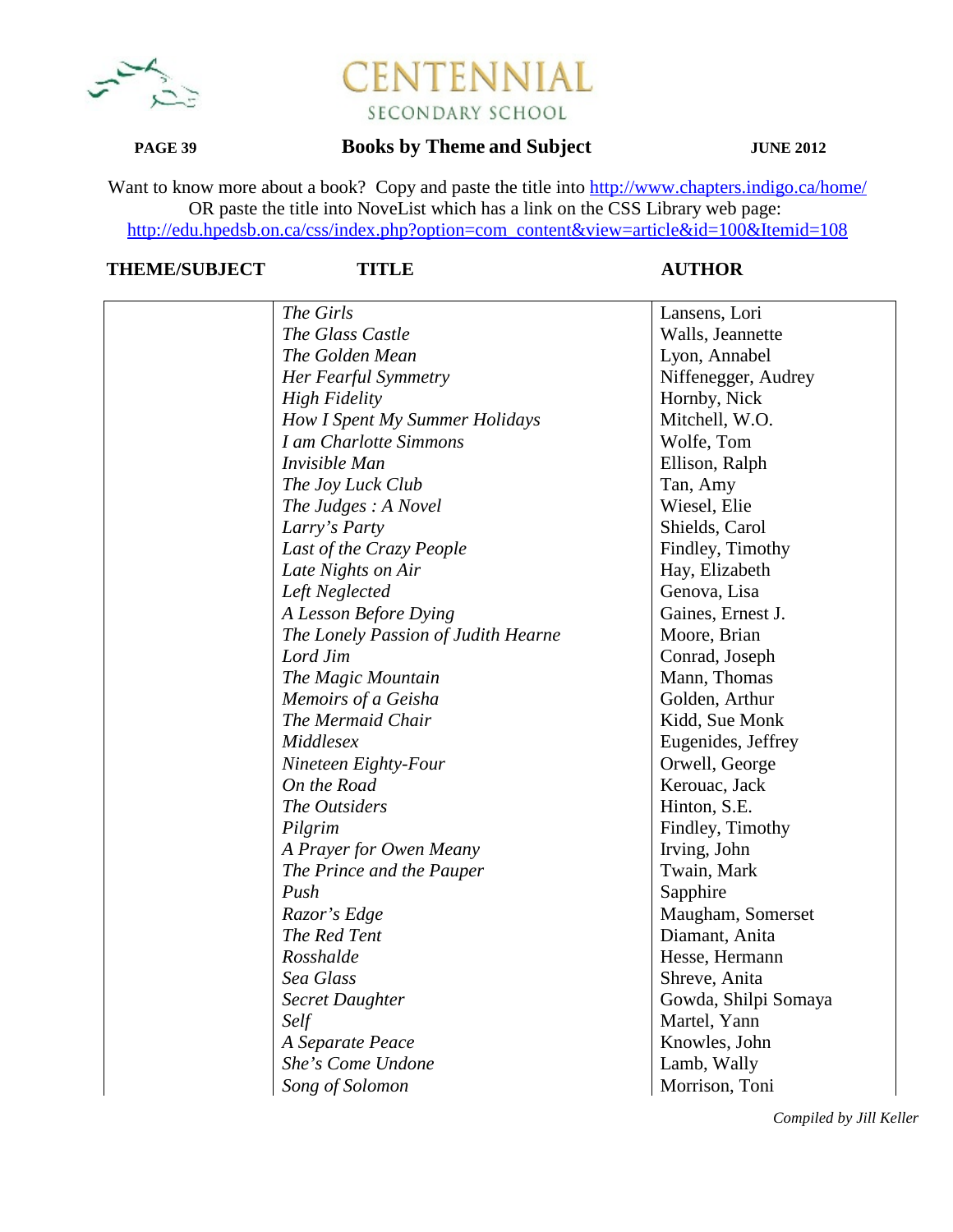

## **PAGE 40 Books by Theme and Subject JUNE 2012**

Want to know more about a book? Copy and paste the title into http://www.chapters.indigo.ca/home/ OR paste the title into NoveList which has a link on the CSS Library web page: http://edu.hpedsb.on.ca/css/index.php?option=com\_content&view=article&id=100&Itemid=108

## **THEME/SUBJECT TITLE AUTHOR**

|                      | St. Urbain's Horseman               | Richler, Mordecai    |
|----------------------|-------------------------------------|----------------------|
|                      | <b>Still Alice</b>                  | Genova, Lisa         |
|                      | The Stone Angel                     | Laurence, Margaret   |
|                      | Stones from the River               | Hegi, Ursula         |
|                      | The Sugar Queen                     | Allen, Sarah Addison |
|                      | Sylvanus Now                        | Morrissey, Donna     |
|                      | The Third Policeman                 | O'Brien, Flann       |
|                      | Three Day Road                      | Boyden, Joseph       |
|                      | Tis                                 | McCourt, Frank       |
|                      | To Sir With Love                    | Braithwaite, E.R.    |
|                      | To the Lighthouse                   | Woolf, Virginia      |
|                      | Tom Jones                           | Fielding, Henry      |
|                      | Tuesdays with Morrie                | Albom, Mitch         |
|                      | <b>Under the Tuscan Sun</b>         | Mayes, Frances       |
|                      | Vinegar Hill                        | Ansay, A. Manette    |
|                      | White Oleander                      | Fitch, Janet         |
|                      | Who Has Seen the Wind               | Mitchell, W.O.       |
|                      | Winter Garden                       | Hannah, Kristin      |
| Immigration/         | <b>Accordian Crimes</b>             | Proulx, E. Annie     |
| <b>Immigrants</b>    | The Apprenticeship of Duddy Kravitz | Richler, Mordecai    |
|                      | Angela's Ashes                      | McCourt, Frank       |
|                      | Away                                | Urquhart, Jane       |
|                      | House of Sand and Fog               | Dubus, Andre, III    |
|                      | In the Skin of a Lion               | Ondaatje, Michael    |
|                      | The Jade Peony                      | Choy, Wayson         |
|                      | The Joy Luck Club                   | Tan, Amy             |
|                      | The Jungle                          | Upton, Sinclair      |
|                      | Little Bee                          | Cleave, Chris        |
|                      | My Antonia                          | Cather, Willa        |
|                      | No Great Mischief                   | MacLeod, Alister     |
|                      | O Pioneers!                         | Cather, Willa        |
|                      | The Stone Carvers                   | Urquhart, Jane       |
|                      | Sweetness in the Belly              | Gibb, Camilla        |
|                      | 'Tis                                | McCourt, Frank       |
| Individuality/       | Anthem                              | Rand, Ayn            |
| <b>Individualism</b> | Atlas Shrugged                      | Rand, Ayn            |
|                      | <b>Bartleby: The Scrivener</b>      | Melville, Herman     |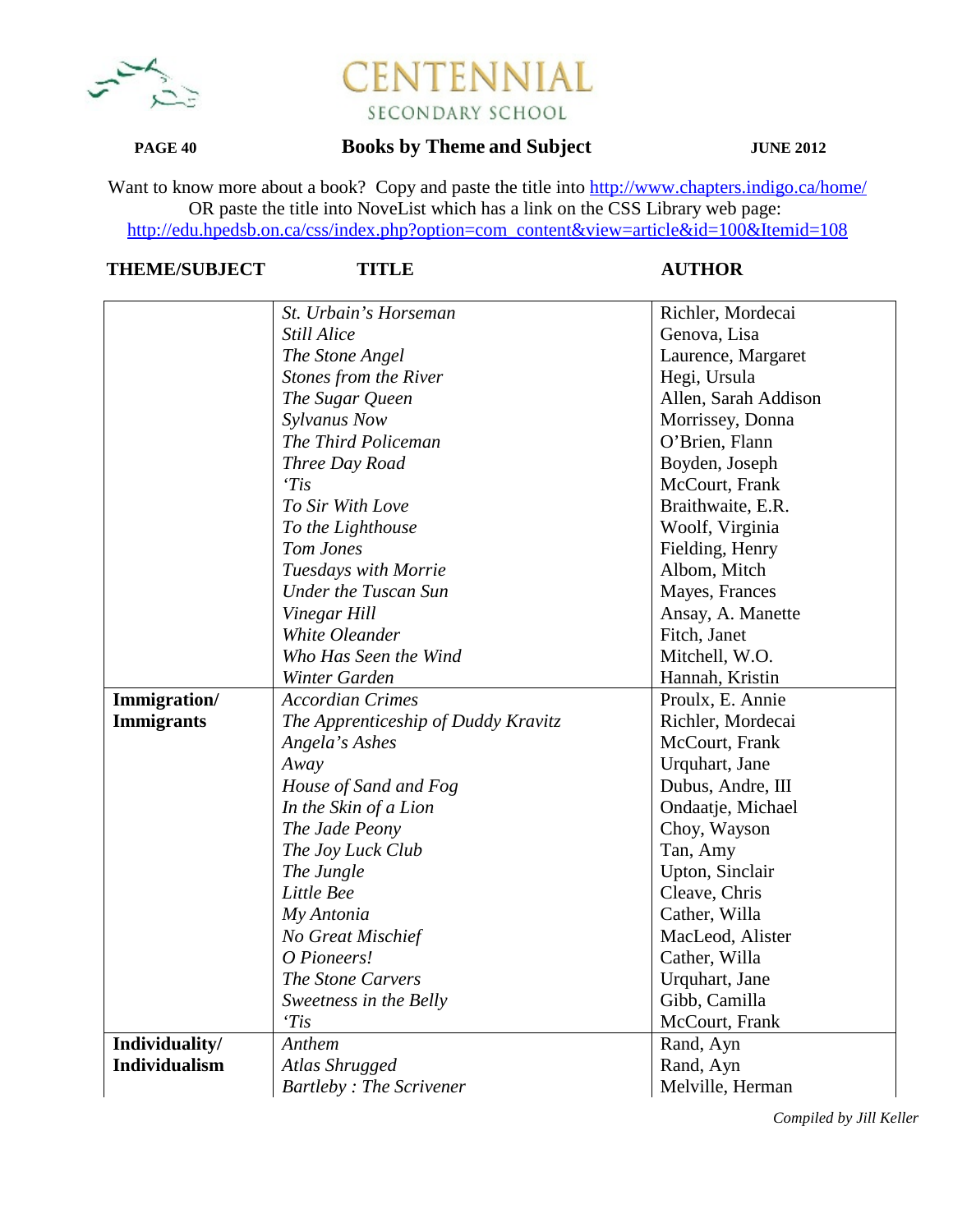

## **PAGE 41 Books by Theme and Subject JUNE 2012**

Want to know more about a book? Copy and paste the title into http://www.chapters.indigo.ca/home/ OR paste the title into NoveList which has a link on the CSS Library web page: http://edu.hpedsb.on.ca/css/index.php?option=com\_content&view=article&id=100&Itemid=108

# **THEME/SUBJECT TITLE AUTHOR**

|                | <b>Billy Budd</b>                     | Melville, Herman    |
|----------------|---------------------------------------|---------------------|
|                | <b>Brave New World</b>                | Huxley, Aldous      |
|                | Fahrenheit 451                        | Bradbury, Ray       |
|                | The Fountainhead                      | Rand, Ayn           |
|                | In the Skin of a Lion                 | Ondaatje, Michael   |
|                | Nineteen Eighty-Four                  | Orwell, George      |
|                | One Flew Over the Cuckoo's Nest       | Kesey, Ken          |
| Industrialism/ | Germinal                              | Zola, Emile         |
| Labour         | Grapes of Wrath                       | Steinbeck, John     |
|                | <b>Hard Times</b>                     | Dickens, Charles    |
|                | In the Skin of a Lion                 | Ondaatje, Michael   |
|                | The Jungle                            | Sinclair, Upton     |
|                | Sea Glass                             | Shreve, Anita       |
|                | Shirley                               | Bronte, Charlotte   |
| <b>Irish</b>   | Angela's Ashes                        | McCourt, Frank      |
|                | Away                                  | Urquhart, Jane      |
|                | Felicia's Journey                     | Trevor, William     |
|                | Paddy Clarke : Ha Ha Ha               | Doyle, Roddy        |
|                | Portrait of the Artist as a Young Man | Joyce, James        |
|                | The Princes of Ireland                | Rutherfurd, Edward  |
|                | A Star Called Henry                   | Doyle, Roddy        |
|                | The Story of Lucy Gault               | Trevor, William     |
|                | Trinity                               | Uris, Leon          |
| <b>Islam</b>   | The Attack                            | Khadra, Yasmina     |
|                | The Infidel                           | Ali, Ayan Hirsi     |
|                | The Kite Runner                       | Hosseini, Khaled    |
|                | The Last Patriarch                    | El Hachmi, Majat    |
|                | The Swallows of Kabul                 | Khadra, Yasmina     |
|                | Sweetness in the Belly                | Gibb, Camilla       |
|                | A Thousand Splendid Suns              | Hosseini, Khaled    |
| <b>Italy</b>   | A Bell for Adano                      | Hersey, John        |
|                | A Farewell to Arms                    | Hemingway, Ernest   |
|                | In the Company of the Courtesan       | Dunant, Sarah       |
|                | The Last Promise                      | Evans, Richard Paul |
|                | Lives of the Saints                   | Ricci, Nino         |
|                | A Room With a View                    | Forster, E.M.       |
|                | The Secret Life of Grazia dei Rossi   | Park, Jacqueline    |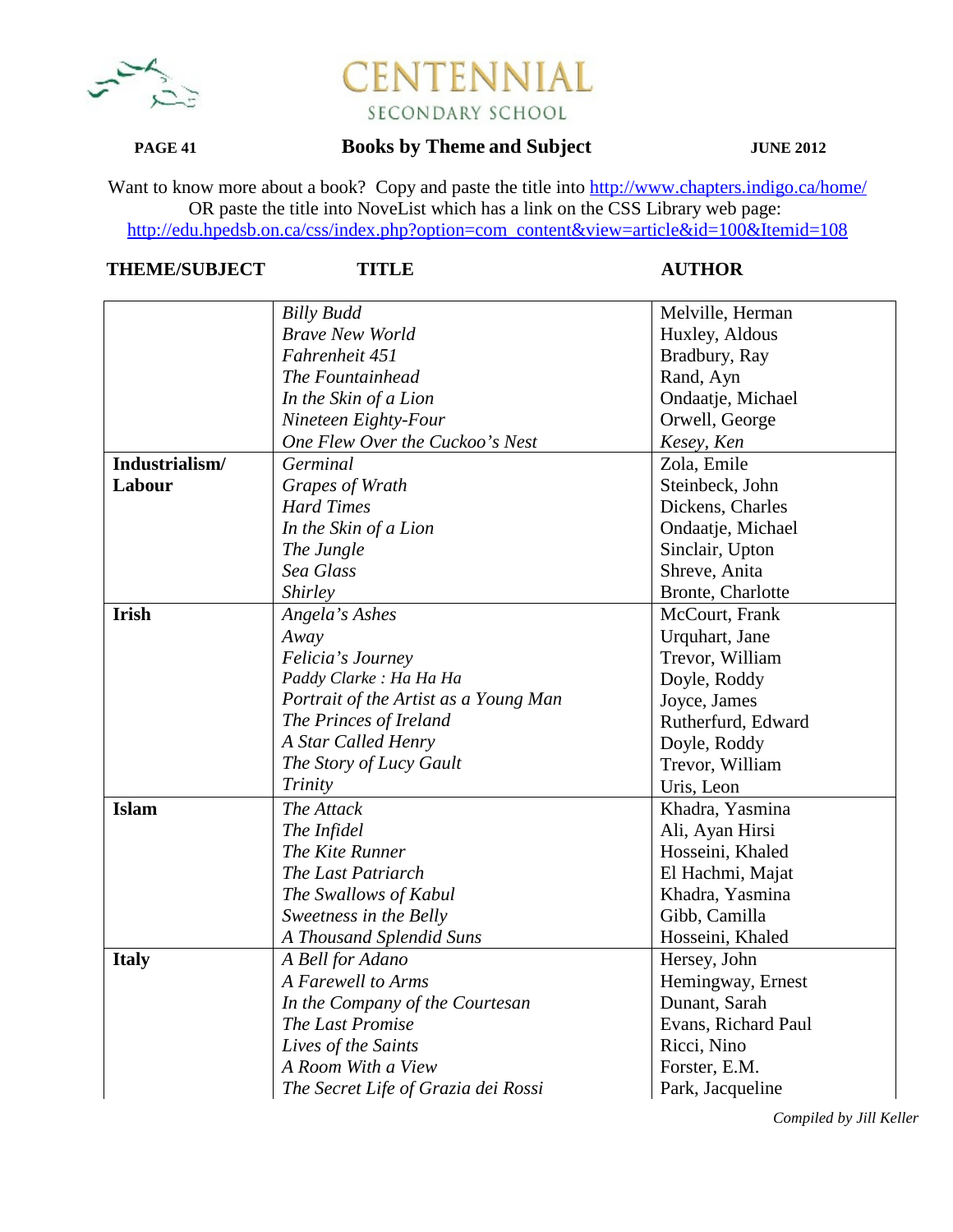

## **PAGE 42 Books by Theme and Subject JUNE 2012**

Want to know more about a book? Copy and paste the title into http://www.chapters.indigo.ca/home/ OR paste the title into NoveList which has a link on the CSS Library web page: http://edu.hpedsb.on.ca/css/index.php?option=com\_content&view=article&id=100&Itemid=108

## **THEME/SUBJECT TITLE AUTHOR**

|                | A Soldier of the Great War          | Helprin, Mark       |
|----------------|-------------------------------------|---------------------|
|                | <b>Under the Tuscan Sun</b>         | Mayes, Frances      |
| <b>Jewish</b>  | The Apprenticeship of Duddy Kravitz | Richler, Mordecai   |
|                | The Attack                          | Khadra, Yasmina     |
|                | <b>Barney's Version</b>             | Richler, Mordecai   |
|                | The Book of Trees                   | Lieberman, Leanne   |
|                | The Chosen                          | Potok, Chaim        |
|                | Day After Night                     | Diamant, Anita      |
|                | Joshua Then and Now                 | Richler, Mordecai   |
|                | The Judges: A Novel                 | Wiesel, Elie        |
|                | The Secret Life of Grazia dei Rossi | Park, Jacqueline    |
|                | The Secret Mitzvah of Lucio Burke   | Hayward, Steven     |
|                | St. Urbain's Horseman               | Richler, Mordecai   |
| <b>Justice</b> | <b>Billy Budd</b>                   | Melville, Herman    |
|                | The Bonfire of the Vanities         | Wolfe, Tom          |
|                | Caine Mutiny                        | Wouk, Herman        |
|                | House of Sand and Fog               | Dubus, Andre III    |
|                | A Lesson Before Dying               | Gaines, Ernest J.   |
|                | Lost Girls                          | Pyper, Andrew       |
|                | A Map of the World                  | Hamilton, Jane      |
|                | The Progress of Love                | Munro, Alice        |
|                | <b>Snow Falling on Cedars</b>       | Guterson, David     |
| Love           | Adam Bede                           | Eliot, George       |
|                | Anil's Ghost                        | Ondaatje, Michael   |
|                | Anna Karenina                       | Tolstoy, Leo        |
|                | <b>Barney's Version</b>             | Richler, Mordecai   |
|                | The Bean Trees                      | Kingsolver, Barbara |
|                | <b>Bell</b> for Adano               | Hersey, John        |
|                | <b>Changing Heaven</b>              | Urquhart, Jane      |
|                | Chocolat                            | Harris, Joanne      |
|                | The Colony of Unrequited Dreams     | Johnston, Wayne     |
|                | Daniel Deronda                      | Eliot, George       |
|                | Daughter of Fortune                 | Allende, Isabel     |
|                | Dirt Music                          | Winton, Tim         |
|                | Doctor Zhivago                      | Pasternak, Boris    |
|                | Emma                                | Austen, Jane        |
|                | The End of the Affair               | Greene, Graham      |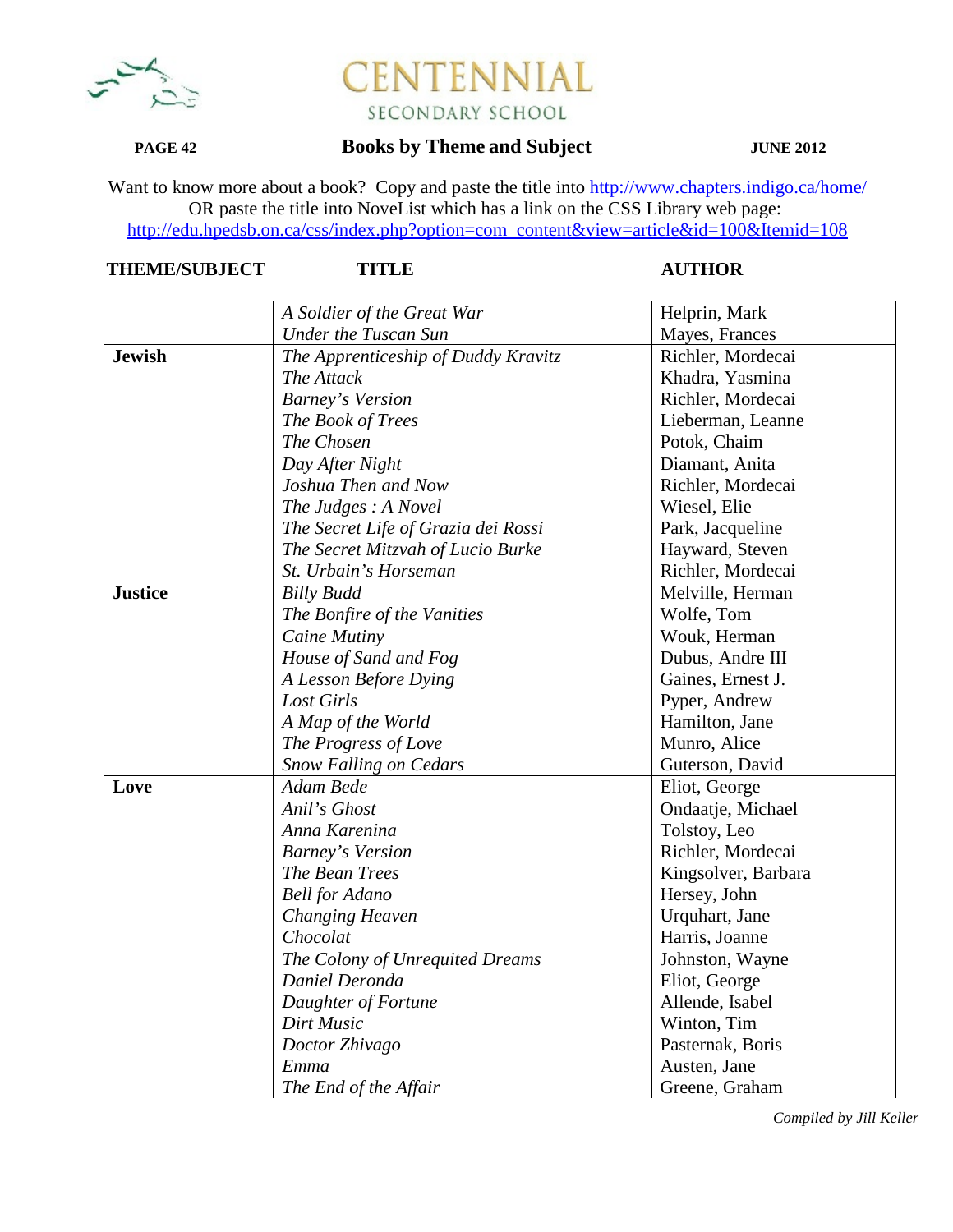

## **PAGE 43 Books by Theme and Subject JUNE 2012**

Want to know more about a book? Copy and paste the title into http://www.chapters.indigo.ca/home/ OR paste the title into NoveList which has a link on the CSS Library web page: http://edu.hpedsb.on.ca/css/index.php?option=com\_content&view=article&id=100&Itemid=108

# **THEME/SUBJECT TITLE AUTHOR**

| The English Patient                  | Ondaatje, Michael         |
|--------------------------------------|---------------------------|
| Erewhon                              | Butler, Samuel            |
| Far from the Madding Crowd           | Hardy, Thomas             |
| A Farewell to Arms                   | Hemingway, Ernest         |
| For Whom the Bell Tolls              | Hemingway, Ernest         |
| French Lieutenant's Woman            | Fowles, John              |
| Frenchman's Creek                    | DuMaurier, Daphne         |
| Girlfriend in a Coma                 | Coupland, Douglas         |
| Gone with the Wind                   | Mitchell, Margaret        |
| The Great Gatsby                     | Fitzgerald, F. Scott      |
| The Illuminator                      | Vantrease, Brenda Rickman |
| <i>Ivanhoe</i>                       | Scott, Sir Walter         |
| Jane Eyre                            | Bronte, Charlotte         |
| Joseph Andrews                       | Eliot, George             |
| Kamouraska                           | Hébert, Anne              |
| Keep the Aspidistra Flying           | Orwell, George            |
| The Last Promise                     | Evans, Richard Paul       |
| The Last Time They Met               | Shreve, Anita             |
| Losing Julia                         | Hull, Jonathan            |
| Love                                 | Morrison, Toni            |
| The Loved One                        | Waugh, Evelyn             |
| The Man Who Ate the 747              | Sherwood, Ben             |
| Mansfield Park                       | Austen, Jane              |
| Middlemarch                          | Eliot, George             |
| Northanger Abbey                     | Austen, Jane              |
| Of Human Bondage                     | Maugham, W. Somerset      |
| On the Occasion of My Last Afternoon | Gibbons, Kaye             |
| One Last Dance                       | Goudge, Eileen            |
| Phantom of the Opera                 | LeRoux, Gaston            |
| Pride and Prejudice                  | Austen, Jane              |
| The Rainbow                          | Lawrence, D.H.            |
| The Republic of Love                 | Shields, Carol            |
| A Room with a View                   | Forster, E.M.             |
| The Secret Life of Grazia dei Rossi  | Park, Jacqueline          |
| The Shipping News                    | Proulx, E. Annie          |
| <i>Shirley</i>                       | Bronte, Charlotte         |
| Slow Waltz in Cedar Bend             | Waller, Robert James      |
|                                      |                           |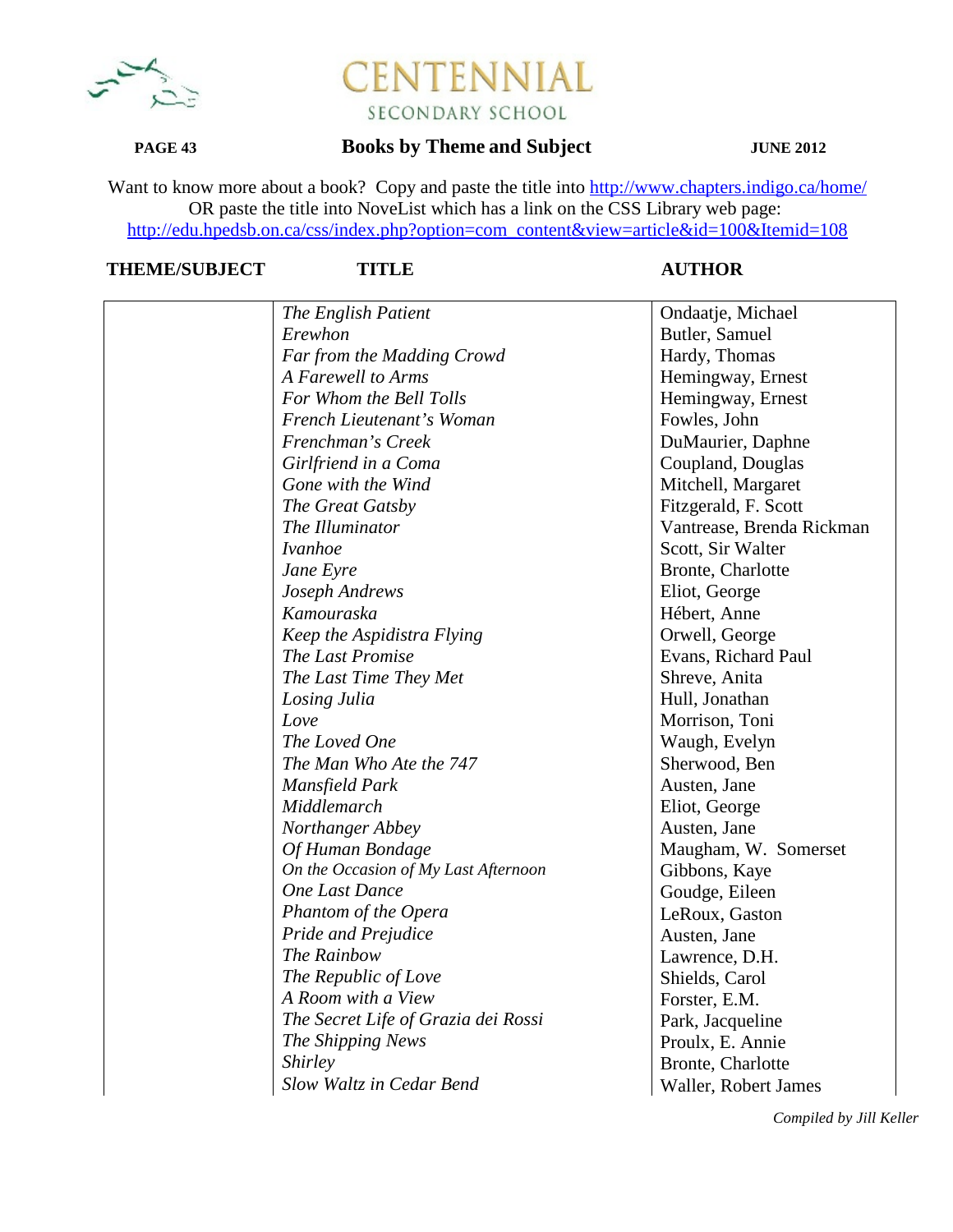

## **PAGE 44 Books by Theme and Subject JUNE 2012**

Want to know more about a book? Copy and paste the title into http://www.chapters.indigo.ca/home/ OR paste the title into NoveList which has a link on the CSS Library web page: http://edu.hpedsb.on.ca/css/index.php?option=com\_content&view=article&id=100&Itemid=108

# **THEME/SUBJECT TITLE AUTHOR**

|         |                                    | Guterson, David      |
|---------|------------------------------------|----------------------|
|         | <b>Snow Falling on Cedars</b>      | Trevor, William      |
|         | The Story of Lucy Gault            |                      |
|         | A Student of Weather               | Hay, Elizabeth       |
|         | Stranger in a Strange Land         | Heinlein, Robert A.  |
|         | The Sun Also Rises                 | Hemingway, Ernest    |
|         | A Tale of Two Cities               | Dickens, Charles     |
|         | Tender is the Night                | Fitzgerald, F. Scott |
|         | A Town Called Alice                | Shute, Nevil         |
|         | Villette                           | Bronte, Charlotte    |
|         | Wuthering Heights                  | Bronte, Emily        |
| Loyalty | The Adventures of Huckleberry Finn | Twain, Mark          |
|         | The Adventures of Tom Sawyer       | Twain, Mark          |
|         | The Art of Racing in the Rain      | Stein, Garth         |
|         | The Birth House                    | McKay, Ami           |
|         | The Color Purple                   | Walker, Alice        |
|         | East of Eden                       | Steinbeck, John      |
|         | For Whom the Bell Tolls            | Hemingway, Ernest    |
|         | <b>Great Expectations</b>          | Dickens, Charles     |
|         | <b>Heart of Darkness</b>           | Conrad, Joseph       |
|         | The Hobbit                         | Tolkien, J.R.R.      |
|         | Jane Eyre                          | Bronte, Charlotte    |
|         | The Kite Runner                    | Hosseini, Khaled     |
|         | A Lesson Before Dying              | Gaiens, Ernest J.    |
|         | Lord Jim                           | Conrad, Joseph       |
|         | Lord of the Flies                  | Golding, William     |
|         | Lord of the Rings                  | Tolkien, J.R.R.      |
|         | Losing Julia                       | Hull, Jonathan       |
|         | Lost in the Barrens                | Mowat, Farley        |
|         | Nineteen Eighty-Four               | Orwell, George       |
|         | The Odyssey                        | Homer                |
|         | Of Mice and Men                    | Steinbeck, John      |
|         | The Old Curiosity Shop             | Dickens, Charles     |
|         | The Old Man and the Sea            | Hemingway, Ernest    |
|         | Oliver Twist                       | Dickens, Charles     |
|         | The Penelopiad                     | Atwood, Margaret     |
|         | Rebecca                            | Du Maurier, Daphne   |
|         | The Secret Life of Bees            | Kidd, Sue Monk       |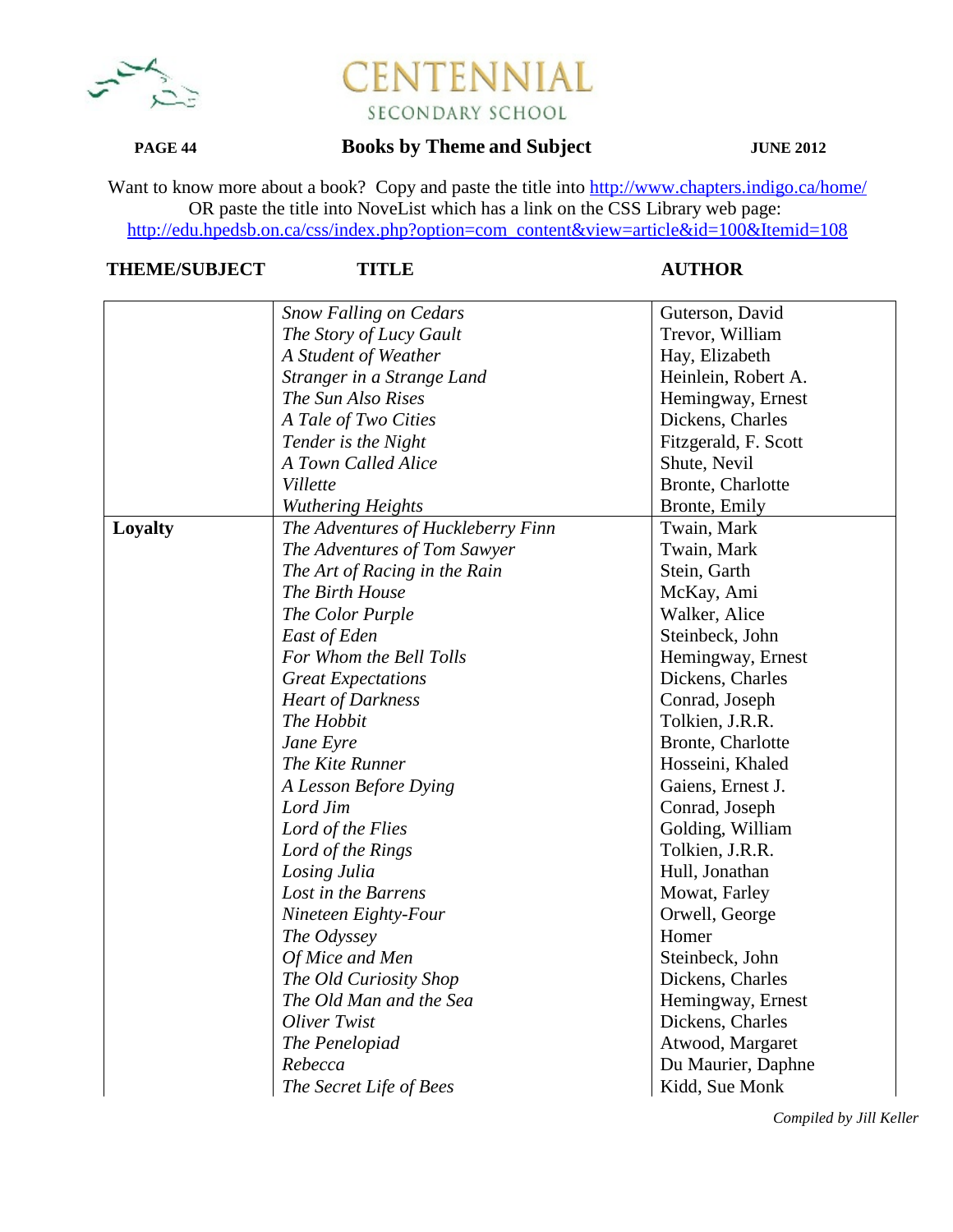

### **PAGE 45 Books by Theme and Subject JUNE 2012**

Want to know more about a book? Copy and paste the title into http://www.chapters.indigo.ca/home/ OR paste the title into NoveList which has a link on the CSS Library web page: http://edu.hpedsb.on.ca/css/index.php?option=com\_content&view=article&id=100&Itemid=108

# **THEME/SUBJECT TITLE AUTHOR**

|                       | Sense and Sensibility                             | Austen, Jane         |
|-----------------------|---------------------------------------------------|----------------------|
|                       | A Tale of Two Cities                              | Dickens, Charles     |
|                       | A Thousand Splendid Suns                          | Hosseini, Khaled     |
|                       | Tortilla Flat                                     | Steinbeck, John      |
|                       | Winter Garden                                     | Hannah, Kristin      |
| <b>Marriage</b>       | Adultery                                          | Wright, Richard B.   |
|                       | The Amateur Marriage                              | Tyler, Anne          |
|                       | <b>Before I Go To Sleep</b>                       | Watson, S.J.         |
|                       | The Birth of Venus                                | Dunant, Sarah        |
|                       | <b>Black Dogs</b>                                 | McEwan, Ian          |
|                       | Gap Creek                                         | Morgan, Robert       |
|                       | A Handful of Dust                                 | Waugh, Evelyn        |
|                       | Happenstance                                      | Shields, Carol       |
|                       | The Hour I First Believed                         | Lamb, Wally          |
|                       | Jude the Obscure                                  | Hardy, Thomas        |
|                       | Larry's Party                                     | Shields, Carol       |
|                       | The Last Lecture                                  | Pausch, Randy        |
|                       | Left Neglected                                    | Genova, Lisa         |
|                       | <b>Madame Bovary</b>                              | Flaubert, Gustave    |
|                       | The Mermaid Chair                                 | Kidd, Sue Monk       |
|                       | <b>Moral Disorder</b>                             | Atwood, Margaret     |
|                       | The Notebook                                      | Sparks, Nicholas     |
|                       | The Penelopiad                                    | Atwood, Margaret     |
|                       | Sea Glass                                         | Shreve, Anita        |
|                       | <b>Still Alice</b>                                | Genova, Lisa         |
|                       | <b>Slyvanus Now</b>                               | Morrissey, Donna     |
|                       | Tender is the Night                               | Fitzgerald, F. Scott |
|                       | The Tenth Circle                                  | Picoult, Jodi        |
|                       | <b>Under the Volcano</b>                          | Lowry, Malcolm       |
|                       | The Wedding                                       | Sparks, Nicholas     |
|                       | The Weight of Water                               | Shreve, Anita        |
| <b>Mental Illness</b> | The Bell Jar                                      | Plath, Sylvia        |
|                       | The Book of Ruth                                  | Hamilton, Jane       |
|                       | The Breakfast of Champions                        | Vonnegut, Kurt       |
|                       | The Catcher in the Rye                            | Salinger, J.D.       |
|                       | Collector                                         | Fowles, John         |
|                       | The Curious Incident of the Dog in the Night-Time | Haddon, Mark         |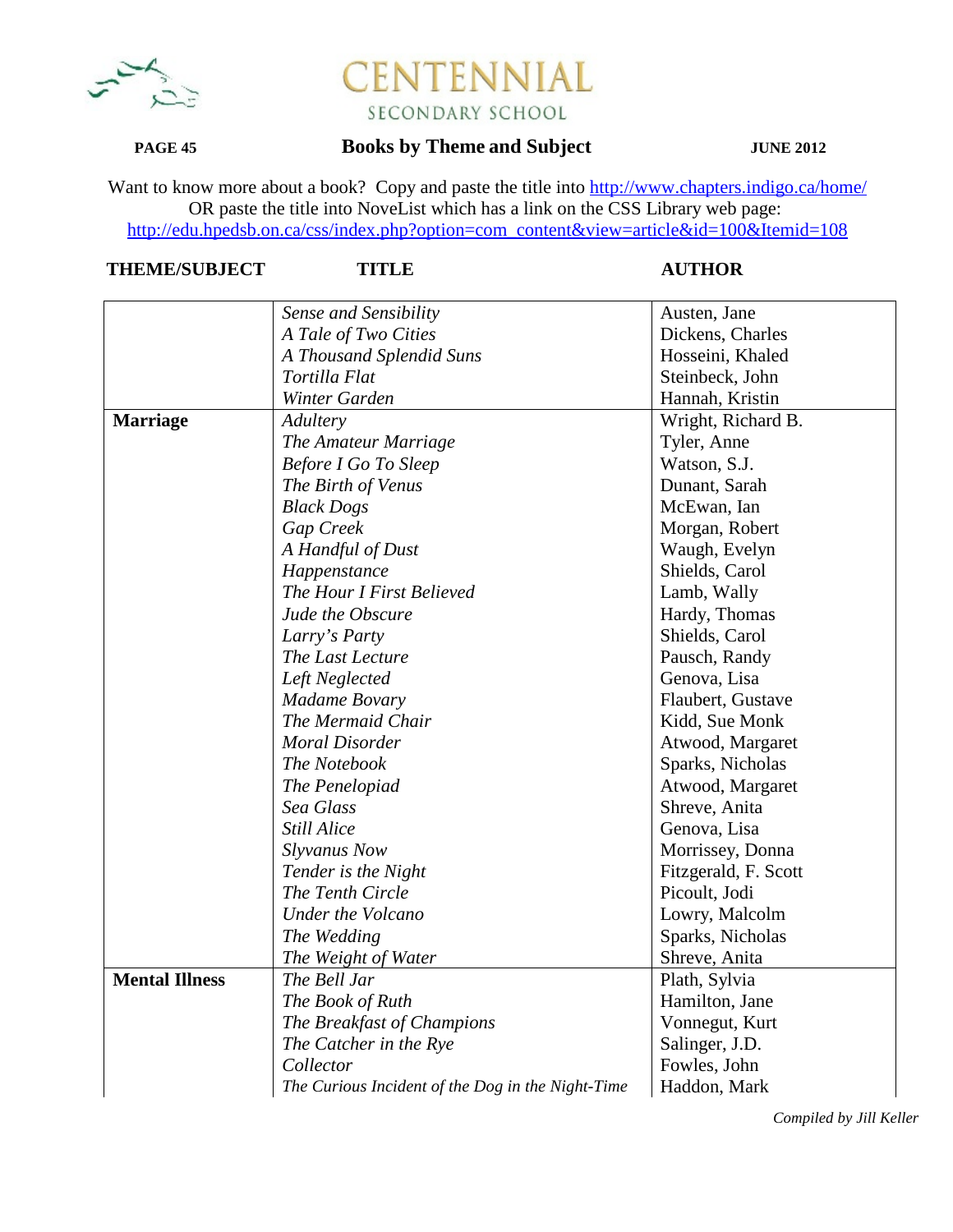

### **PAGE 46 Books by Theme and Subject JUNE 2012**

Want to know more about a book? Copy and paste the title into http://www.chapters.indigo.ca/home/ OR paste the title into NoveList which has a link on the CSS Library web page: http://edu.hpedsb.on.ca/css/index.php?option=com\_content&view=article&id=100&Itemid=108

## **THEME/SUBJECT TITLE AUTHOR**

|                  | <b>Finding Alice</b>               | Carlson, Melody          |
|------------------|------------------------------------|--------------------------|
|                  | The Flying Troutmans               | Toews, Miriam            |
|                  | The Golden Notebook                | Lessing, Doris           |
|                  | Headhunter                         | Findley, Timothy         |
|                  | <b>House Rules</b>                 | Picoult, Jodi            |
|                  | I Know This Much Is True           | Lamb, Wally              |
|                  | I Never Promised you a Rose Garden | Green, Hannah            |
|                  | The Last of the Crazy People       | Findley, Timothy         |
|                  | One Flew over the Cuckoo's Nest    | Kesey, Ken               |
|                  | The Piano Man's Daughter           | Findley, Timothy         |
|                  | Pilgrim                            | Findley, Timothy         |
|                  | Prince of Tides                    | Conroy, Pat              |
|                  | <b>Shutter Island</b>              | Lehane, Dennis           |
|                  | Sophie's Choice                    | Styron, William          |
|                  | A Spot of Bother                   | Haddon, Mark             |
|                  | Stones from the River              | Hegi, Ursula             |
|                  | Tender is the Night                | Fitzgerald, F. Scott     |
|                  | Town House                         | Cohen, Tish              |
|                  | Unless                             | Shields, Carol           |
|                  | Wide Sargasso Sea                  | Rhys, Jean               |
| <b>Mythology</b> | <b>Gods Behaving Badly</b>         | Phillips, Marie          |
|                  | The Night-Coloured Pearl           | Tzunami, Renivaro        |
|                  | Not Wanted on the Voyage           | Findley, Timothy         |
|                  | The Penelopiad                     | Atwood, Margaret         |
| <b>Native</b>    | <b>Animal Dreams</b>               | Kingsolver, Barbara      |
|                  | The Black Robe                     | Moore, Brian             |
|                  | <b>Blood Meridian</b>              | McCarthy, Cormac         |
|                  | <b>Charades</b>                    | Hospital, Janette Turner |
|                  | Dance Me Outside                   | Kinsella, W.P.           |
|                  | The Deerslayer                     | Cooper, James Fenimore   |
|                  | Green Grass, Running Water         | King, Thomas             |
|                  | Kiss of the Fur Queen              | Highway, Tomson          |
|                  | The Last of the Mohicans           | Cooper, James Fenimore   |
|                  | Lost in the Barrens                | Mowat, Farley            |
|                  | Love Medicine                      | Erdrich, Louise          |
|                  | The Pathfinder                     | Cooper, James Fenimore   |
|                  | <b>The Pioneers</b>                | Cooper, James Fenimore   |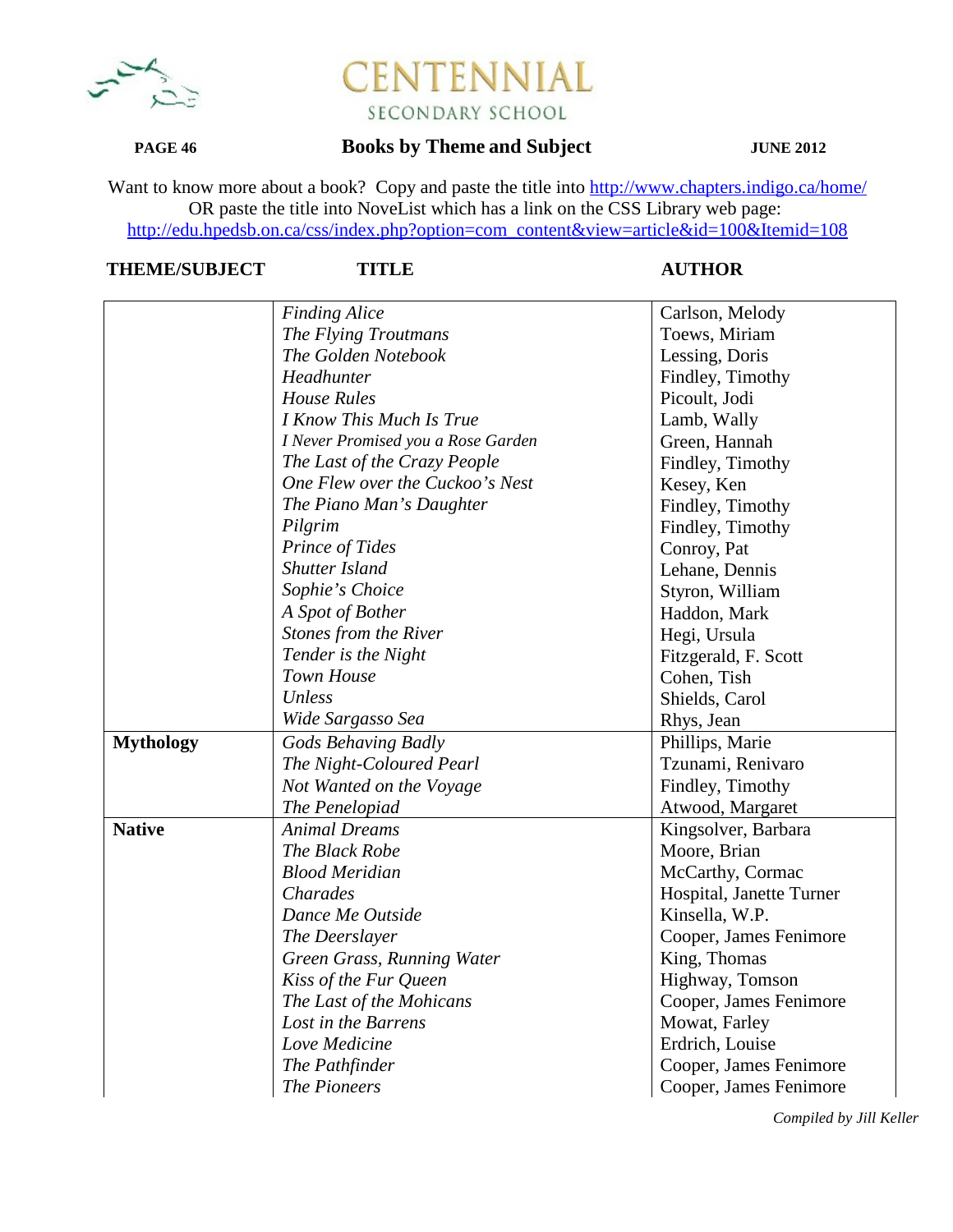

## **PAGE 47 Books by Theme and Subject JUNE 2012**

Want to know more about a book? Copy and paste the title into http://www.chapters.indigo.ca/home/ OR paste the title into NoveList which has a link on the CSS Library web page: http://edu.hpedsb.on.ca/css/index.php?option=com\_content&view=article&id=100&Itemid=108

# **THEME/SUBJECT TITLE AUTHOR**

|                  | <b>River Thieves</b>             | Crummey, Michael         |
|------------------|----------------------------------|--------------------------|
|                  | <b>Silent Words</b>              | Slipperjack, Ruby        |
|                  | Three Day Road                   | Boyden, Joseph           |
|                  | Windflower                       | Roy, Gabrielle           |
| <b>Obsession</b> | <b>Affliction</b>                | Banks, Russell           |
|                  | All He Ever Wanted               | Shreve, Anita            |
|                  | All the Names                    |                          |
|                  | Charades                         | Saramago, Jose           |
|                  |                                  | Turner, Janet Hospital   |
|                  | Daughter of Fortune              | Allende, Isabel          |
|                  | <b>Body Surfing</b>              | Shreve, Anita            |
|                  | Eucalyptus                       | Bail, Murray             |
|                  | Gentlemen and Players            | Sherwood, Ben            |
|                  | Love                             | Morrison, Toni           |
|                  | The Man Who Ate the 747          | Harris, Joanne           |
|                  | Moby Dick : Or The White Whale   | Melville, Herman         |
|                  | The Other Side of the Bridge     | Lawson, Mary             |
|                  | The Outlander                    | Adamson, Gil             |
|                  | Perfume: The Story of a Murderer | Suskind, Patrick         |
|                  | The Phantom of the Opera         | LeRoux, Gaston           |
|                  | The Rule of Four                 | Caldwell, Ian            |
|                  | The Shadow of the Wind           | Ruiz Zafon, Carlos       |
|                  | The Third Witch                  | Reisert, Rebecca         |
|                  | Three Day Road                   | Boyden, Joseph           |
| <b>Orphans</b>   | <b>Anne of Green Gables</b>      | Montgomery, L.M.         |
|                  | The Cider House Rules            | Irving, John             |
|                  | David Copperfield                | Dickens, Charles         |
|                  | The Forgotten Garden             | Morton, Kate             |
|                  | <b>Great Expectations</b>        | Dickens, Charles         |
|                  | Jane Eyre                        | Bronte, Charlotte        |
|                  | Kim                              | Kipling, Rudyard         |
|                  | Lighthousekeeping                | Winterson, Jeanette      |
|                  | The Man Who Ate the 747          | Sherwood, Ben            |
|                  | The Navigator of New York        | Johnston, Wayne          |
|                  | Nicholas Nickleby                | Dickens, Charles         |
|                  | Of Human Bondage                 | Maugham, W. Somerset     |
|                  | Oliver Twist                     | Dickens, Charles         |
|                  | The Secret Garden                | Burnett, Frances Hodgson |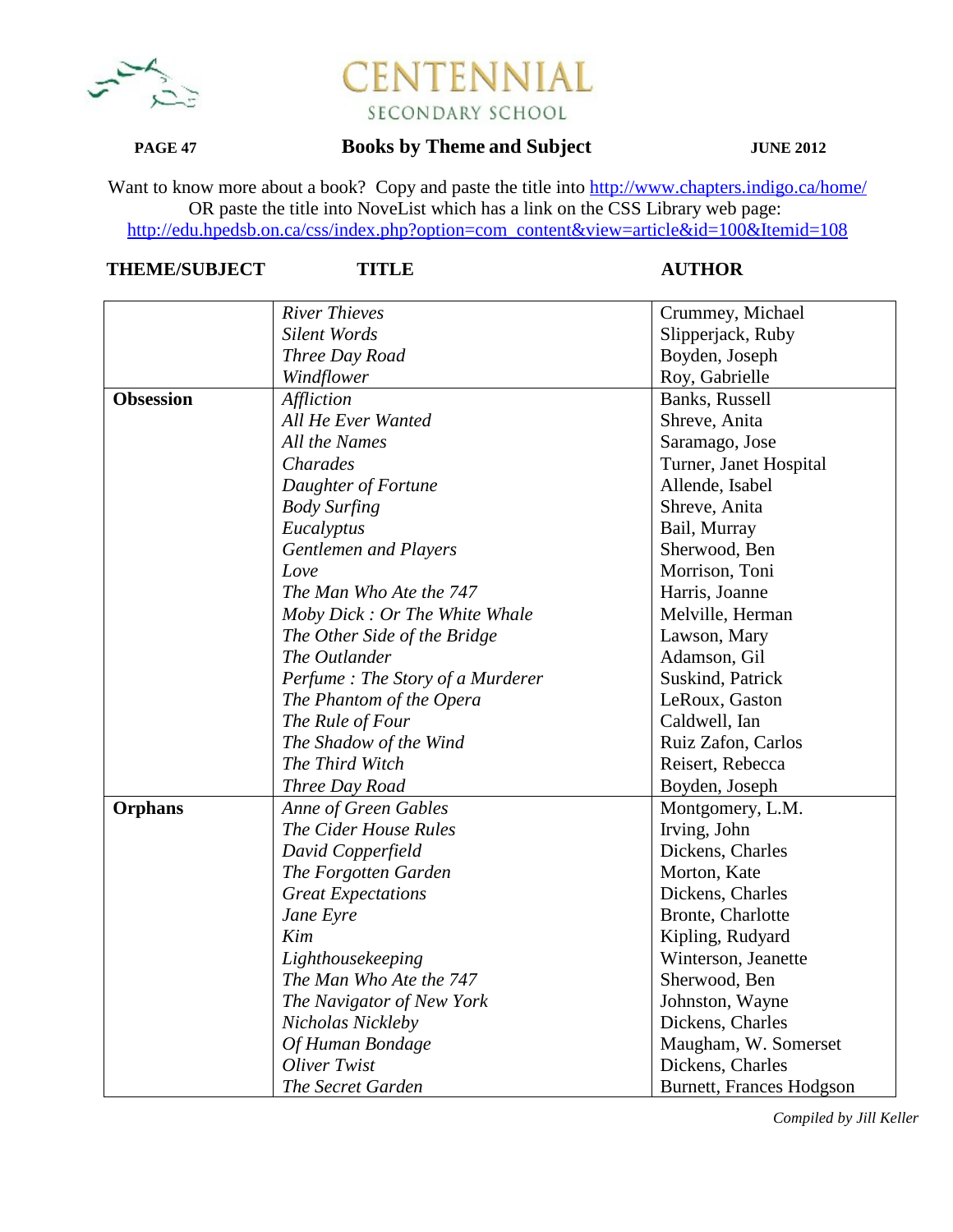

## **PAGE 48 Books by Theme and Subject JUNE 2012**

Want to know more about a book? Copy and paste the title into http://www.chapters.indigo.ca/home/ OR paste the title into NoveList which has a link on the CSS Library web page: http://edu.hpedsb.on.ca/css/index.php?option=com\_content&view=article&id=100&Itemid=108

| <b>Politics</b> | All the King's Men                            | Warren, Robert Penn     |
|-----------------|-----------------------------------------------|-------------------------|
|                 | <b>Animal Farm</b>                            | Orwell, George          |
|                 | <b>Bel Canto</b>                              | Patchett, Ann           |
|                 | A Bend in the River                           | Naipual, V.S.           |
|                 | The Best Laid Plans                           | Fallis, Terry           |
|                 | The Birth of Venus                            | Dunant, Sarah           |
|                 | <b>Black Dogs</b>                             | McEwan, Ian             |
|                 | Cry the Beloved Country                       | Paton, Alan             |
|                 | Darkness at Noon                              | Koestler, Arthur        |
|                 | <b>Famous Last Words</b>                      | Findley, Timothy        |
|                 | The House of the Spirits                      | Allende, Isabel         |
|                 | One Day in the Life of Ivan Denisovich        | Solzhenitsyn, Alexander |
|                 | Power and the Glory                           | Greene, Graham          |
|                 | A Prayer for Owen Meany                       | Irving, John            |
|                 | The Quiet American                            | Greene, Graham          |
|                 | We the Living                                 | Rand, Ayn               |
|                 | Wolf Hall                                     | Mantel, Hilary          |
| Quebec          | <b>Barney's Version</b>                       | Richler, Mordecai       |
|                 | <b>Enchanted Summer</b>                       | Roy, Gabrielle          |
|                 | Kamouraska                                    | Hebert, Anne            |
|                 | Maria Chapdelaine                             | Hemon, Louis            |
|                 | Return of the Sphinx                          | MacLennan, Hugh         |
|                 | Thirty Acres                                  | Ringuet                 |
|                 | The Tin Flute                                 | Roy, Gabrielle          |
|                 | Two Solitudes                                 | MacLennan, Hugh         |
|                 | Voices in Time                                | MacLennan, Hugh         |
|                 | <b>Where the River Narrows</b>                | Laberge, Aimee          |
| Quest           | The Alchemist                                 | Coelho, Paul            |
|                 | Anil's Ghost                                  | Ondaatje, Michael       |
|                 | The Black Arrow                               | Stevenson, Robert Louis |
|                 | Catcher in the Rye                            | Salinger, J.D.          |
|                 | The Celestine Prophecy                        | Redfield, James         |
|                 | The Clan of the Cave Bear                     | Auel, Jean              |
|                 | Crime and Punishment                          | Dostoevsky, Fyodor      |
|                 | The Curious Incident of the Dog in Night-Time | Haddon, Mark            |
|                 | The Dark Room                                 | Seiffert, Rachel        |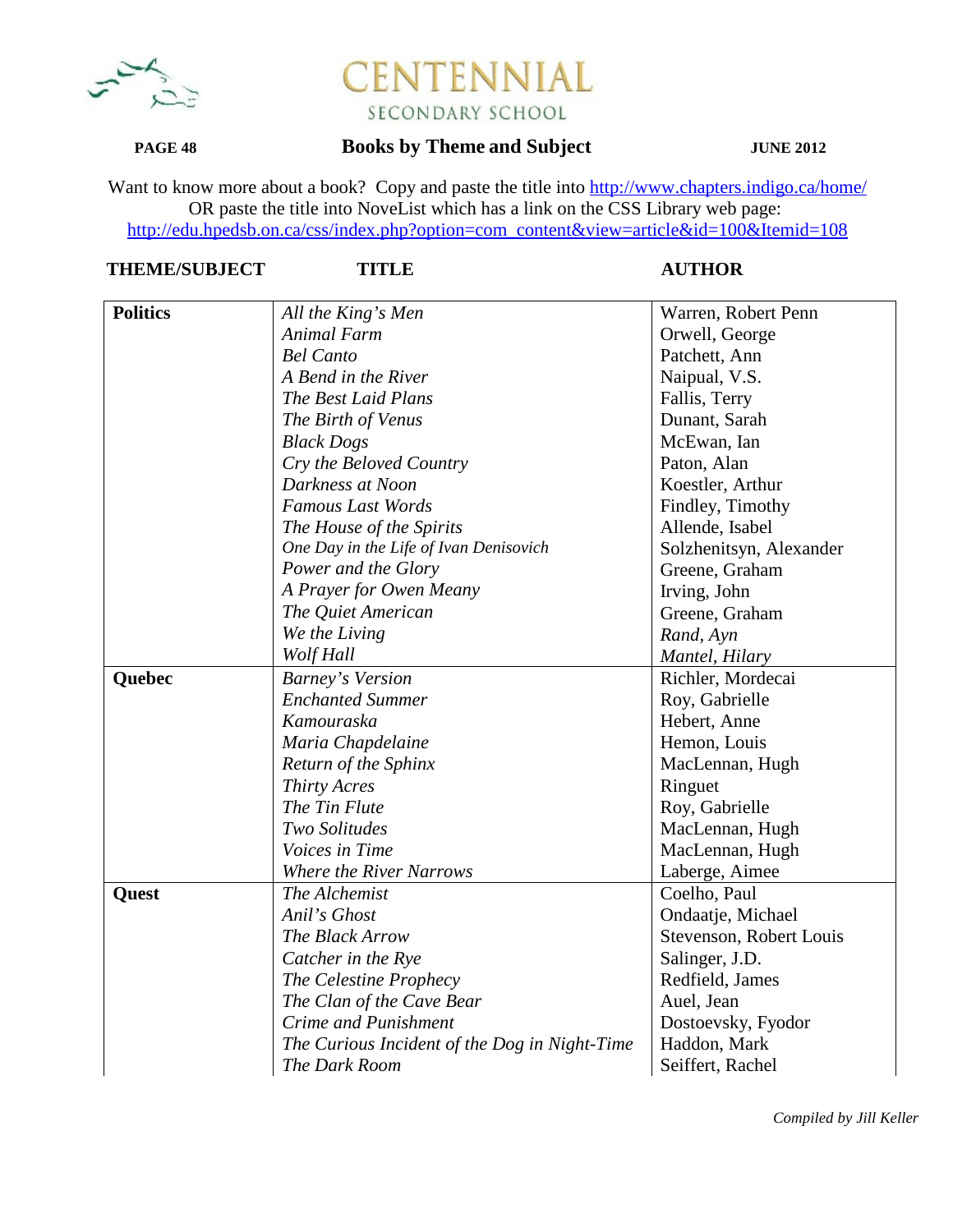

## **PAGE 49 Books by Theme and Subject JUNE 2012**

Want to know more about a book? Copy and paste the title into http://www.chapters.indigo.ca/home/ OR paste the title into NoveList which has a link on the CSS Library web page: http://edu.hpedsb.on.ca/css/index.php?option=com\_content&view=article&id=100&Itemid=108

## **THEME/SUBJECT TITLE AUTHOR**

|                       | <b>Dracula</b>                        | Stoker, Bram            |
|-----------------------|---------------------------------------|-------------------------|
|                       | Harry Potter series                   | Rowling, J.K.           |
|                       | <b>Heart of Darkness</b>              | Conrad, Joseph          |
|                       | The Hobbit                            | Tolkien, J.R.R.         |
|                       | In the Skin of a Lion                 | Ondaatje, Michael       |
|                       | Jack Maggs                            | Carey, Peter            |
|                       | The Journey to the East               | Hesse, Hermann          |
|                       | Lord of the Flies                     | Golding, William        |
|                       | Lord Jim                              | Conrad, Joseph          |
|                       | The Lord of the Rings                 | Tolkien, J.R.R.         |
|                       | The Man Who Ate the 747               | Sherwood, Ben           |
|                       | Moby Dick                             | Melville, Herman        |
|                       | The Narnia series                     | Lewis, C.S.             |
|                       | Pilgrim's Progress                    | Bunyan, John            |
|                       | The Razor's Edge                      | Maugham, W. Somerset    |
|                       | <b>Silent Words</b>                   | Slipperjack, Ruby       |
|                       | The Silmarillion                      | Tolkien, J.R.R.         |
|                       | Tales of Land and Sea                 | Conrad, Joseph          |
|                       | The Third Policeman                   | O'Brien, Flann          |
|                       | The Three Musketeers                  | Dumas, Alexandre        |
|                       | Treasure Island                       | Stevenson, Robert Louis |
|                       | Victory                               | Conrad, Joseph          |
|                       | The Voyage Out                        | Woolf, Virginia         |
|                       | <b>Watership Down</b>                 | Adams, Richard          |
| <b>Race Relations</b> | <b>Adventures of Huckleberry Finn</b> | Twain, Mark             |
|                       | Adventures of Tom Sawyer              | Twain, Mark             |
|                       | Any Known Blood                       | <b>Hill Lawrence</b>    |
|                       | The Autobiography of Miss Jane Pitman | Gaines, Ernest J.       |
|                       | <b>Beloved</b>                        | Morrison, Toni          |
|                       | The Bluest Eye                        | Morrison, Toni          |
|                       | <b>Brokeback Mountain</b>             | Proulx, Annie           |
|                       | The Color Purple                      | Walker, Alice           |
|                       | Cry, the Beloved Country              | Paton, Alan             |
|                       | Elizabeth and After                   | Cohen, Matt             |
|                       | Go Tell it on the Mountain            | Baldwin, James          |
|                       | The Heart is a Lonely Hunter          | McCullers, Carson       |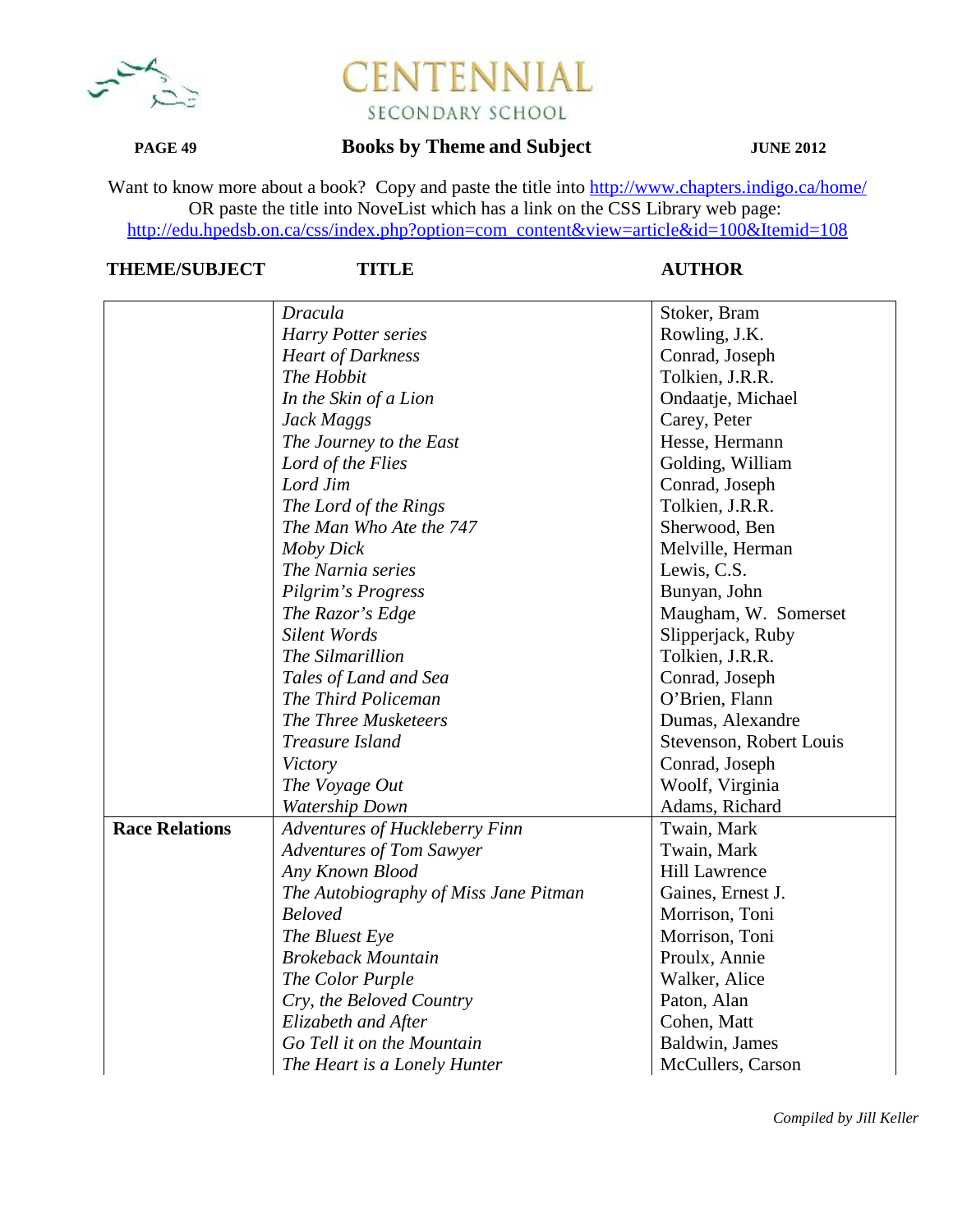

### **PAGE 50 Books by Theme and Subject JUNE 2012**

Want to know more about a book? Copy and paste the title into http://www.chapters.indigo.ca/home/ OR paste the title into NoveList which has a link on the CSS Library web page: http://edu.hpedsb.on.ca/css/index.php?option=com\_content&view=article&id=100&Itemid=108

## **THEME/SUBJECT TITLE AUTHOR**

|                            | The Help                                     | Stockett, Kathryn  |
|----------------------------|----------------------------------------------|--------------------|
|                            | <b>I Am Charlotte Simmons</b>                | Wolfe, Tom         |
|                            | I Know Why the Caged Bird Sings              | Angelou, Maya      |
|                            | In the Heat of the Night                     | Ball, John         |
|                            | Intruder in the Dust                         | Faulkner, William  |
|                            | Invisible Man                                | Ellison, Ralph     |
|                            | The Jade Peony                               | Choy, Wayson       |
|                            | A Lesson Before Dying                        | Gaines, Ernest J.  |
|                            | Light in August                              | Faulkner, William  |
|                            | A Man in Full                                | Wolfe, Tom         |
|                            | March                                        | Brooks, Geraldine  |
|                            | Mudbound                                     | Jordan, Hillary    |
|                            | The Nigger of the Narcissus                  | Conrad, Joseph     |
|                            | <b>Obasan</b>                                | Kogawa, Joy        |
|                            | A Passage to India                           | Forster, E.M.      |
|                            | Requiem For a Nun                            | Faulkner, William  |
|                            | The Secret Life of Bees                      | Kidd, Sue Monk     |
|                            | The Secret Book of Grazia dei Rossi: A Novel | Park, Jacqueline   |
|                            | <b>Snow Falling on Cedars</b>                | Guterson, David    |
|                            | Song of Solomon                              | Morrison, Toni     |
|                            | Sula                                         | Morrison, Toni     |
|                            | Sweetness in the Belly                       | Gibb, Camilla      |
|                            | <b>Strange Fruit</b>                         | Smith, Lillian     |
|                            | Tales from a Troubled Land                   | Paton, Alan        |
|                            | This Side Jordan                             | Laurence, Margaret |
|                            | Three Day Road                               | Boyden, Joseph     |
|                            | To Kill a Mockingbird                        | Lee, Harper        |
|                            | To Sir With Love                             | Braithwaite, E.R.  |
|                            | Wide Sargasso Sea                            | Rhys, Jean         |
| <b>Reality vs Illusion</b> | The Life of Pi                               | Martel, Yann       |
|                            | Lost Girls                                   | Pyper, Andrew      |
|                            | <b>Magic Time</b>                            | Kinsella, W.P.     |
|                            | Memoirs of a Geisha                          | Golden, Arthur     |
|                            | Pilgrim                                      | Findley, Timothy   |
|                            | The Robber Bride                             | Atwood, Margaret   |
|                            | The Shack                                    | Boyden, Joseph     |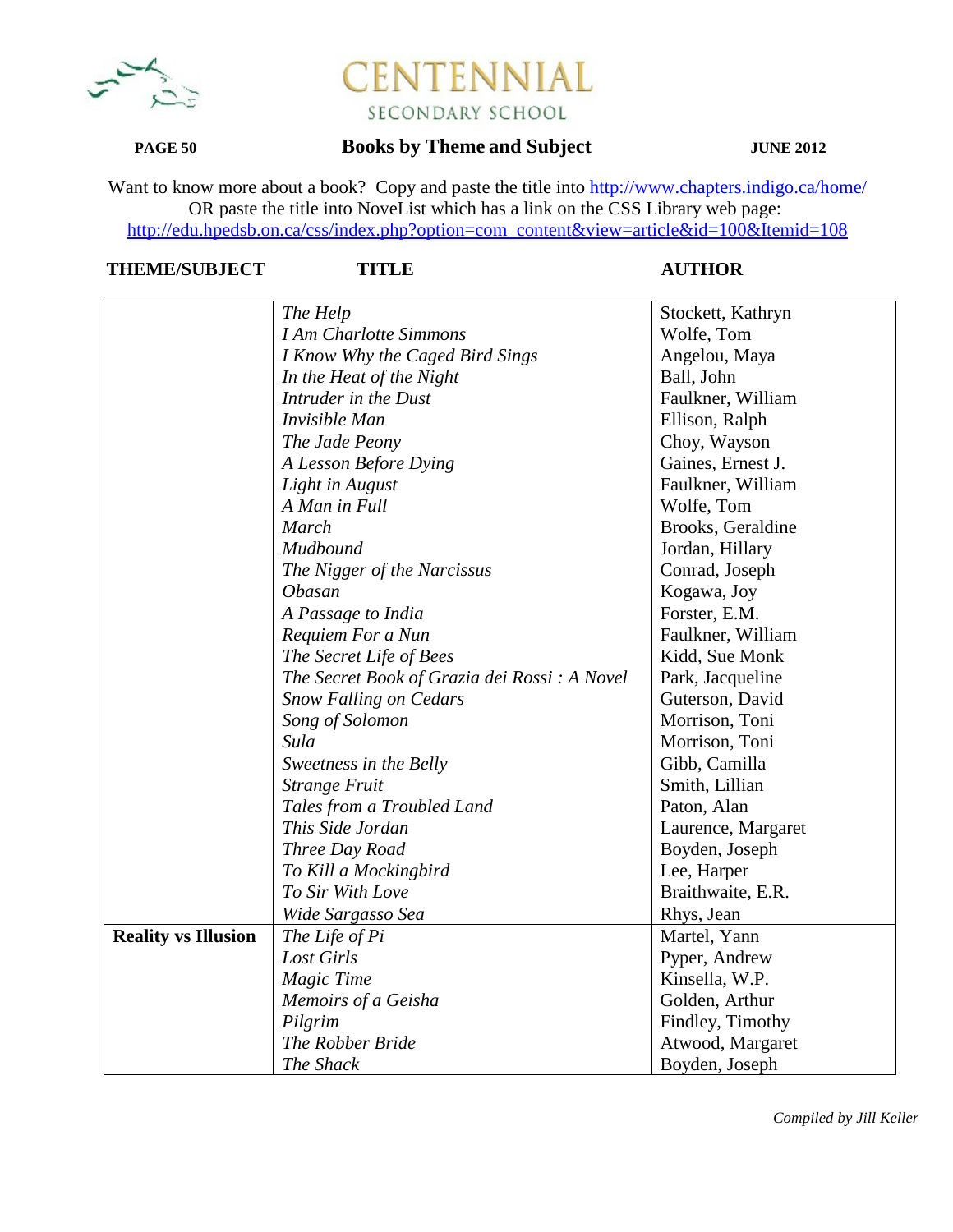

## **PAGE 51 Books by Theme and Subject JUNE 2012**

Want to know more about a book? Copy and paste the title into http://www.chapters.indigo.ca/home/ OR paste the title into NoveList which has a link on the CSS Library web page: http://edu.hpedsb.on.ca/css/index.php?option=com\_content&view=article&id=100&Itemid=108

| <b>Rural vs Urban</b>  | <b>Blind Assassin</b>              | Atwood, Margaret             |
|------------------------|------------------------------------|------------------------------|
|                        | The Book of Ruth                   | Hamilton, Jane               |
|                        | Clara Callan                       | Wright, Richard B            |
|                        | <b>A Complicated Kindness</b>      | Toews, Miriam                |
|                        | In the Skin of a Lion              | Ondaatje, Michael            |
|                        | <b>Magic Time</b>                  | Kinsella, W.P.               |
|                        | The Man Who Ate the 747            | Sherwood, Ben                |
|                        | The Robber Bride                   | Atwood, Margaret             |
|                        | <b>Stones</b>                      | Findley, Timothy             |
|                        | A Student of Weather               | Hay, Elizabeth               |
|                        | Sunshine Sketches of a Little Town | Leacock, Stephen             |
|                        | <b>Thirty Acres</b>                | Ringuet                      |
| <b>Science Fiction</b> | 20,000 Leagues under the Sea       | Verne, Jules                 |
|                        | 2001 : A Space Odyssey             | Clarke, Arthur C.            |
|                        | Around the World in 80 Days        | Verne, Jules                 |
|                        | <b>Brave New World</b>             | Huxley, Aldous               |
|                        | <b>Breakfast of Champions</b>      | Vonnegut, Kurt               |
|                        | Camp Concentration                 | Disch, Thomas M.             |
|                        | The Children of Men                | James, P.D.                  |
|                        | The Chrysalids                     | Wyndham, John                |
|                        | The Crystal World                  | Ballard, J.G.                |
|                        | The Day of the Triffids            | Wyndham, John                |
|                        | Dr. Jekyll and Mr. Hyde            | Stevenson, Robert Louis      |
|                        | Fahrenheit 451                     | Bradbury, Ray                |
|                        | <b>Foundation and Earth</b>        | Asimov, Isaac                |
|                        | Foundation's Edge                  | Asimov, Isaac                |
|                        | Frankenstein                       | Shelley, Mary Wollstonecraft |
|                        | The Handmaid's Tale                | Atwood, Margaret             |
|                        | The Invisible Man                  | Wells, H.G.                  |
|                        | Journey to the Centre of the Earth | Verne, Jules                 |
|                        | Jurassic Park                      | Crichton, Michael            |
|                        | The Kraken Wakes                   | Wyndham, John                |
|                        | Lord of Light                      | Zelazny, Roger               |
|                        | The Lost World                     | Doyle, Sir Arthur Conan      |
|                        | The Martian Chronicles             | Bradbury, Ray                |
|                        | The Midwich Cuckoos                | Wyndham, John                |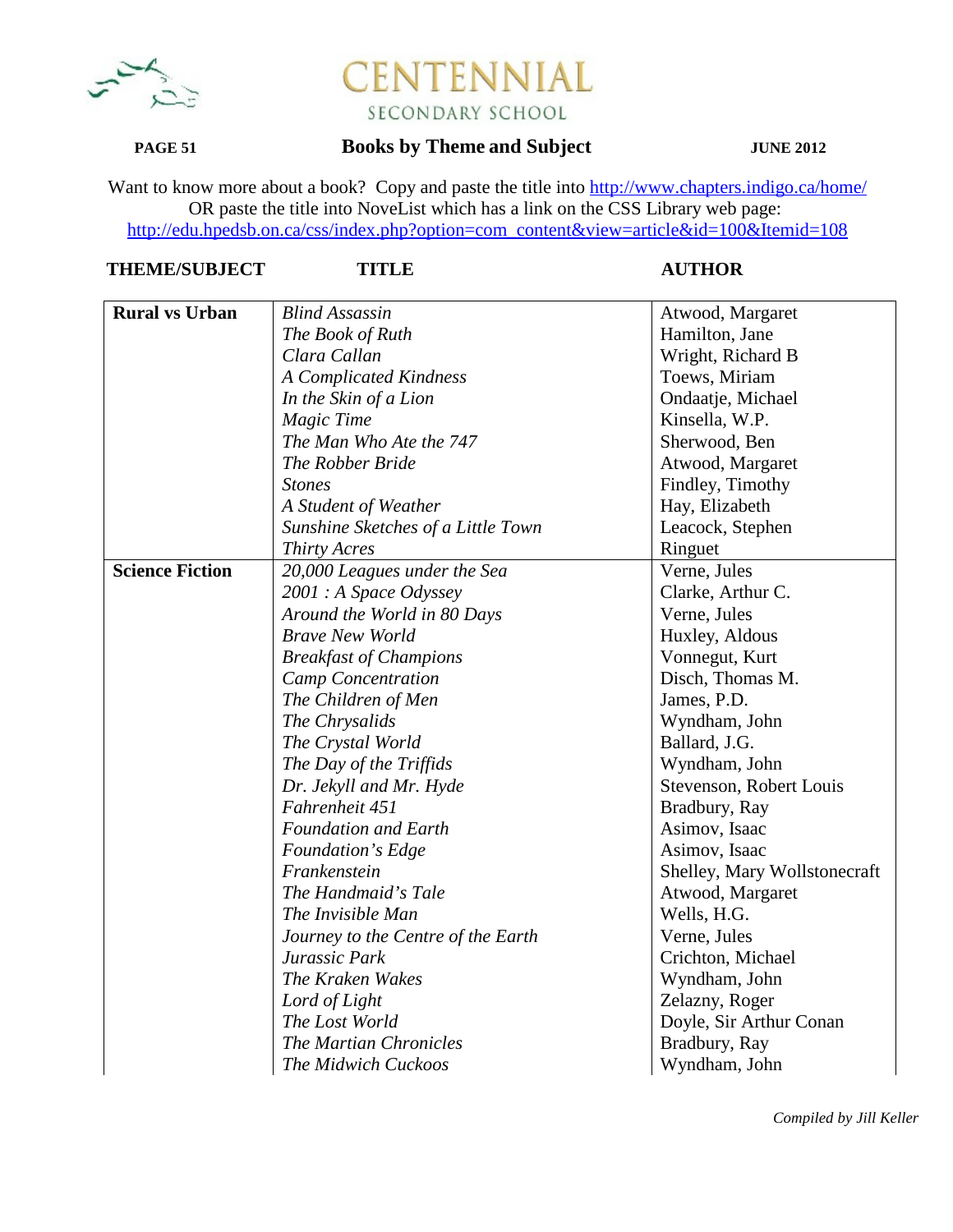

### **PAGE 52 Books by Theme and Subject JUNE 2012**

Want to know more about a book? Copy and paste the title into http://www.chapters.indigo.ca/home/ OR paste the title into NoveList which has a link on the CSS Library web page: http://edu.hpedsb.on.ca/css/index.php?option=com\_content&view=article&id=100&Itemid=108

# **THEME/SUBJECT TITLE AUTHOR**

|                       | More than Human                 | Sturgeon, Theodore     |
|-----------------------|---------------------------------|------------------------|
|                       | <b>News from Nowhere</b>        | Morris, William        |
|                       | Nineteen Eighty-four            | Orwell, George         |
|                       | Oryx and Crake                  | Atwood, Margaret       |
|                       | The Time Machine                | Wells, H.G.            |
|                       | The Trouble with Lichen         | Wyndham, John          |
|                       | The War of the Worlds           | Wells, H.G.            |
|                       | We                              | Zamyatin, Yevgeny      |
|                       | The Year of the Flood           | Atwood, Margaret       |
| <b>Sexual Assault</b> | Ava Comes Home                  | Crewe, Lesley          |
|                       | The Cure for Death by Lightning | Anderson-Dargatz, Gail |
|                       | <b>Fall on Your Knees</b>       | MacDonald, Anne Marie  |
|                       | The Kite Runner                 | Hosseini, Khaled       |
|                       | Kiss of the Fur Queen           | Highway, Tomson        |
|                       | The Lovely Bones                | Sebold, Alice          |
|                       | Lucky                           | Sebold, Alice          |
|                       | A Passage to India              | Forster, E.M.          |
|                       | Push                            | Sapphire               |
|                       | Requiem For a Num               | Faulkner, William      |
|                       | Room                            | Donoghue Emma          |
|                       | <b>Salem Falls</b>              | Picoult, Jodi          |
|                       | Sanctuary                       | Faulkner, William      |
|                       | She's Come Undone               | Lamb, Wally            |
|                       | <b>Still Missing</b>            | Stevens, Chevy         |
|                       | The Tenth Circle                | Picoult, Jodi          |
|                       | Tess of the D'Urbervilles       | Hardy, Thomas          |
|                       | The Way the Crow Flies          | MacDonald, Anne Marie  |
| <b>Social Class</b>   | Adam Bede                       | Eliot, George          |
|                       | Angela's Ashes                  | McCourt, Frank         |
|                       | Atonement                       | McEwen, Ian            |
|                       | The Bean Trees                  | Kingsolver, Barbara    |
|                       | The Birth of Venus              | Dunant, Sarah          |
|                       | <b>Bleak House</b>              | Dickens, Charles       |
|                       | The Bostonians                  | James, Henry           |
|                       | <b>Brideshead Revisited</b>     | Waugh, Evelyn          |
|                       | <b>Burning Bright</b>           | Chevalier, Tracy       |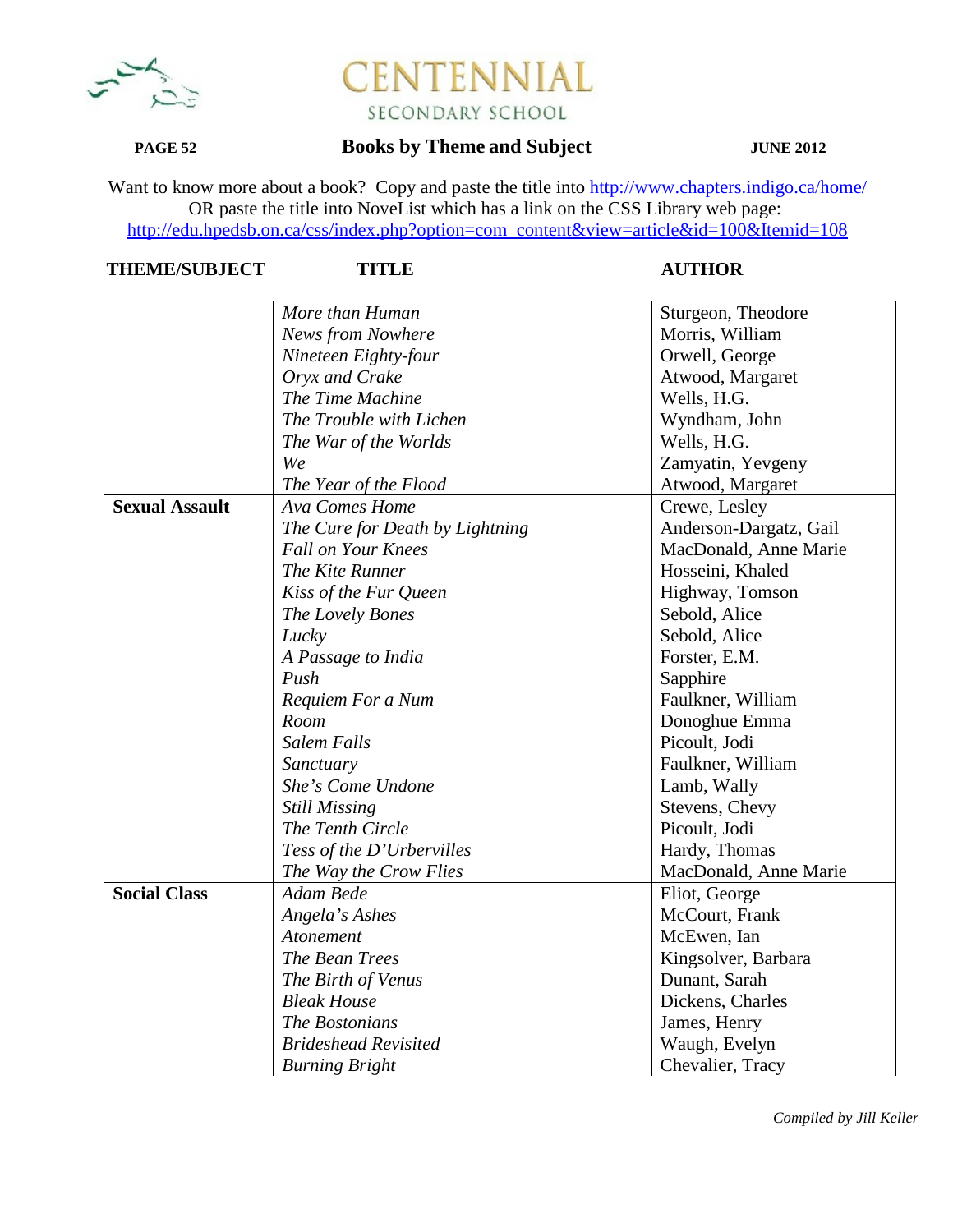

### **PAGE 53 Books by Theme and Subject JUNE 2012**

Want to know more about a book? Copy and paste the title into http://www.chapters.indigo.ca/home/ OR paste the title into NoveList which has a link on the CSS Library web page: http://edu.hpedsb.on.ca/css/index.php?option=com\_content&view=article&id=100&Itemid=108

| Cabbagetown                         | Garner, Hugh              |
|-------------------------------------|---------------------------|
| Daniel Deronda                      | Eliot, George             |
| David Copperfield                   | Dickens, Charles          |
| The Elegance of the Hedgehog        | Barbery, Muriel           |
| <b>Falling Angels</b>               | Chevalier, Tracy          |
| A Fine Balance                      | Mistry, Rohinton          |
| Gentlemen and Players               | Harris, Joanne            |
| The Ghost Road                      | Barker, Pat               |
| Girl With a Pearl Earring           | Chevalier, Tracy          |
| Grapes of Wrath                     | Steinbeck, John           |
| <b>Great Expectations</b>           | Dickens, Charles          |
| The Great Gatsby                    | Fitzgerald, F. Scott      |
| A Handful of Dust                   | Waugh, Evelyn             |
| <b>Hard Times</b>                   | Dickens, Charles          |
| The House at Riverton               | Morton, Kate              |
| Howard's End                        | Forster, E.M.             |
| I am Charlotte Simmons              | Wolfe, Tom                |
| The Illuminator                     | Vantrease, Brenda Rickman |
| The Informers                       | Ellis, Brett Easton       |
| Joseph Andrews                      | Fielding, Henry           |
| The Lady and the Unicorn            | Chevalier, Tracy          |
| The Line of Beauty                  | Hollinghurst, Alan        |
| Middlemarch                         | Eliot, George             |
| The Mill on the Floss               | Eliot, George             |
| Mrs. Dalloway                       | Woolf, Virginia           |
| Nicholas Nickleby                   | Dickens, Charles          |
| Northanger Abbey                    | Austen, Jane              |
| Oliver Twist                        | Dickens, Charles          |
| The Pearl                           | Steinbeck, John           |
| <b>Pride and Prejudice</b>          | Austen, Jane              |
| The Prince and the Pauper           | Twain, Mark               |
| The River King                      | Hoffman, Alice            |
| A Room With a View                  | Forster, E.M.             |
| <b>Rules of Civility</b>            | Towles, Amor              |
| <b>Secret Daughter</b>              | Gowda, Shilpi Somaya      |
| The Secret Life of Grazia dei Rossi | Park, Jacqueline          |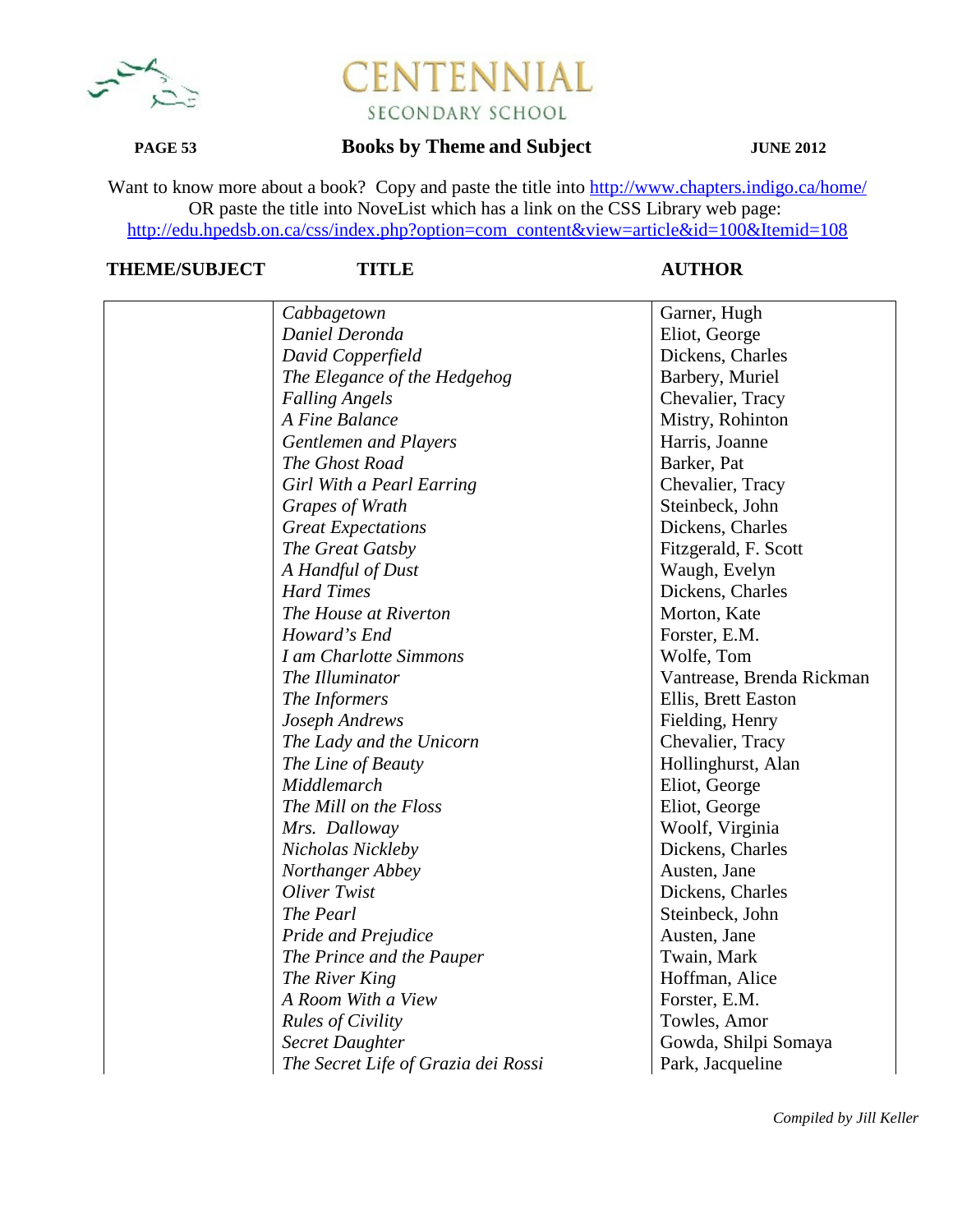

## **PAGE 54 Books by Theme and Subject JUNE 2012**

Want to know more about a book? Copy and paste the title into http://www.chapters.indigo.ca/home/ OR paste the title into NoveList which has a link on the CSS Library web page: http://edu.hpedsb.on.ca/css/index.php?option=com\_content&view=article&id=100&Itemid=108

|                      | A Separate Peace                              | Knowles, John                |
|----------------------|-----------------------------------------------|------------------------------|
|                      | Shamela                                       | Eliot, George                |
|                      | Shirley                                       | Bronte, Charlotte            |
|                      | Song of Solomon                               | Morrison, Toni               |
|                      | <b>Suite Francaise</b>                        | Nemirovsky, Irene            |
|                      | Sula                                          | Morrison, Toni               |
|                      | Sweetness in the Belly                        | Gibb, Camilla                |
|                      | Tender is the Night                           | Fitzgerald, F. Scott         |
|                      | Tess of the D'Ubervilles                      | Hardy, Thomas                |
|                      | The Time Machine                              | Wells, H.G.                  |
|                      | To Kill a Mockingbird                         | Lee, Harper                  |
|                      | Vanity Fair                                   | Thackeray, William Makepeace |
|                      | <b>Vile Bodies</b>                            | Waugh, Evelyn                |
|                      | The White Tiger                               | Adiga, Aravind               |
|                      | The Years                                     | Woolf, Virginia              |
| <b>Sports</b>        | The Art of Racing in the Rain                 | Stein, Garth                 |
|                      | <b>Bleachers</b>                              | Grisham, John                |
|                      | The Great Santini                             | Conroy, Pat                  |
|                      | The Guardians                                 | Pyper, Andrew                |
|                      | I am Charlotte Simmons                        | Wolfe, Tom                   |
|                      | <b>Magic Time</b>                             | Kinsella, W.P.               |
|                      | The Natural                                   | Malamud, Bernard             |
|                      | Playing for Pizza                             | Grisham, John                |
|                      | Shoeless Joe                                  | Kinsella, W.P.               |
| <b>Stream of</b>     | Anna Karenina                                 | Tolstoy, Leo                 |
| <b>Consciousness</b> | <b>Barney's Version</b>                       | Richler, Mordecai            |
|                      | The Bell Jar                                  | Plath, Sylvia                |
|                      | Catcher in the Rye                            | Salinger, J.D.               |
|                      | The Curious Incident of the Dog at Night-Time | Haddon, Mark                 |
|                      | The Great Gatsby                              | Fitzgerald, F. Scott         |
|                      | The Hours                                     | Cunningham, Michael          |
|                      | Light in August                               | Faulkner, William            |
|                      | Memoirs of a Geisha                           | Golden, Arthur               |
|                      | Mrs. Dalloway                                 | Woolf, Virginia              |
|                      | On The Road                                   | Keroac, Jack                 |
|                      | One Flew Over the Cuckoo's Nest               | Kesey, Ken                   |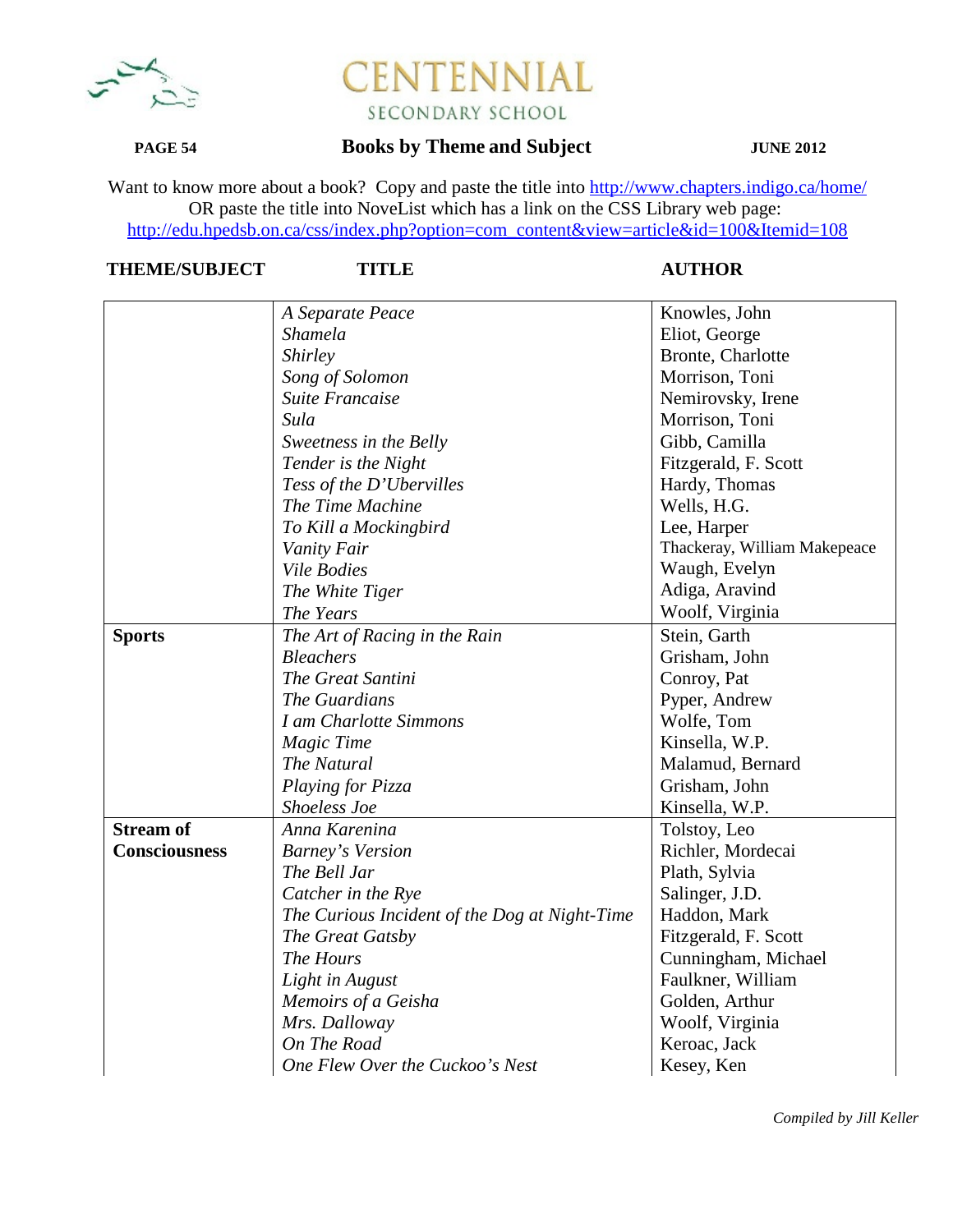

## **PAGE 55 Books by Theme and Subject JUNE 2012**

Want to know more about a book? Copy and paste the title into http://www.chapters.indigo.ca/home/ OR paste the title into NoveList which has a link on the CSS Library web page: http://edu.hpedsb.on.ca/css/index.php?option=com\_content&view=article&id=100&Itemid=108

|                    | Paddy Clarke Ha Ha Ha                    | Doyle, Roddy            |
|--------------------|------------------------------------------|-------------------------|
|                    | The Portrait Of An Artist As A Young Man | Joyce, James            |
|                    | Self                                     | Martel, Yann            |
|                    | <b>Small Mercies</b>                     | Hillen, Ernest          |
|                    | The Sound and the Fury                   | Faulkner, William       |
|                    | A Spot of Bother                         | Haddon, Mark            |
|                    | The Stone Diaries                        | Shields, Carol          |
|                    | To the Lighthouse                        | Woolf, Virginia         |
|                    | <b>Ulysses</b>                           | Joyce, James            |
|                    | Under the Volcano                        | Lowry, Malcolm          |
|                    | Wid Sargasso Sea                         | Rhys, Jean              |
| <b>Suicide</b>     | Amsterdam                                | McEwan, Ian             |
|                    | The Attack                               | Khadra, Yasmina         |
|                    | The Bell Jar                             | Plath, Sylvia           |
|                    | The Elegance of the Hedgehog             | Barbery, Muriel         |
|                    | Eve Green                                | Fletcher, Susan         |
|                    | The Guardians                            | Pyper, Andrew           |
|                    | The Last of the Crazy People             | Findley, Timothy        |
|                    | Little Bee                               | Cleave, Chris           |
|                    | <b>Ordinary People</b>                   | Guest, Judith           |
|                    | The Pact                                 | Picoult, Jodi           |
|                    | Pilgrim                                  | <b>Timothy Findley</b>  |
|                    | The Sound and the Fury                   | Faulkner, William       |
|                    | The Tenth Circle                         | Picoult, Jodi           |
| Supernatural/      | Dragonflight                             | McCaffrey, Anne         |
| <b>Paranormal</b>  | Her Fearful Symmetry                     | Niffenegger, Audrey     |
|                    | For One More Day                         | Albom, Mitch            |
|                    | The Ice Queen                            | Hoffman, Alice          |
|                    | The Shadow Of The Wind                   | Ruiz Zafon, Carl        |
|                    | The Thirteenth Tale                      | Setterfield, Diane      |
|                    | Turn of the Screw                        | James, Henry            |
| <b>Survival</b>    | The Coral Island                         | Ballantyne, R.M.        |
| (Physical and/or   | Day After Night                          | Diamant, Anita          |
| <b>Emotional</b> ) | A Day in the Life of Ivan Denisovich     | Solzhenitsyn, Alexander |
|                    | Day of the Triffids                      | Wyndham, John           |
|                    | <b>Deliverance</b>                       | Dickey, James           |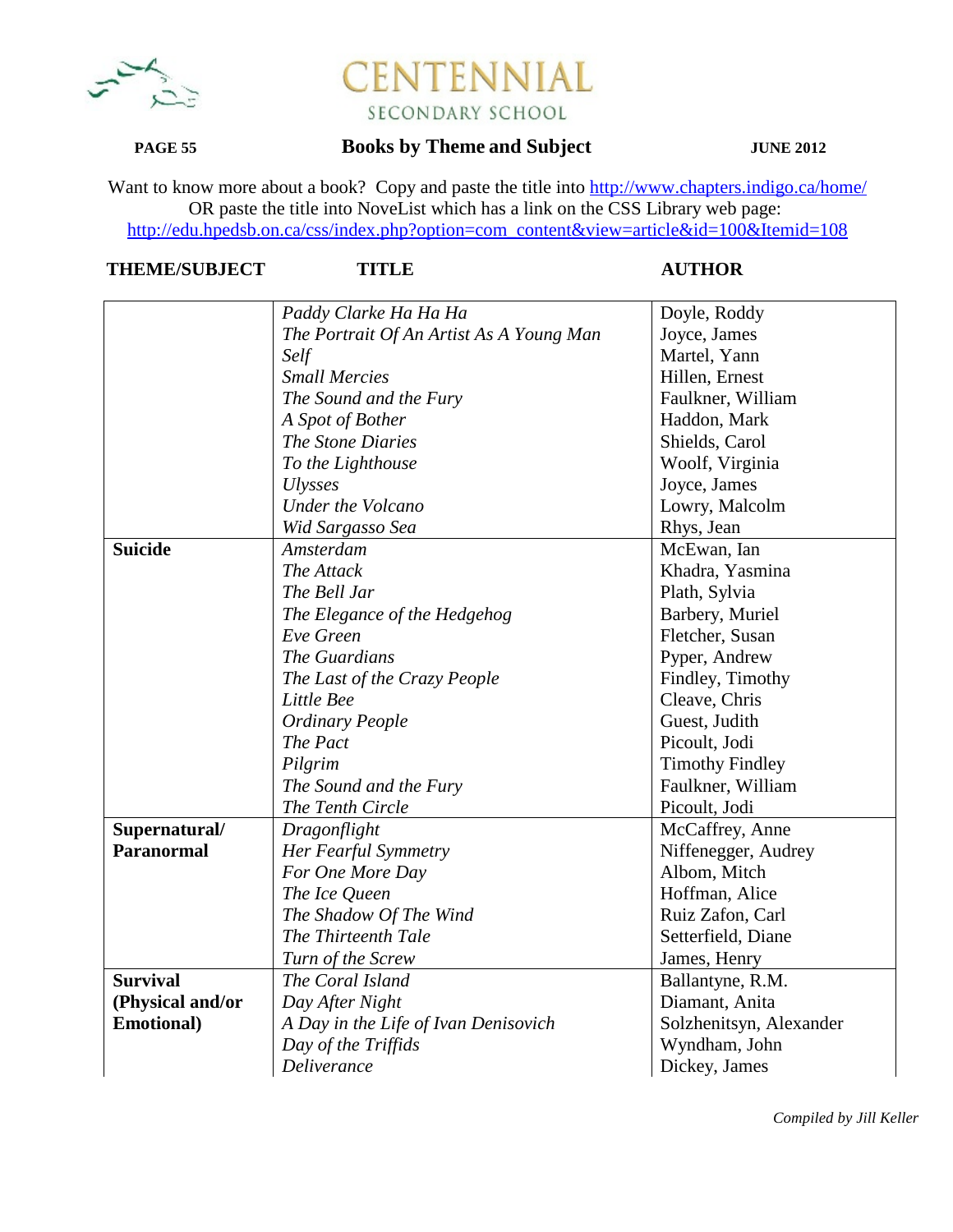

## **PAGE 56 Books by Theme and Subject JUNE 2012**

Want to know more about a book? Copy and paste the title into http://www.chapters.indigo.ca/home/ OR paste the title into NoveList which has a link on the CSS Library web page: http://edu.hpedsb.on.ca/css/index.php?option=com\_content&view=article&id=100&Itemid=108

# **THEME/SUBJECT TITLE AUTHOR**

|                   | The Glass Castle            | Walls, Jeannette             |
|-------------------|-----------------------------|------------------------------|
|                   | <b>Half Broke Horses</b>    | Walls, Jeannette             |
|                   | Hatchet                     | Paulsen, Gary                |
|                   | The Inheritors              | Golding, William             |
|                   | Into Thin Air               | Krakauer, Jon                |
|                   | Left Neglected              | Genova, Lisa                 |
|                   | The Life of Pi              | Martel, Yann                 |
|                   | Little Bee                  | Cleave, Chris                |
|                   | Lord of the Flies           | Golding, William             |
|                   | Lost in the Barrens         | Mowat, Farley                |
|                   | The Outlander               | Adamson, Gil                 |
|                   | The Passage                 | Cronin, Justin               |
|                   | Push                        | Sapphire                     |
|                   | The Road                    | McCarthy, Cormac             |
|                   | <b>Robinson Crusoe</b>      | Defoe, Daniel                |
|                   | Room                        | Donoghue, Emma               |
|                   | Schindler's List            | Keneally, Thomas             |
|                   | The Sea Wolf                | London, Jack                 |
|                   | Sophie's Choice             | Styron, William              |
|                   | The Story of Edgar Sawtelle | Wroblewski, David            |
|                   | Survival                    | Atwood, Margaret             |
|                   | To Life                     | Sender, Ruth Minsky          |
|                   | Three Day Road              | Boyden, Joseph               |
|                   | The Trade Mission           | Pyper, Andrew                |
|                   | The White Bone              | Gowdy, Barbara               |
|                   | The Wildfire Season         | Pyper, Andrew                |
|                   | Winter Garden               | Hannah, Kristin              |
|                   | Year of Wonders             | Brooks, Geraldine            |
| <b>Technology</b> | 3001 : The Final Odyssey    | Clarke, Arthur C.            |
|                   | Andromeda Strain            | Crichton, Michael            |
|                   | The Boys from Brazil        | Levin, Ira                   |
|                   | <b>Brave New World</b>      | Huxley, Aldous               |
|                   | Clockwork Orange            | Burgess, Anthony             |
|                   | The Experiment              | Darnton, John                |
|                   | Frankenstein                | Shelley, Mary Wollstonecraft |
|                   | Nineteen Eighty-four        | Orwell, George               |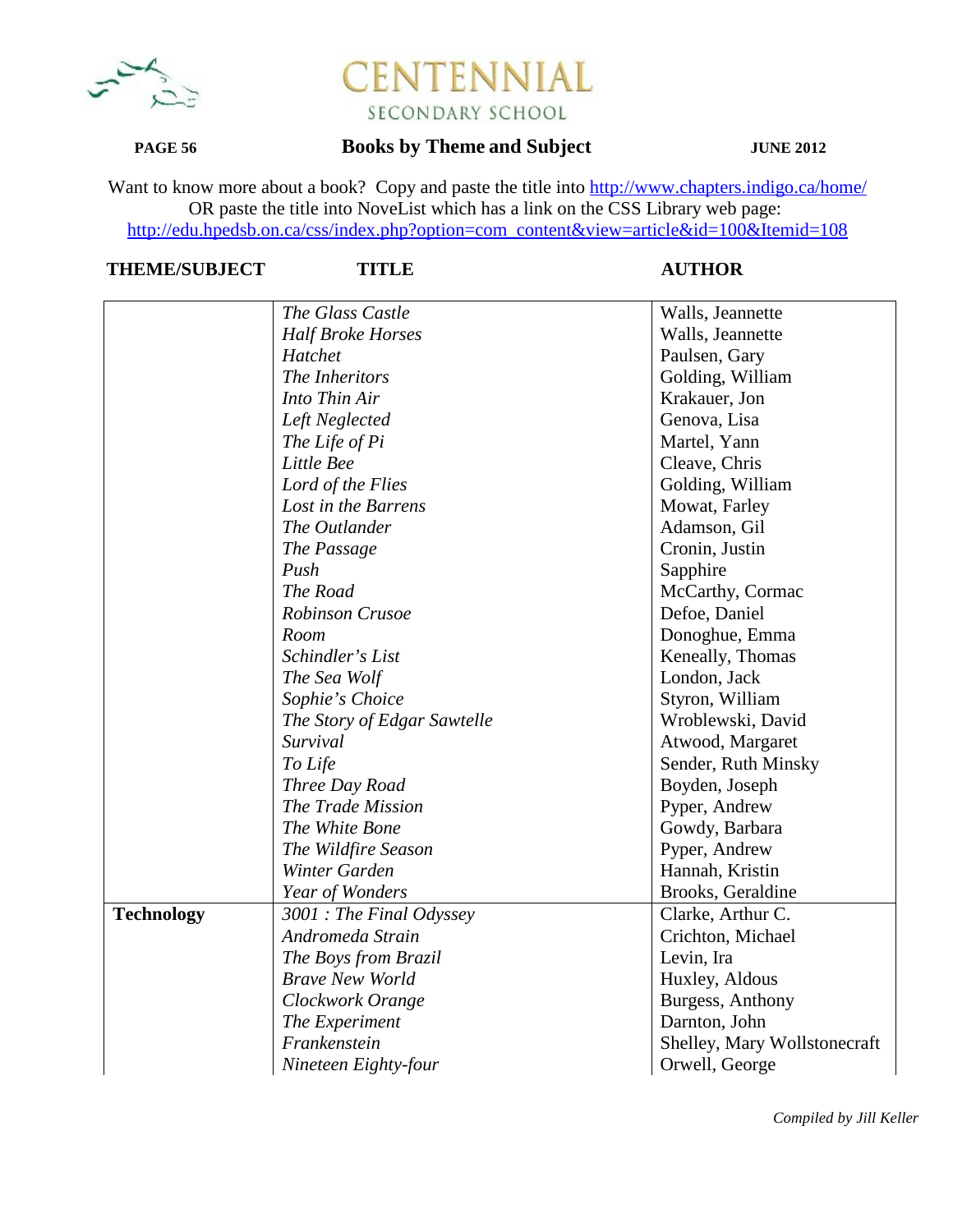

## **PAGE 57 Books by Theme and Subject JUNE 2012**

Want to know more about a book? Copy and paste the title into http://www.chapters.indigo.ca/home/ OR paste the title into NoveList which has a link on the CSS Library web page: http://edu.hpedsb.on.ca/css/index.php?option=com\_content&view=article&id=100&Itemid=108

|                        | Player Piano                                  | Vonnegut, Kurt                |
|------------------------|-----------------------------------------------|-------------------------------|
|                        | Prey                                          | Crichton, Michael             |
|                        | <b>Stepford Wives</b>                         | Levin, Ira                    |
|                        | The Third Twin                                | Follet, Ken                   |
| <b>Time Travel</b>     | The Eyre Affair                               | Fforde, Jasper                |
|                        | The Journey to the East                       | Hesse, Hermann                |
|                        | <b>Making History</b>                         | Fry, Stephen                  |
|                        | Slaughterhouse Five                           | Vonnegut, Kurt                |
|                        | <b>Sphere</b>                                 | Crichton, Michael             |
|                        | Timeline                                      | Crichton, Michael             |
|                        | The Time Machine                              | Wells, H.G.                   |
|                        | The Time Traveller's Wife                     | Niffennager, Audrey           |
|                        | Timequake                                     | Vonnegut, Kurt                |
| <b>Totalitarianism</b> | <b>Animal Farm</b>                            | Orwell, George                |
|                        | Anthem                                        | Rand, Ayn                     |
|                        | Darkness at Noon                              | Koestler, Arthur              |
|                        | Ella Minnow Pea : A Novel in Letters          | Dunn, Mark                    |
|                        | Fahrenheit 451                                | Bradbury, Ray                 |
|                        | The Fountainhead                              | Rand, Ayn                     |
|                        | The Iron Heel                                 | London, Jack                  |
|                        | The Master and Margarita                      | Bulgakov, Mikhail             |
|                        | Nineteen Eighty-four                          | Orwell, George                |
|                        | $O$ -Zone                                     | Theroux, Paul                 |
|                        | <b>That Hideous Strength</b>                  | Lewis, C.S.                   |
|                        | The Trial                                     | Kafka, Franz                  |
|                        | <b>UTZ</b>                                    | Chatwin, Bruce                |
|                        | We                                            | Zamyatin, Yevgeny             |
|                        | We the Living                                 | Rand, Ayn                     |
| <b>Utopia</b>          | The Acts of King Arthur and his Noble Knights | Steinbeck, John               |
|                        | The Coral Island                              | Ballantyne, R.M.              |
|                        | Erewhon                                       | Butler, Samuel                |
|                        | Idylls of the King                            | Tennyson, Alfred              |
|                        | <b>Island</b>                                 | Huxley, Aldous                |
|                        | Mists of Avalon                               | <b>Bradley, Marion Zimmer</b> |
|                        | Utopia                                        | More, Thomas                  |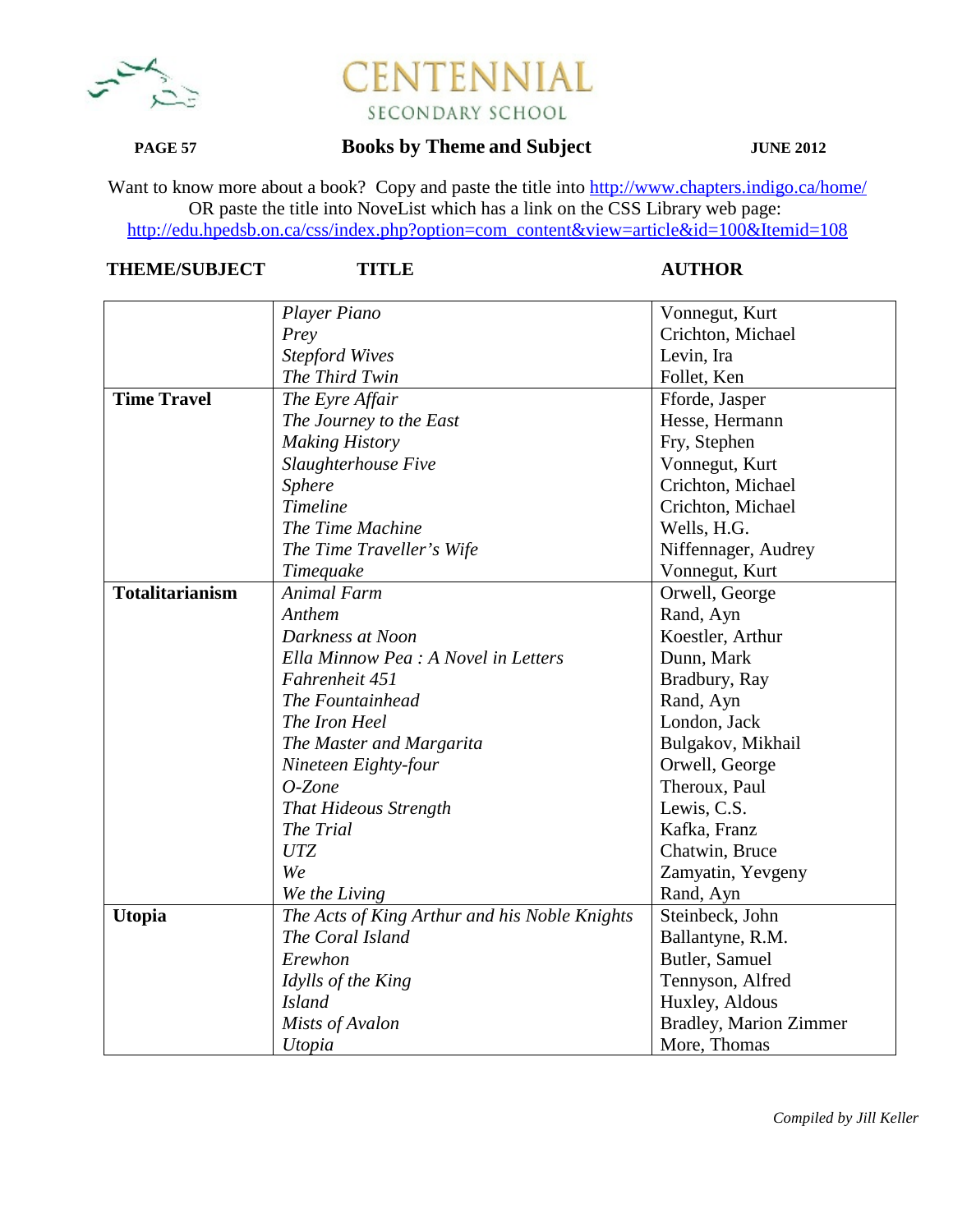

### **PAGE 58 Books by Theme and Subject JUNE 2012**

Want to know more about a book? Copy and paste the title into http://www.chapters.indigo.ca/home/ OR paste the title into NoveList which has a link on the CSS Library web page: http://edu.hpedsb.on.ca/css/index.php?option=com\_content&view=article&id=100&Itemid=108

| <b>THEME/SUBJECT</b> |
|----------------------|
|----------------------|

### **TITLE AUTHOR**

| War - Napoleonic | The Glorious Hussar                       | Doyle, Arthur Conan     |
|------------------|-------------------------------------------|-------------------------|
|                  | Hornblower Goes to Sea                    | Forster, E.M.           |
|                  | Mr. Midshipman Hornblower                 | Forster, E.M.           |
|                  | War and Peace                             | Tolstoy, Leo            |
| War - Civil War  | Anil's Ghost (Sri Lanka)                  | Ondaatje, Michael       |
|                  | The Attack (Israel)                       | Khadra, Yasmina         |
|                  | For Whom the Bell Tolls (Spanish)         | Hemingway, Ernest       |
|                  | Gone With the Wind (US)                   | Mitchell, Margaret      |
|                  |                                           | Brooks, Geraldine       |
|                  | March (US)                                |                         |
|                  | On the Occasion of My Last Afternoon (US) | Gibbons, Kaye           |
|                  | The Red Badge of Courage (US)             | Crane, Stephen          |
|                  | The Cellist of Sarajevo                   | Galloway, Steven        |
| War-World War I  | All Quiet on the Western Front            | Remarque, Erich Maria   |
|                  | August 1914                               | Solzhenitsyn, Alexander |
|                  | <b>Barometer Rising</b>                   | MacLennan, Hugh         |
|                  | The Dark Room                             | Seiffert, Rachel        |
|                  | Deafening                                 | Itani, Francis          |
|                  | East of Eden                              | Steinbeck, John         |
|                  | A Farewell to Arms                        | Hemingway, Ernest       |
|                  | The Ghost Road                            | Barker, Pat             |
|                  | Losing Julia                              | Hull, Jonathan          |
|                  | The Razor's Edge                          | Maugham, W. Somerset    |
|                  | Redemption                                | Uris, Leon              |
|                  | A Soldier of the Great War                | Helprin, Mark           |
|                  | The Stone Carvers                         | Urquhart, Jane          |
|                  | Three Day Road                            | Boyden, Joseph          |
|                  | To The Lighthouse                         | Woolf, Virginia         |
|                  | The Wars                                  | Findley, Timothy        |
| War-World War    | The Ash Garden                            | Bock, Dennis            |
| $\mathbf{I}$     | Atonement                                 | McEwan, Ian             |
|                  | A Bell for Adano                          | Hersey, John            |
|                  | The Book Thief                            | Zusak, Markus           |
|                  | Catch-22                                  | Heller, Joseph          |
|                  | Coventry                                  | Humphreys, Helen        |
|                  | Day After Night                           | Diamant, Anita          |
|                  | The English Patient                       | Ondaatje, Michael       |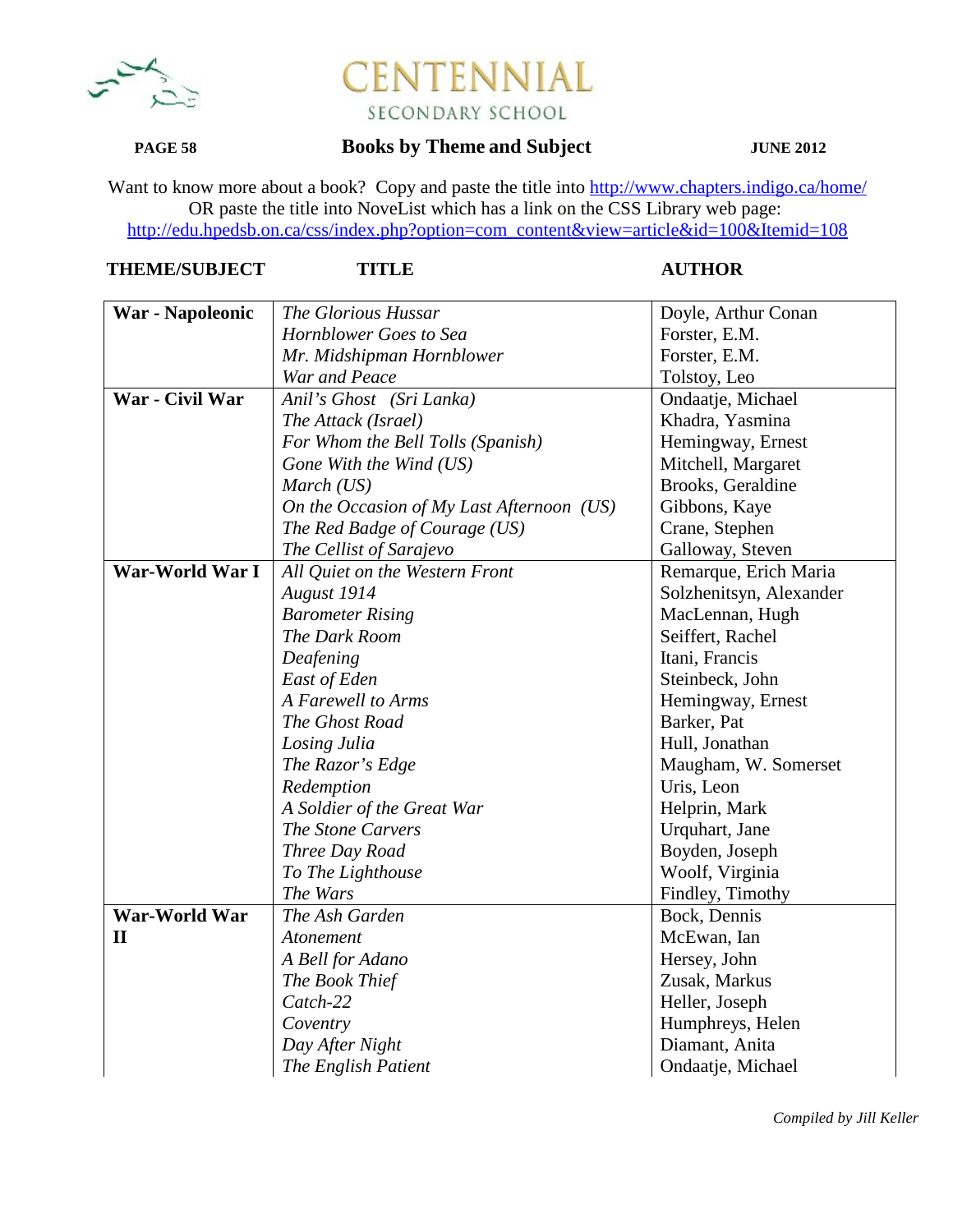

## **PAGE 59 Books by Theme and Subject JUNE 2012**

Want to know more about a book? Copy and paste the title into http://www.chapters.indigo.ca/home/ OR paste the title into NoveList which has a link on the CSS Library web page: http://edu.hpedsb.on.ca/css/index.php?option=com\_content&view=article&id=100&Itemid=108

|                       | <b>Famous Last Words</b>                      | Findley, Timothy   |
|-----------------------|-----------------------------------------------|--------------------|
|                       | From Here to Eternity                         | Jones, Jamea       |
|                       | The Guernsey Literary and Potato Peel Society | Shaffer, Mary Ann  |
|                       | The Guns of Navarone                          | MacLean, Alistair  |
|                       | Hiroshima                                     | Hersey, John       |
|                       | Into the Valley                               | Hersey, John       |
|                       | The Lost Garden                               | Humphreys, Helen   |
|                       | <b>Obasan</b>                                 | Kogawa, Joy        |
|                       | <b>Officers and Gentlemen</b>                 | Waugh, Evelyn      |
|                       | The Postmistress                              | Blake, Sarah       |
|                       | The Reader                                    | Shreve, Anita      |
|                       | Resistance : A Novel                          | Schlink, Bernard   |
|                       | Sarah's Key                                   | de Rosnay, Tatiana |
|                       | Schlindler's List                             | Keneally, Thomas   |
|                       | A Separate Peace                              | Knowles, John      |
|                       | Slaughterhouse Five                           | Vonnegut, Kurt     |
|                       | <b>Small Mercies</b>                          | Hillen, Ernest     |
|                       | <b>Snow Falling on Cedars</b>                 | Guterson, David    |
|                       | Sophie's Choice                               | Styron, William    |
|                       | The Statement                                 | Moore, Brian       |
|                       | <b>Suite Francaise</b>                        | Nemirovsky, Irene  |
|                       | The Tenth Man                                 | Greene, Graham     |
|                       | The Thin Red Line                             | Jones, James       |
|                       | A Town Like Alice                             | Shute, Nevil       |
|                       | Winter Garden                                 | Hannah, Kristin    |
|                       | You Went Away                                 | Findley, Timothy   |
| War - Anti War        | Catch-22                                      | Heller, Joseph     |
|                       | <b>Hocus</b> Pocus                            | Vonnegut, Kurt     |
|                       | Slaughterhouse Five                           | Vonnegut, Kurt     |
| <b>Western Canada</b> | The Diviners                                  | Laurence, Margaret |
|                       | The Englishman's Boy                          | Vanderhaeghe, Guy  |
|                       | The Kite                                      | Mitchell, W.O.     |
|                       | The Stone Angel                               | Laurence, Margaret |
|                       | The Stone Diaries                             | Shields, Carol     |
|                       | Who Has Seen the Wind                         | Mitchell, W.O.     |
|                       |                                               |                    |